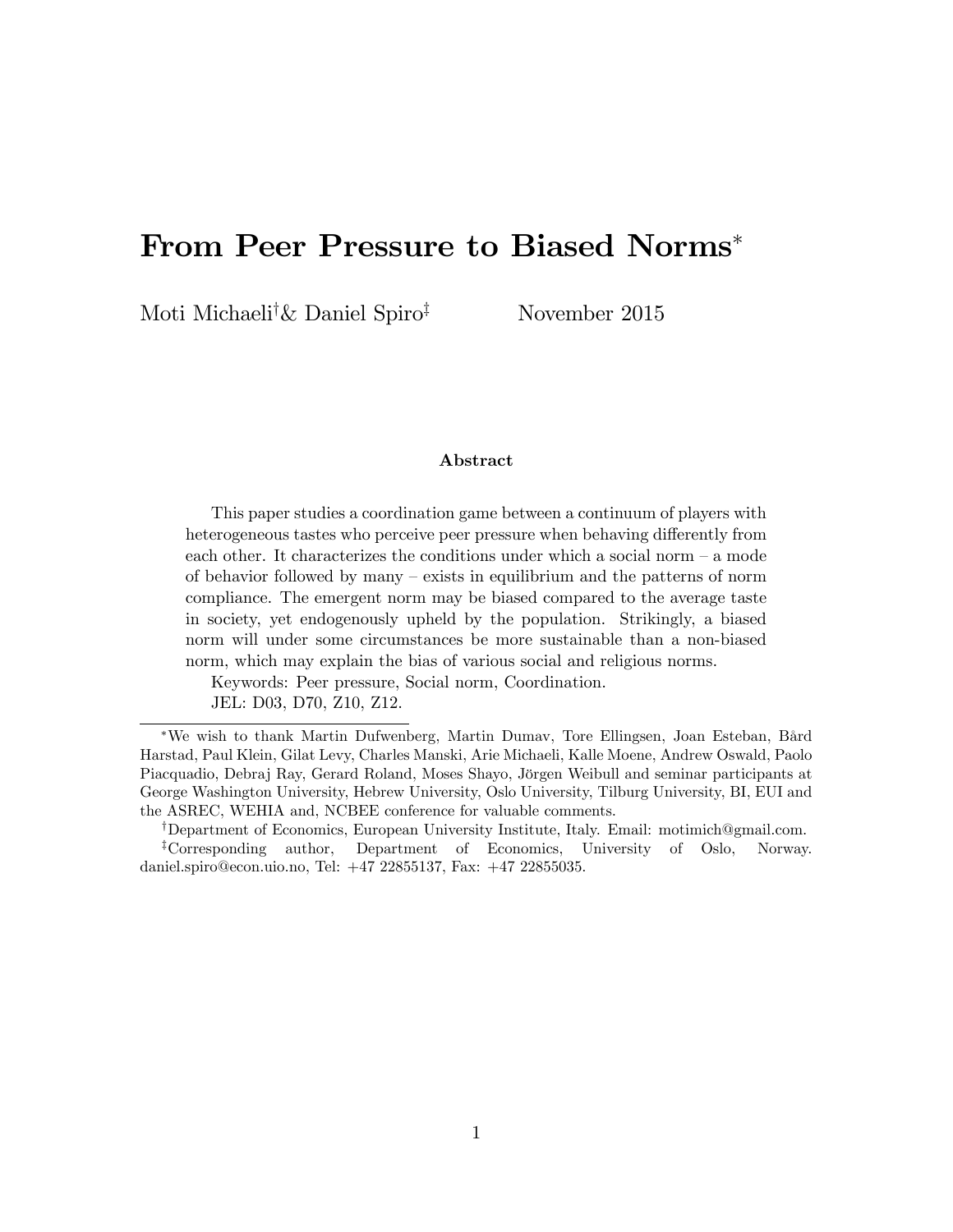# 1 Introduction

Coordination games with heterogeneous tastes, such as the Battle of the Sexes, are often used to represent the individual trade off between coordinating with others and following one's own taste. These games are particularly useful for studying social norms as, when there are many players, a common interpretation is that the point of coordination constitutes a social norm or convention (e.g., Schelling 1960, Lewis 1969, Granovetter 1978, Young 1993). This applies to many social settings such as dress codes, political declarations and cultural customs. In these situations, it seems reasonable to assume that the number of possible actions is large, that individuals in society have a large variety of tastes and that partial gains of coordination can be achieved also if two individuals behave partially, but not exactly, the same. The purpose of this paper is to study the existence of a social norm (i.e., coordination) in such circumstances and to study what norms can be upheld in equilibrium. In particular, we are interested in the sustainability of biased norms, i.e., norms that are misrepresentative of the private tastes in society.

For this purpose, we use a model of pairwise interaction between a large number (a continuum) of individuals who can choose actions from a continuum. All individuals differ in their private bliss points (or tastes), and the cost for an individual of deviating from her bliss point is increasing with the size of the deviation. At the same time, the individual feels peer pressure when deviating from the action of another individual. Hence, the individual gains by behaving similarly to others (i.e., coordinating) and this gain is increasing the more similar she behaves to each other person in society. This means that coordination with one person may imply miscoordination with another person. In this setup, whether a norm exists or not depends on whether many individuals choose to behave the same in equilibrium, despite having different tastes, despite having the option to choose actions from a continuum and despite the fact that partial gains of coordination are attained even without behaving exactly the same as others.<sup>1</sup>

<sup>1</sup>Naturally, analyzing existence of coordination between many players, with gains from partial coordination, rules out the usage of the common binary action model (e.g., Granovetter 1978, Kuran 1995, and Neary 2012). A setup similar to ours has been used to analyze other questions under a more restrictive set of functional form assumptions (Manski and Mayshar, 2003; Kuran and Sandholm, 2008). Furthermore, it is important to note the difference between our line of modeling and models of status and effort (e.g., Clark and Oswald, 1998; Kandel and Lazear, 1992) or network externalities (see Jackson and Zenou, 2014, section 4.3). In these models there is agreement about what is right (to work hard or achieve status) but there is an individual effort cost of getting there. In our model,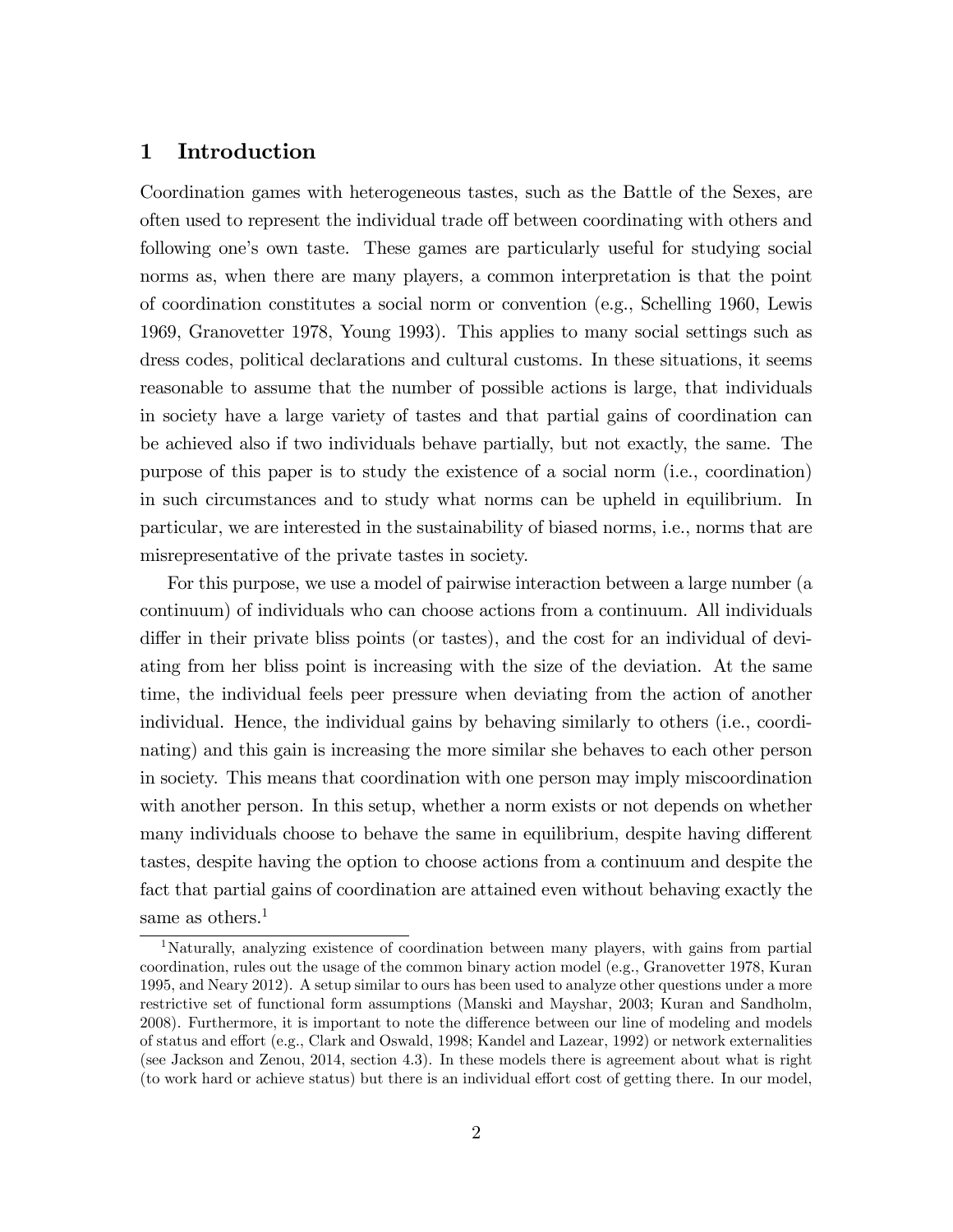As an illustration, consider a Muslim girl who needs to choose headwear when going to school. Her choice set contains at least seven forms of veiling (ranging from burqa to hijab, see BBC 2010 for an illustration) and of course a large number of nonveiling headwears (a scarf, a cap, no headwear, etc.). When choosing headwear, she will need to trade off how similar her headwear is to that of the other girls in class. For example, wearing a hijab would imply full coordination gains with a classmate wearing a hijab as well, partial coordination gains with a classmate wearing a burqa, a niqab, or a scarf, and possibly no coordination gains with a classmate with no headwear. At the same time, she needs to take into account her own private preference with respect to headwear. Each of the other girls is of course facing a similar problem. When all girls in class have made their choices, and none of them is inclined to change headwear, we have an equilibrium. If there exists a headwear on which (at least some) girls coordinate, despite their different tastes, we refer to it as a social norm. Otherwise, if every girl chooses a unique headwear, we say that no norm exists.<sup>2</sup>

The explicit modeling of pairwise interaction differentiates our paper from a branch of the literature that assumes that a norm exists and equals the (weighted) average of what people do (see Glaeser and Scheinkman 2000 and Ozgur 2011 for reviews and Michaeli and Spiro 2015 for a recent paper). In this literature social pressure (or loss of miscoordination) is assumed to be the lowest when a person completely conforms to the norm and, importantly, this is independent of whether anyone else follows the norm. It could even be that what is considered a norm in that setup would actually be the maximal point of pressure in a model of pairwise interactions like in our paper.<sup>3</sup> Moreover, social pressure is after all a form of disutility. Hence,

<sup>3</sup>As an easy example, consider a case where actions can be chosen in the whole range  $[0,1]$  but

on the other hand, there is disagreement about the right action since tastes are heterogeneous, but individuals gain by coordinating. Hence, we are interested in what sociologists call a *descriptive* norm (something people do) while models of status and work effort have a *prescriptive* norm (something people should do). See Cialdini et al. (1991), Cialdini (2003) and Blumenthal et al. (2001) for a further discussion.

<sup>&</sup>lt;sup>2</sup>In a recent paper, Carvalho (2012) studies veiling under peer pressure. In his paper, veiling entails a positive peer effect stemming from all religious types, regardless of their own veiling choices, and a negative peer effect from all secular types, regardless of *their* veiling choices. In contrast, in our model pairwise pressure stems from differences in the chosen *actions* of peers, which to us seems more natural for studying public expressions such as veiling. This approach is pursued by Carvalho in a subsequent paper (Carvalho 2014) which studies the integration of groups with different norms. However, there the gains from coordination are assumed to be binary (i.e., arise only when two individuals behave exactly the same). Hence, the relation between the gains from full coordination vs. partial coordination, which is shown in the current paper to be crucial for the existence of norms, cannot be investigated in that model.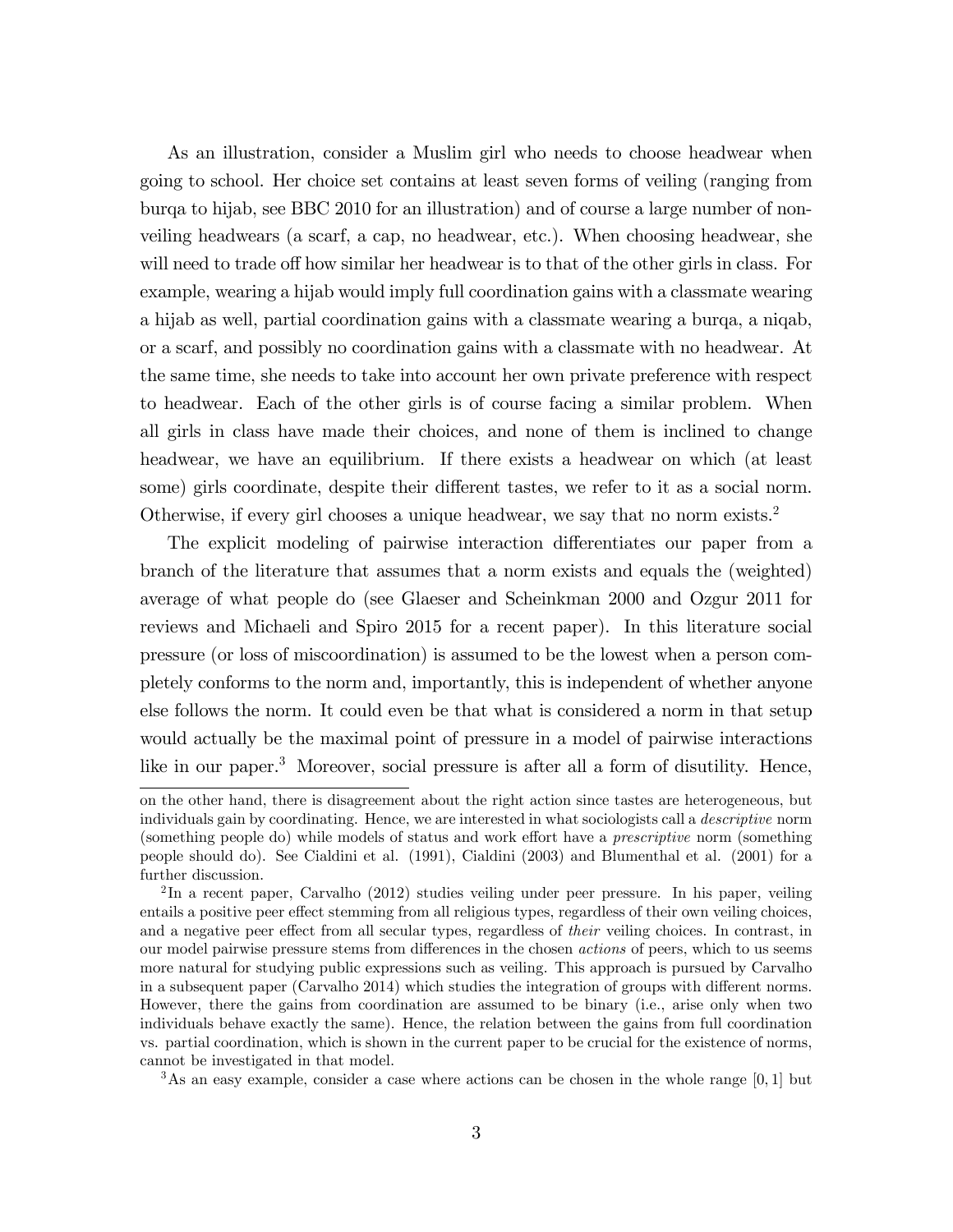using a von Neumann-Morgenstern (vNM) approach seems the most natural way to aggregate pressure. To see this formally, denote the action of one individual by s and the action of another individual she interacts with by  $s'$ . When the individual interacts with many others, like in our model, the vNM aggregate pressure she feels when stating s is  $E_{s'}[p(|s-s'|)]$ , where p is the pairwise pressure between two individuals. This is not the same as the pressure she feels when interacting with a person who takes the average action in the population,  $p(|s - E_{s'}[s']|)$ , as modelled in the previous literature just mentioned.<sup>4</sup>

We start by showing that existence of norms hinges on the curvature of pairwise pressure (i.e., on the gains from full coordination relative to the gains from partial coordination). When pairwise pressure is convex, a norm cannot exist in equilibrium. The crude intuition for this is that in this case, slight deviations from full coordination are inconsequential, so there is no need for a person to act exactly as her peers, hence the person will want to deviate toward her bliss point. Thus, when tastes are fully heterogeneous, then also on the aggregate level individuals do not act the same, which implies a norm does not exist. Previous papers with a model similar to ours (Manski and Mayshar 2003 and Kuran and Sandholm 2008) are nested in this case as they assume a quadratic pairwise pressure. In contrast, when pairwise pressure is concave, the marginal benefit from coordination is increasing as individuals approach each other, and hence equilibria with endogenous norms exist, provided that concerns for coordination are sufficiently strong.<sup>5</sup>

To see what the curvature of social pressure represents, consider the earlier headwear problem, where, on an axis of strictness, burqa is stricter than hijab, which itself is stricter than a scarf. Suppose now that a girl considers changing headwear from scarf to hijab. A concave pressure implies that this change will mainly reduce pressure arising from a girl already wearing hijab, while the reduction of pressure arising from

half of the population chooses 0 while the other half chooses 1. Here, treating 0.5 as the social norm would not only be somewhat unconvincing from a descriptive point of view, but also, if pairwise pressure happens to be concave, contradictory to the nature of the norm as a pressure-minimizing choice, as 0:5 would be the point where aggregate pressure is maximized.

<sup>&</sup>lt;sup>4</sup>In another branch of the literature individuals are punished for the private taste they are perceived to have and the punishment increases the more deviant this perceived taste is from an exogenous norm (e.g., Bernheim, 1994). This leads to a signaling model where some types try to hide their tastes by behaving similarly to others. In our model pressure is applied to actions of individuals.

<sup>&</sup>lt;sup>5</sup>Showing this existence is not trivial, as most equilibria contain also non-conformers. Aggregating over the pairwise pressures is thus complex, as the non-conformers put pressure on others, with different tastes, to follow their non-conforming choices rather than the norm.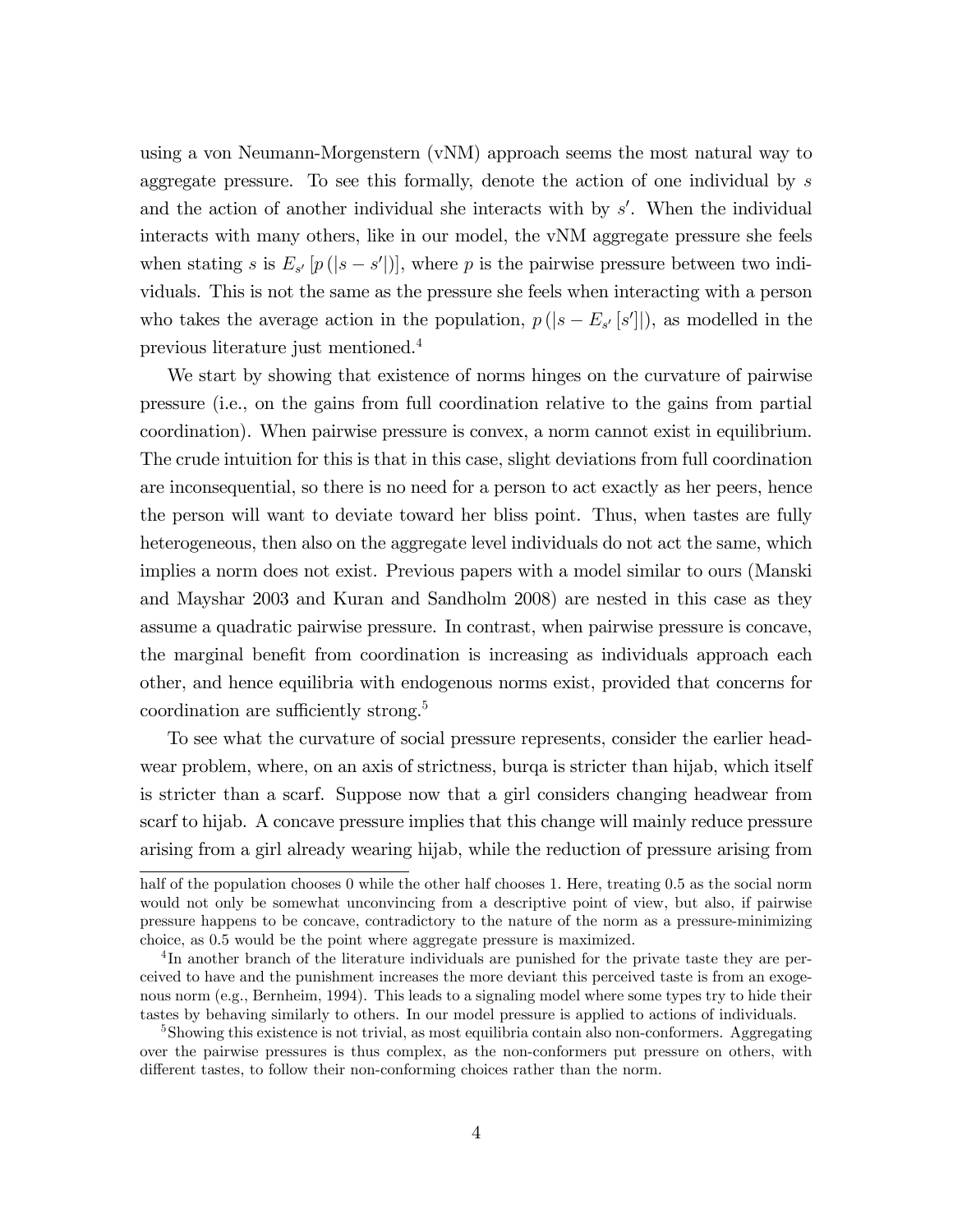a girl wearing burqa will be smaller. A convex pressure (e.g., quadratic costs) implies the opposite: when changing from scarf to hijab, the reduction of pressure arising from the girl wearing hijab is smaller than the reduction of pressure from the girl wearing burqa. We show that a concave pairwise pressure is necessary and sufficient for the existence of a norm when tastes are fully heterogeneous (as long as individuals care sufficiently about coordination).

Furthermore, we characterize what patterns of behavior are self-sustaining and imply norm existence in equilibrium. Two prototypical types of equilibria that sustain a social norm exist. These differ in the fundamental feature of who upholds the norm (i.e., which individuals coordinate). In the first type of equilibrium society, the norm is upheld by individuals with private tastes close to the norm. We call this an alienating society, as potential non-conformers are those with tastes far from the norm  $\overline{\phantom{a}}$  in that sense they are alienated. In the second type of equilibrium society, those upholding the norm are individuals whose tastes are far from it. By conforming, these individuals unwillingly help to strengthen the norm, by making it more of a focal point. Meanwhile, those who only slightly disagree with the norm choose to follow their private tastes. We call this an inverting society, as actions are inverted relative to private tastes.<sup>6</sup>

As mentioned, our second research question is what norms (i.e., which points of coordination) a society can sustain. We are particularly interested in analyzing the emergence of a biased norm in society  $-$  a coordination point that is far from the average taste  $\overline{\phantom{a}}$  and in understanding whether biasness makes the norm stronger or weaker. Biased norms are commonplace in social and political life. This has been documented in excessive drinking among college students (for a review see Borsari and Carey 2001), in attitudes toward alcohol prohibition (Robinson 1932, Cohen 2001) and toward racial segregation (OíGorman 1975, Fields and Schuman 1976, Miller and Prentice 1994), among religious communities (Schank 1932) and vegetarians (Kitts

 ${}^{6}$ The patterns of individual behavior that characterize the alienating and inverting societies can emerge also in a model with an exogenous norm (see Michaeli and Spiro 2015). However, when the norm is exogenous, the patterns of behavior do not affect the strength of the norm and, more generally, are not required to be self-enforcing. Hence, such reduced-form modeling cannot be used to investigate the two main research questions of the current paper, about the conditions for the existence of a norm and about the strength and sustainability of biased norms. Thus, we view the current paper as providing the microfoundations for that earlier paper and more broadly for the strand of the literature that simply assumes a norm exists (surveyed in Glaeser and Scheinkman 2000 and in Ozgur 2011).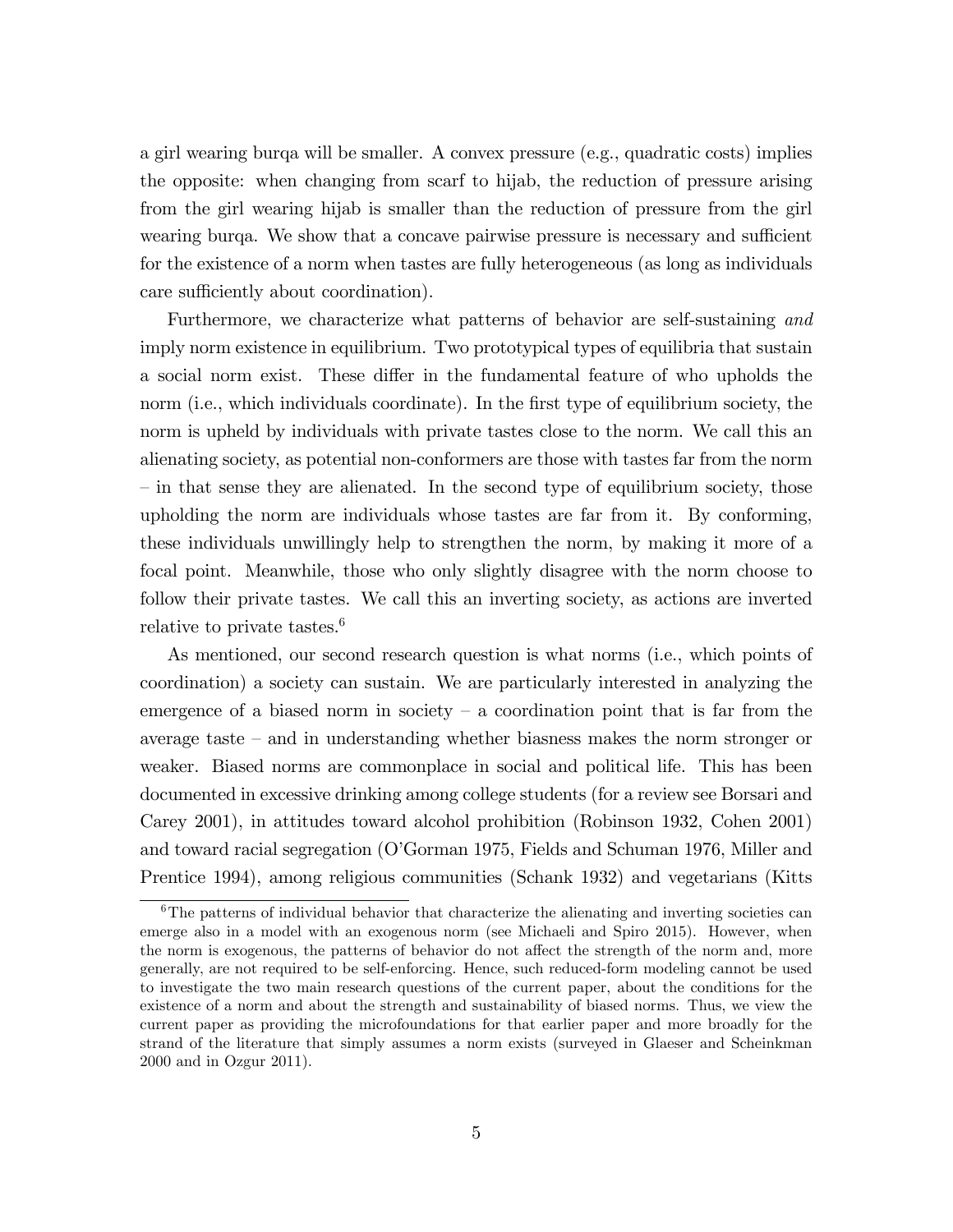2003), in honor cultures and honor killings (Colson 1975, Gladwell 2000, Milgram 1992, Wilson and Kelling 1982, Centola et al. 2005), and in norms of violence (Cohen et al. 1996, Vandello and Cohen 2000).

We find that the difference between the alienating and inverting societies in terms of who upholds the norm has implications for the existence of biased norms. First note that the more biased the norm is, the larger is the overall misalignment between the tastes of individuals and the norm  $-\theta$  there are more private bliss points far from the norm. Hence, in the alienating society, where norm-deviators are those who strongly disagree with the norm, a biased norm will be less sustainable than a central norm. Conversely, in inverting societies, the norm draws its strength from those who privately disagree with it the most as they are the ones who adhere to it. Thus, a biased norm will have more adherence and will survive under weaker conditions than a non-biased norm. It will also be dynamically more stable. Our model thus predicts that inverting societies will be particularly well suited for upholding biased norms as those exemplified. It also points at the potential history-dependence of societies: If a group of individuals, possibly a long time ago, established a particular norm, this norm can be expected to persist long after the group is gone and private tastes have changed.

The next section presents the model and analyzes the existence of a norm in equilibrium. Sections 3 and 4 analyze the strength of biased norms and the patterns of norm conformity in the alienating and inverting societies respectively. Section 5 concludes. The appendix presents some auxiliary results and all formal proofs.

# 2 A model of peer pressure and single norm equilibria

Consider a society with a continuum of individuals, each having a different bliss point  $t \in T \subseteq \mathbb{R}$ , i.e., some private preference, ideology or opinion, referred to also as the individual's type. One can think of t as a position on a political scale. Let  $f(t)$  denote a continuous probability density function of types. Each individual chooses a publicly observable action (or stance), denoted by  $s \in \mathbb{R}$ . The inner disutility of an individual choosing action s in public,  $D(|t-s|)$ , increases in the distance between that action and the individual's type, representing the cognitive dissonance or displeasure felt by her.

In addition, the individual feels social pressure. When choosing action s, the social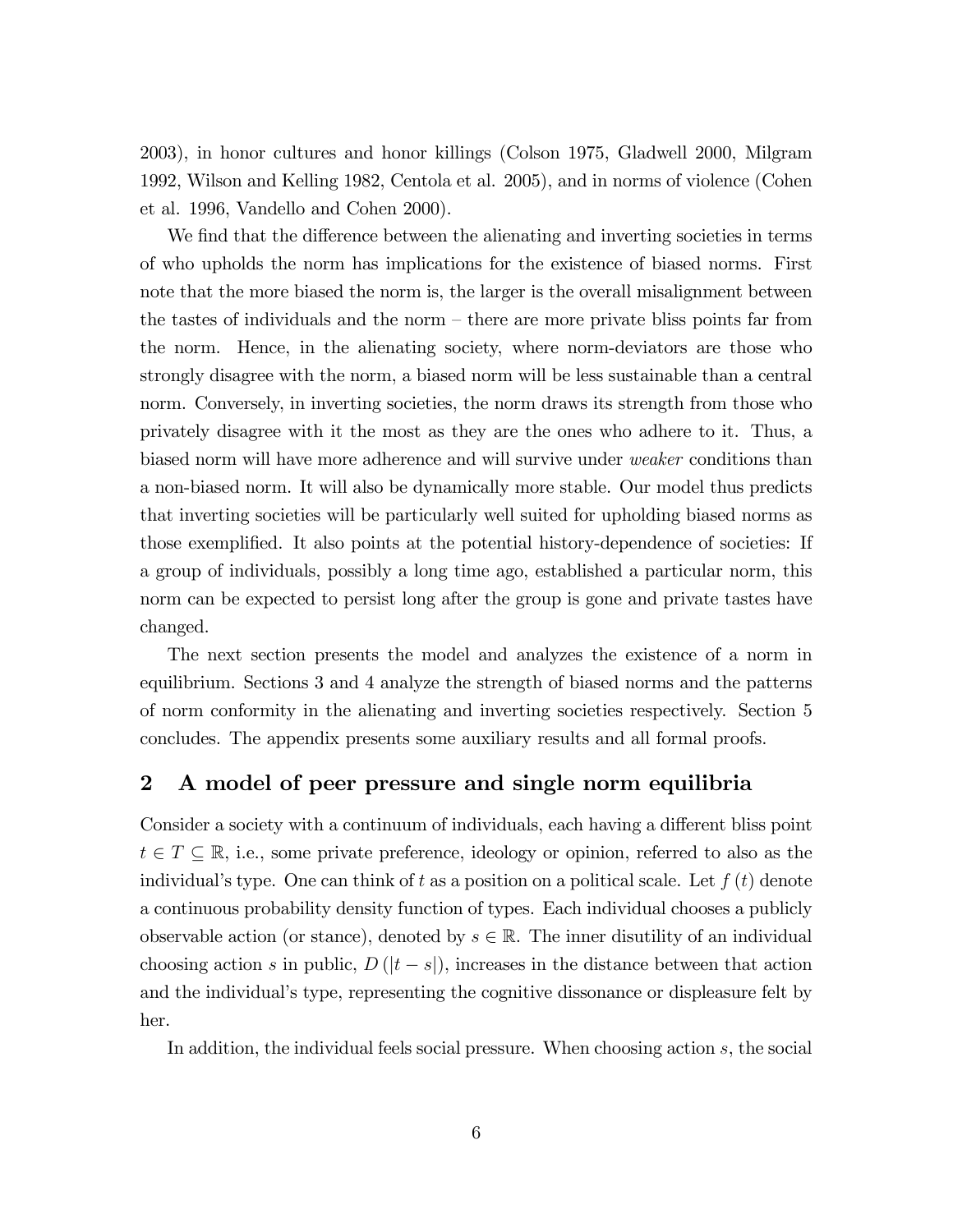pressure arising from another individual choosing  $s'$  is

$$
p = p\left(|s - s'|\right)
$$

which is increasing in the distance between  $s$  and  $s'$  ( $p$  can also be thought of as the loss from miscoordination when two individuals behave differently). Such pressure arises between each pair of individuals, hence we refer to  $p$  as pairwise pressure. This means that, given the actions of all types in society,  $s' : T \to \mathbb{R}$ , the aggregate pressure felt by an individual taking action s is given by

$$
P(s; s') \equiv E_{s'(\tau)} [p (|s - s'(\tau)|)] = \int_{\tau \in T} p (|s - s'(\tau)|) f(\tau) d\tau.
$$
 (1)

This formulation captures the essence of the coordination problem: when a person takes an action s which is similar to some  $s_1'$  taken by another person, it may imply miscoordination with another person who takes  $s_2'$ . Hence, the individual has to trade off conformity (coordination) between different individuals.<sup>7</sup>

The objective of the individual is to choose an action s which minimizes the total loss that arises from the inner disutility and the aggregate social pressure

$$
L(s; t, s') \equiv D(|t - s|) + P(s; s').
$$
\n(2)

All individuals move simultaneously and hence take the actions of others as given. An equilibrium is a mapping from the type space to the action space,  $s^* : T \to \mathbb{R}$ , such that, for each  $t \in T$ 

$$
s^*(t) = \arg\min_{s} \{ D(|t - s|) + P(s; s^*) \}.
$$
 (3)

That is, each individual optimally chooses her action  $s^*(t)$ , given the choices of all others, such that the chosen actions recreate the ones taken as given by the individual. Being interested in studying the emergence of a norm in society and in the conditions under which this norm may be biased, we first define what we mean by a norm.

<sup>&</sup>lt;sup>7</sup>There are two ways to interpret equation (1). Either s is a statement or action made in public, implying that  $P(s; s')$  is an actual pressure felt when choosing s. Or, alternatively,  $P(s; s')$  is the expected pressure felt when not knowing whom one is about to interact with under random pairwise matching (as, for instance, in Kuran and Sandholm 2008).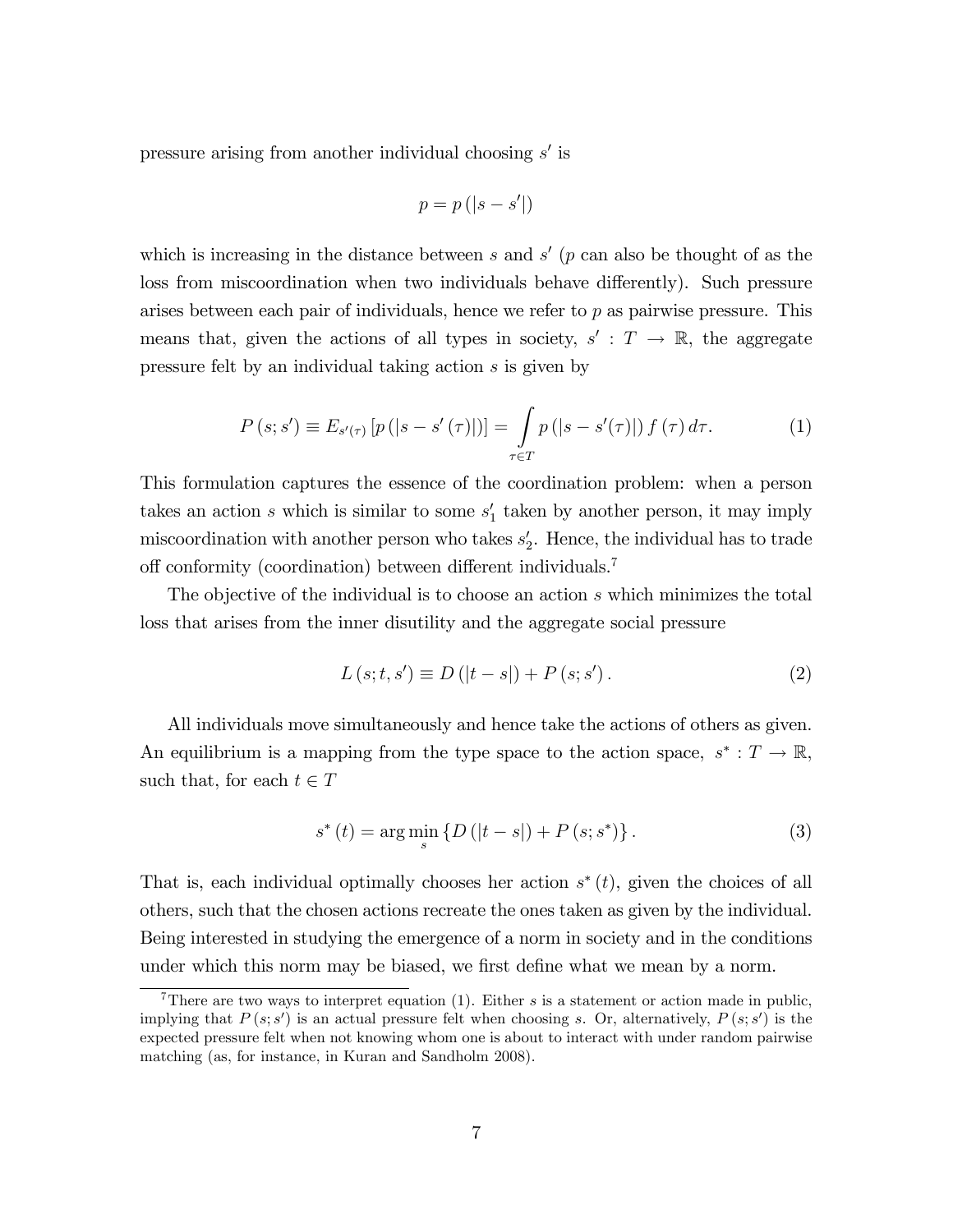**Definition 1** A social norm is an action  $\bar{s}$  taken by a non-zero mass of agents. If the social norm is not equal to the average type in society, the norm is said to be biased.

We will analyze the existence and characteristics of the following type of equilibrium.

**Definition 2** A single norm equilibrium is an equilibrium with one and only one social norm.

Note that the continuity of  $f(t)$  excludes cases where a norm exists simply because it represents the private preference of a mass of people. To be up-front, the single norm equilibrium is not the only type of equilibrium that may exist, as there may be more than one norm in equilibrium. However, we confine our analysis to the single norm equilibrium and to inexistence of a norm in equilibrium.

Wherever applicable, we will perform the analysis for power functions of the form

$$
D = |s - t|^{\alpha}, \tag{4}
$$

$$
p = K \left| s - s' \right|^\beta,\tag{5}
$$

where  $\alpha > 0$  and  $\beta > 0$  represent the curvature of cognitive dissonance and pairwise pressure respectively. K represents the relative weight of the peer pressure, and so captures the extent to which individuals care about social pressure (or coordination). In our analysis,  $\alpha$ ,  $\beta$  and K are identical across individuals in a given society. The heterogeneity is in individual tastes and, to make analytical headway, we let the distribution of types be uniform:  $t \sim U(-1, 1)$ . This of course makes the problem more tractable. But it also ensures that a biased norm, following the above definition, does not arise as an artefact of the distribution of types being non-symmetric.<sup>8</sup> With the uniform distribution, following (1) and (5), the aggregate pressure function becomes

$$
P(s; s') \equiv \frac{1}{2} K \int_{-1}^{1} |s - s'(\tau)|^{\beta} d\tau.
$$

<sup>8</sup>We illustrate and discuss in Appendix A how our main conclusions translate to other distributions of types.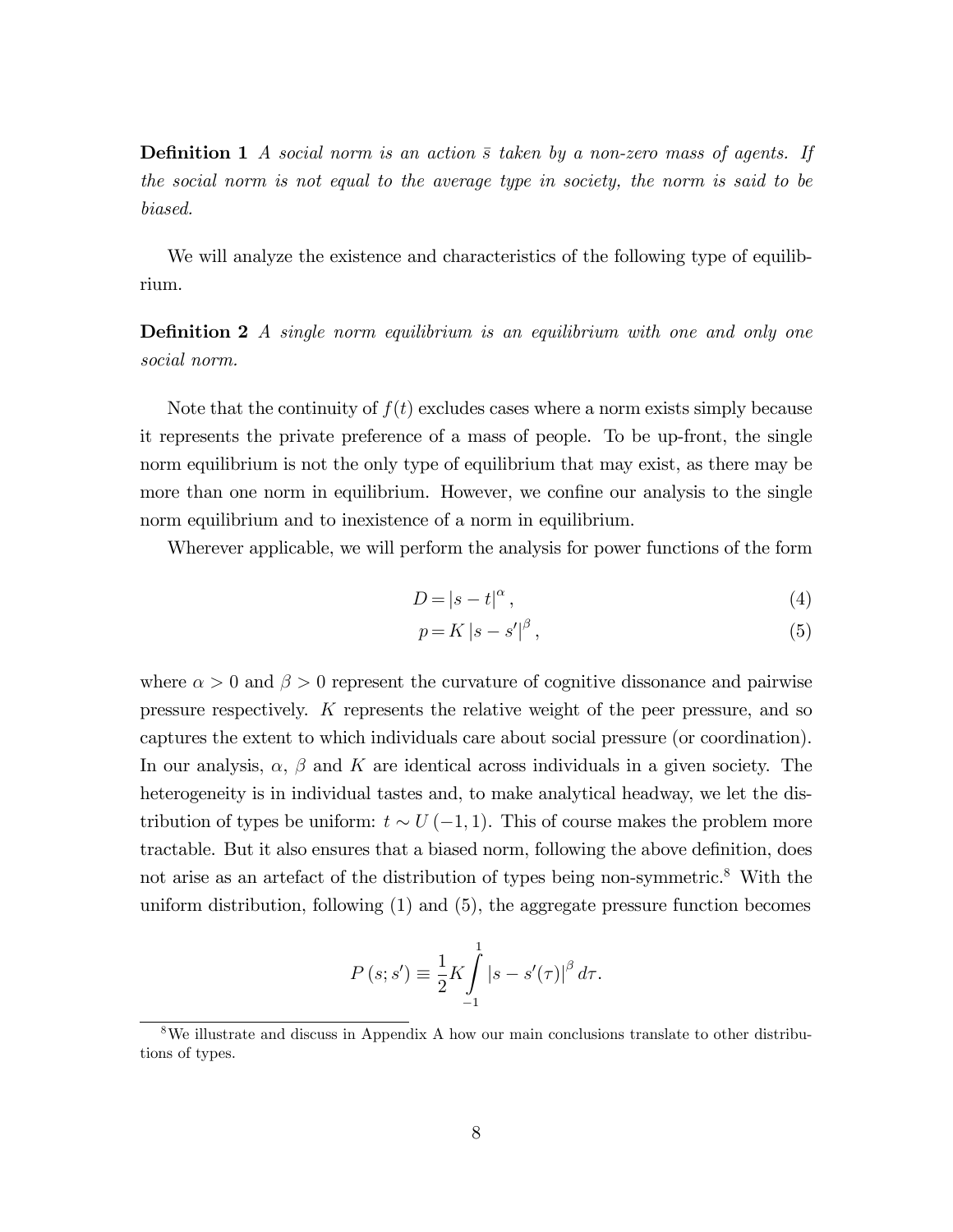We start the analysis by characterizing what kind of peer pressure is needed for the existence of single norm equilibria and by characterizing the main properties of these equilibria when they do exist.<sup>9</sup>

### **Proposition 1** For any  $\alpha > 0$ :

- 1. If  $\beta > 1$ , there exists no single norm equilibrium.
- 2. If  $\beta \leq 1$  and  $\beta \leq \alpha$ , single norm equilibria exist, provided that K is sufficiently large. In these equilibria the types closest to the norm fully conform.
- 3. If  $\beta \leq 1$  and  $\alpha < \beta$ , single norm equilibria exist, provided that K is sufficiently large. In these equilibria the types closest to the norm follow their hearts and, hence, only types sufficiently far from the norm fully conform.

The proof of the proposition appears in the appendix and the results are depicted in Figure 1. As can be seen in the Ögure, the proposition spans the entire parameter space. The main result of the proposition is that single norm equilibria can emerge if and only if  $\beta \leq 1$ .

The case of  $\beta > 1$  is represented by the upper region in the figure. Loosely speaking, it portrays a society where individuals are liberal in how they perceive others' opinions, in the sense that tension  $(p)$  arises in between two individuals only when they choose distant actions. For two such liberal individuals, there will never be a reason to take the same action (unless they happen to privately agree). Hence, also at the aggregate level, there will not be any one mode of behavior that many follow.<sup>10</sup> Note also that  $\beta > 1$  nests the special case of a double quadratic function as has been analyzed by Manski and Mayshar (2003), Kuran and Sandholm (2008) and Acemoglu and Jackson (2014). Their analyses have different focus than ours, but our own analysis implies that no norm can be sustained in the double quadratic case.

As an illustration of the workings of a society where  $\beta \leq 1$ , consider two individuals of types  $t_1$  and  $t_2$  such that  $t_1 < t_2$ . Suppose that both individuals start by following their hearts but they consider compromising on an intermediate action  $\tilde{s} \in (t_1, t_2)$ . If  $t_1$  changes her chosen action from  $s(t_1) = t_1$  to  $s(t_1) = \tilde{s}$ , she makes it easier for type

<sup>&</sup>lt;sup>9</sup>In the following proposition, and throughout the paper, "following one's heart" means  $s(t) = t$ .  $10$  In fact, the proof of the proposition also rules out the existence of multiple norms in equilibrium when  $\beta > 1$ . The exception is the special case of  $\alpha = 1$ , which cannot sustain a single norm equilibrium but where there can potentially exist more than one norm.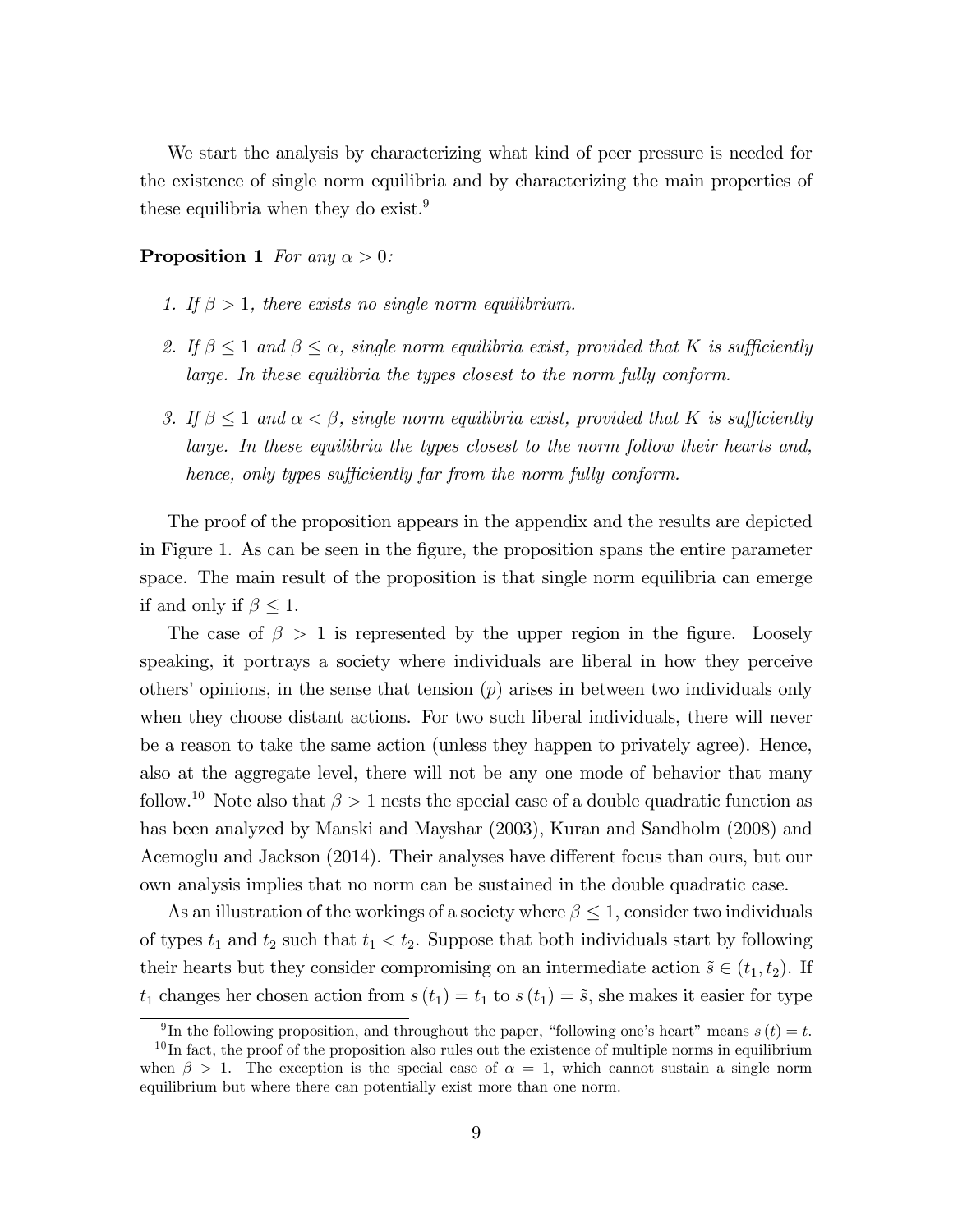$t_2$  to choose  $\tilde{s}$  too (because  $p(|\tilde{s}-s(t_1)|)$  decreases from  $p(|\tilde{s}-t_1|)$  to  $p(|\tilde{s}-\tilde{s}|)$ ). However, at the same time,  $t_1$  also makes it easier for  $t_2$  to follow her heart (because  $p(|t_2 - s(t_1)|)$  decreases from  $p(|t_2 - t_1|)$  to  $p(|t_2 - \tilde{s}|)$ ). If peer pressure is concave, the decrease of  $p(|\tilde{s}-s(t_1)|)$  is greater than the decrease of  $p(|t_2 - s(t_1)|)$ , which incentivizes  $t_2$  to choose  $\tilde{s}$  as well – conformity by leftists helps conform rightists. This description suggests that concave peer pressure can facilitate clustering. However, in order to create a norm (i.e., coordination) in a society with many individuals, it is the aggregate pressure  $P$  that has to be concave around the norm, thus incentivizing individuals to fully conform. Indeed, if the pairwise pressure  $p$  is concave and some individuals do cluster at a point  $\bar{s}$ , then the aggregate pressure P will also be concave around  $\bar{s}$ , which facilitates the clustering in the first place.<sup>11</sup> For individuals in this cluster not to deviate from it, it has to contain sufficiently many of them. Hence,  $K$ has to be sufficiently large to make full conformity worthwhile for many.

A different angle on what the curvature of  $p$  means is attained by considering support of sport teams. Suppose one person publicly supports team  $s_1$ , another person publicly supports team  $s_2$ , while a third person publicly supports team  $s_3$ , where the closeness between the teams is given by  $s_1 < s_2 < s_3$ . Now suppose the third person changes his support from  $s_3$  to  $s_2$ . A concave p implies that this change of support reduces pressure from the person also supporting  $s_2$  more than it reduces pressure from the person supporting  $s<sub>1</sub>$ . The proposition says that this concavity of p is what enables the existence of social norms. A convex  $p$ , on the other hand, would mean that the change of support from  $s_3$  to  $s_2$  mainly reduces pressure from the person supporting  $s_1$ .

As is further expressed in statements 2 and 3, when  $\beta \leq 1$  there exist two qualitatively different types of single norm equilibria. They are treated in great detail in the next two sections. These two types of equilibria differ in whether or not they induce conformity by types close to the norm. This in turn depends on which of  $\beta$ and  $\alpha$  is the smallest, i.e., which of p and D is the most concave. The first type of equilibrium (or society) is one that *does* induce full conformity by types close to the norm. It emerges when  $\beta < \alpha$  (of course provided that  $\beta \leq 1$ ) and is represented by the lower right region in Figure 1. While Proposition 1 establishes existence of

<sup>&</sup>lt;sup>11</sup>Note that a concave p is not a sufficient condition for a concave P as, depending on the distribution of actions, a concave  $p$  may also imply a convex  $P$ . For instance, in the appendix (Lemma 5) we show that if all types follow their hearts  $(s(t) = t)$ , then a convex P would arise independently of the curvature of p. Hence, it is the concave p along with clustering that creates the concave  $P$ .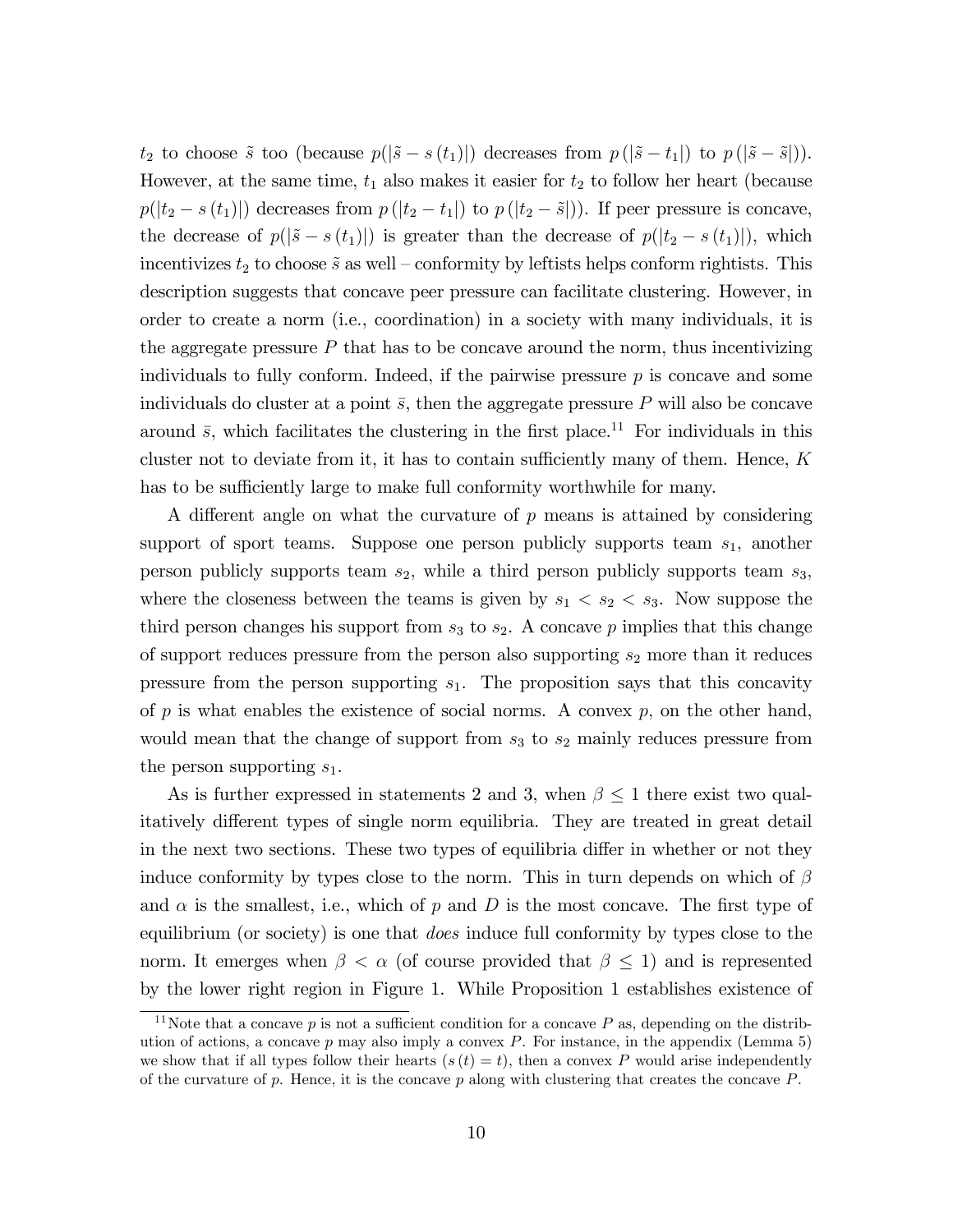

Figure 1: Graphical illustration of Proposition 1: Existence and main properties of single norm equilibria depending on values of  $\alpha$  and  $\beta$ .

this type of equilibrium for any parameter combination that fulfills the requirements, we defer explaining the intuition for this pattern of conformity to Section 3, where we analyze a special case in more detail. There we will see that, if anyone does not conform, it has to be types far from the norm. In fact, they greatly deviate from the norm and are in a sense alienated. Hence we call this an *alienating* society.

The second type of society emerges when  $\alpha < \beta \leq 1$  and is represented by the lower left region in Figure 1. This society *does not* induce conformity by those who nearly agree with the norm. Instead, these types follow their hearts. Since in a single norm equilibrium somebody has to uphold the norm, the fact that those close to the norm disconform implies that there is a cutoff beyond which some types do conform. That is, and perhaps surprisingly, individuals who dislike the norm are the ones upholding it. We call this an inverting society since the private tastes and the public actions are inverted between those close to the norm and those far from it. Here too, while Proposition 1 establishes existence of this type of equilibrium for any parameter combination fulfilling the requirements, we defer the intuition for this pattern of conformity to Section 4, where we study a special case in more detail.

As parts 2 and 3 of Proposition 1 state, there is potential for multiple single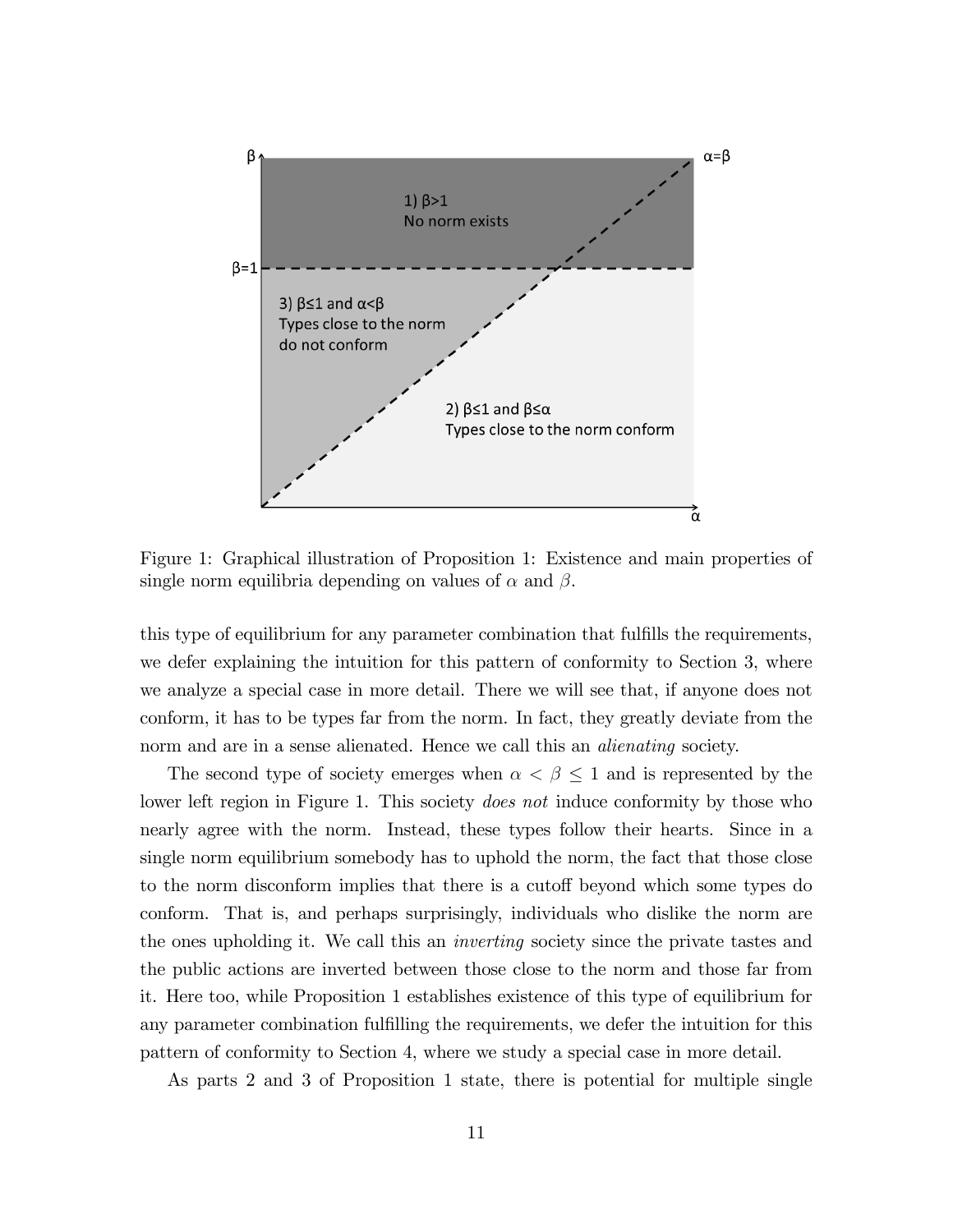norm equilibria for each set of parameters that allows their existence. However, these equilibria differ only in the location of the norm, and share the same basic society characteristics regarding who upholds the norm. The possible location of the norm, and how this location affects the sustainability of the norm, is the second main question of this paper. Hence, the next two sections concentrate on a comparativestatics analysis of the different equilibria (different norm locations), showing whether equilibria with biased norms require larger or smaller weight of peer pressure  $(K)$ . Performing this analysis for any combination of  $\alpha$  and  $\beta$  is very difficult. To make analytical headway we therefore look at two special cases which capture the essential properties of our two society types. As expressed in Proposition 1, which of the two kinds of societies will emerge crucially hinges on which of  $\alpha$  and  $\beta$  is the smallest. Hence, we will let the smaller of the two parameters approach zero. I.e., the case of  $\beta$  being smaller than 1 and smaller than  $\alpha$  will be illustrated by letting  $\beta$  approach 0, implying that p is a step function. The case of  $\alpha < \beta \leq 1$  will be illustrated by letting  $\alpha$  approach 0, implying that D is a step function.

## 3 Alienating societies

The purpose of this section is to further examine the case represented by point 2 of Proposition 1 and by the lower right region in Figure 1. The fundamental characteristic of this case is that  $p$  is concave and, in particular, more concave than  $D$ . To capture this very concave pairwise pressure, we let  $p$  be a step function,

$$
p(|s - s'|) = \begin{cases} K \text{ if } |s - s'| \neq 0\\ 0 \text{ if } |s - s'| = 0 \end{cases}
$$
 (6)

while  $D = |s - t|^{\alpha}$  for some  $\alpha > 0$ . A first useful result thus follows.

**Lemma 1** Suppose that p is given by (6), D is given by (4) with  $\alpha > 0$  and a single norm  $\bar{s}$  exists and is followed by a share x of the population. Define

$$
y \equiv (xK)^{1/\alpha} \,. \tag{7}
$$

Then for an individual of type t, the optimal action is given by

$$
s^*(t) = \begin{cases} \bar{s} & \text{if } |t - \bar{s}| \le y \\ t & \text{otherwise} \end{cases} . \tag{8}
$$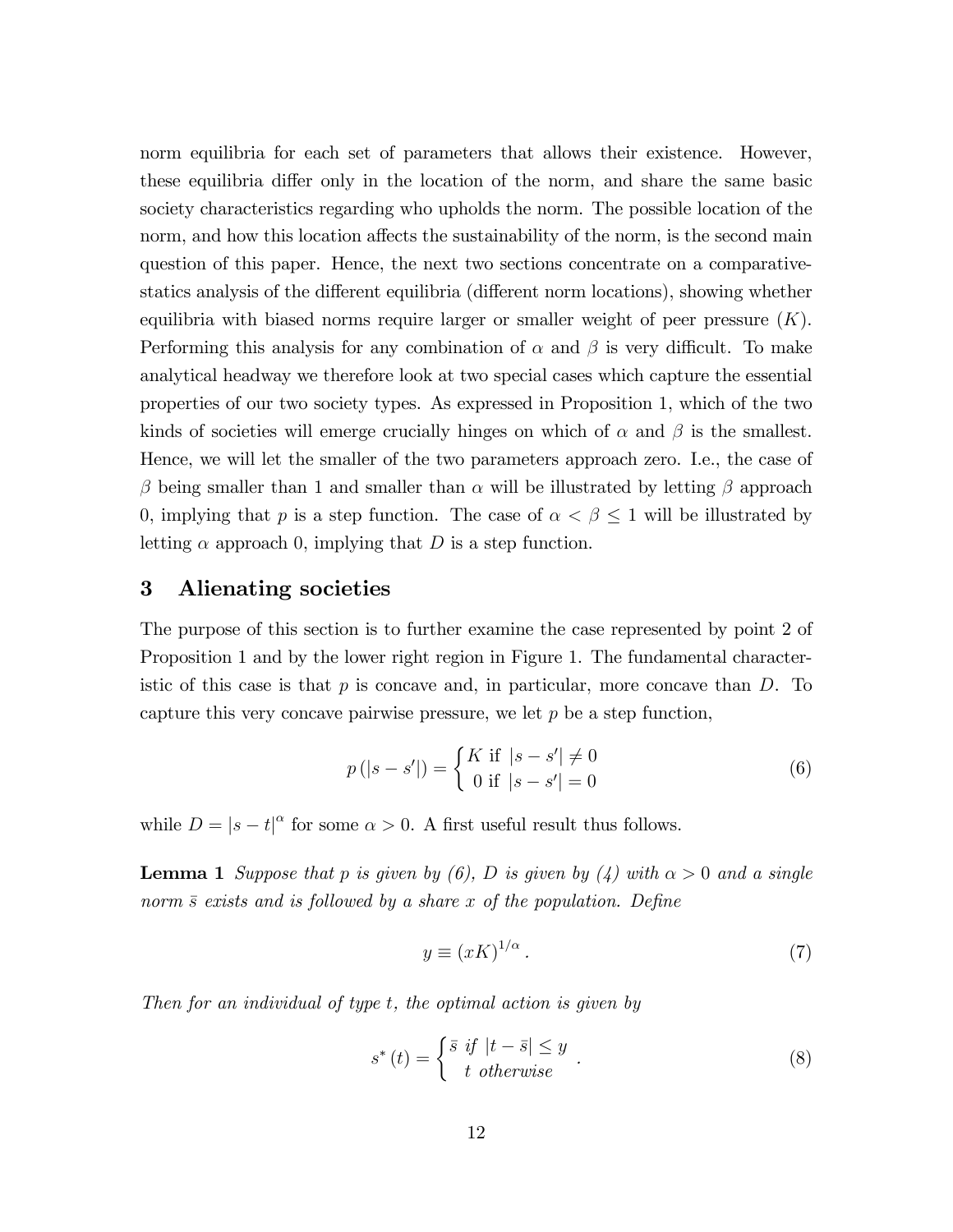This is a partial equilibrium result showing which action an individual will take given the existence of a norm  $\bar{s}$ . Since (6) implies that the only way to avoid being pressured by someone is to fully agree with her, the only way to lower aggregate pressure to any meaningful extent is by choosing a mode of behavior followed by many. When a single norm exists, this can be achieved only by following this norm. Furthermore, since all actions except for following the norm yield the same pressure, the only effect of the pressure is in determining how unpleasant it feels to take any of these actions relative to following the norm. This is determined by the share of norm followers  $x$ :

$$
P = \begin{cases} K \text{ if } s \neq \overline{s} \\ (1-x) K \text{ if } s = \overline{s} \end{cases} . \tag{9}
$$

Given such a social pressure function  $P$ , the only sensible thing to do for an individual is to either follow the norm (thereby lowering pressure) or to follow her heart (thereby not feeling cognitive dissonance). Any other choice will induce some cognitive dissonance while not reducing social pressure. Moreover, two individuals of different types face the same reduction in pressure when following the norm, but differ in the cognitive dissonance that accompanies it. Thus follows the behavior depicted by the lemma  $-$  a type close to the norm will conform to it while a type far from the norm will follow her heart, in a sense being *alienated*. The parameter  $y$  in Lemma 1 captures the distance between the norm and the type who is indifferent between the two corner solutions. That the norm will be upheld by those closest to it thus echoes the result for the more general case of  $\beta$  smaller than 1 and smaller than  $\alpha$ , as stated in point 2 of Proposition 1.

The previous lemma implies that if we assume that individuals divide into two distinctive kinds – those who follow the norm and those who follow their hearts – then that same qualitative division is obtained after inducing the individual choices. This hints at the possibility of an equilibrium. However, the actual existence of an equilibrium hinges on the share of norm followers implied by (8) being equal to the value of  $x$  that is assumed in the lemma. In order to establish this relation, the following lemma presents the share of norm followers given the individual optimization in (8).

**Lemma 2** Suppose  $s^*(t)$  is according to  $(8)$ , for a given value of y. Then the share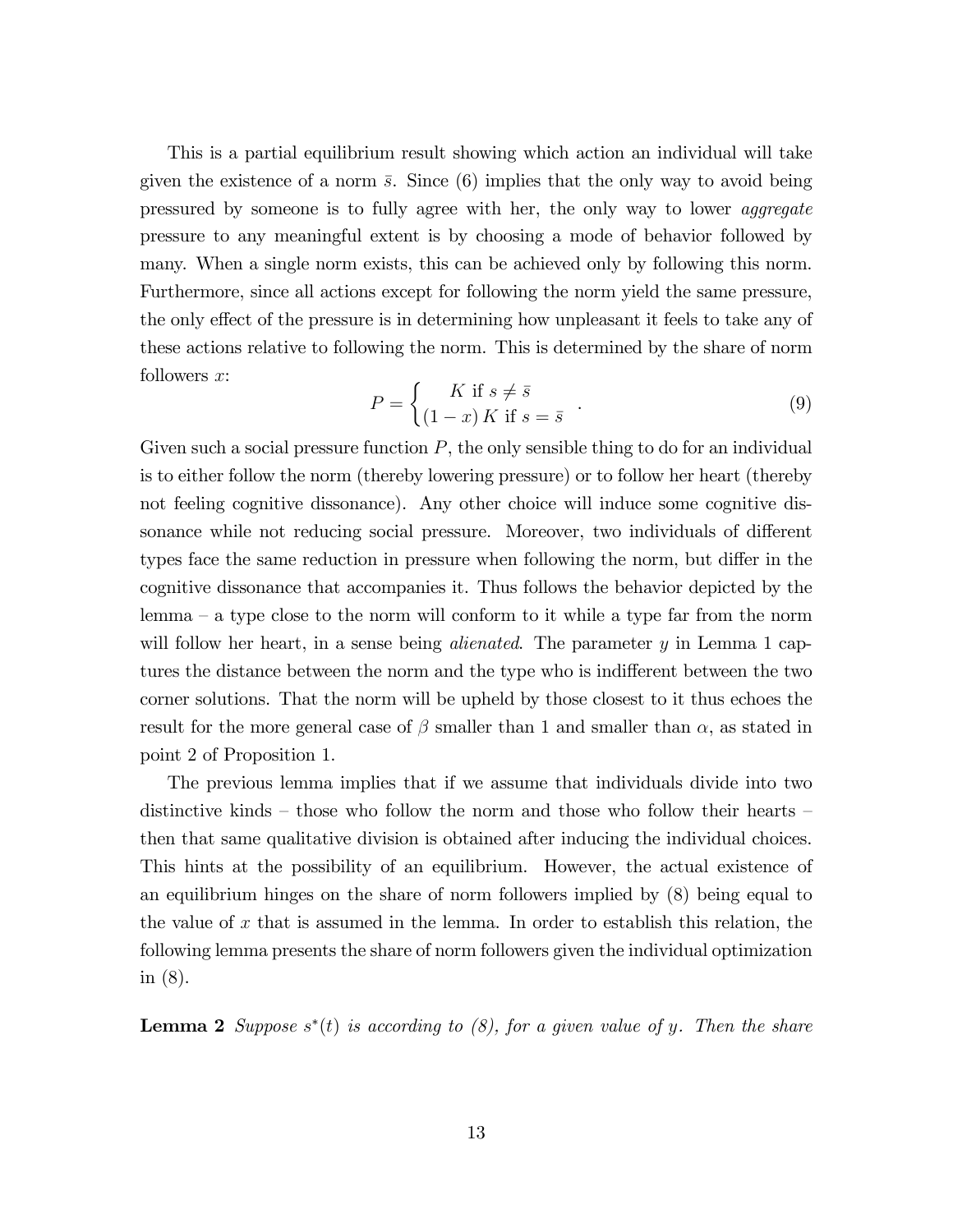of individuals following the norm  $\bar{s}$  is

$$
x = \begin{cases} y & \text{if } y \le 1 - |\bar{s}| \\ \frac{y+1-|\bar{s}|}{2} & \text{if } 1 - |\bar{s}| < y < 1 + |\bar{s}| \\ 1 & \text{if } y \ge 1 + |\bar{s}| \end{cases}
$$
(10)

Furthermore, x is increasing in y and decreasing in  $|\bar{s}|$ .

This lemma presents the share of the population  $(x)$  that follows the norm as a function of y (the distance between the norm and the indifferent type). It builds on the previous result that those close to the norm fully conform while those far from it follow their hearts. This directly implies that the further from the norm the indifferent type is, the greater is the number of individuals conforming to the norm. The use of a uniform distribution at  $[-1, 1]$  implies that when  $\bar{s} = 0$  we automatically get that  $x = y$ , but when  $\bar{s} \neq 0$  the mapping from y to x is not one-to-one for every  $y$ , as expressed in  $(10)$ .

A static equilibrium of the model is essentially a fixed point, defined by a triplet  $(x, y, \overline{s})$  that satisfies Lemma 1 and Lemma 2 simultaneously. The conditions for the existence of such an equilibrium are presented in the following proposition.

**Proposition 2** Suppose that pairwise pressure is according to  $(6)$  and D is given by  $(4)$  with  $\alpha > 0$ . Then:

- 1. For each value of  $\bar{s} \in [-1, 1]$  there exists a single norm equilibrium with  $\bar{s}$  as the norm if and only if K is sufficiently large.
- 2. Denote by  $K_{\min}(|\bar{s}|)$  the infimum value of K that supports a single norm equilibrium with  $\bar{s}$  as the norm. Then  $K_{\min}(|\bar{s}|)$  is weakly increasing in  $|\bar{s}|$ .

This proposition expresses two main results which extend part 2 of Proposition 1. Firstly, there exist single norm equilibria for any  $\bar{s}$ , i.e., the norm may be biased. This holds as long as individuals care sufficiently about social pressure  $-K$  has to be greater than  $K_{\min}$  (| $\bar{s}$ |).<sup>12</sup> Secondly, the more biased the norm is, the larger is the K

<sup>&</sup>lt;sup>12</sup>In the case of  $\alpha > 1$  we get that  $K_{\min} = 0$ . This is a direct consequence of p being a step function. If one were to assume a less concave  $p$  (i.e., not a step function),  $K_{\min}$  would have been greater than zero also when  $\alpha > 1$ . The rest of the results presented are not specific to the step function assumption: they hold more generally when  $\beta < \alpha$  and  $\beta \leq 1$ .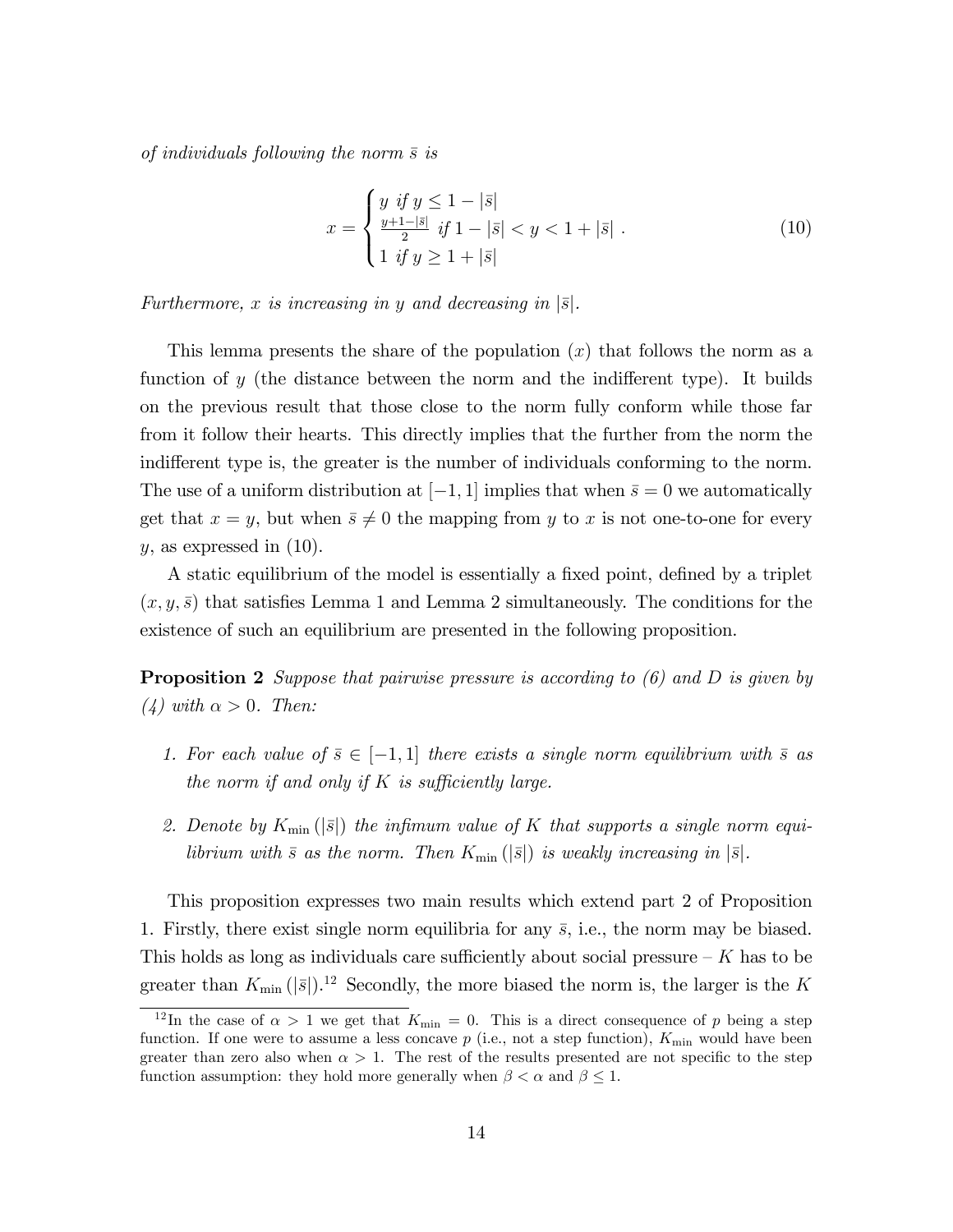needed to sustain it in equilibrium. This last result is a key result. It essentially says that in order to uphold a biased norm, individuals in society need to care about social pressure more than is needed in order to uphold a more central norm. The intuition for this result is that the strength of the norm depends on the number of followers, where potential deviators are types with tastes far from the norm. When the norm is biased, there are more private tastes further away from the norm and hence more potential deviators. To sustain the norm this has to be compensated for by a heavier weight of pressure (i.e., a stronger emphasis on coordination).

Figure 2 depicts this equilibrium. The two graphs on the left show the case of a central norm, where the distribution of actions is shown in the upper left schedule and the mapping of types to actions in equilibrium is shown on the lower left. In this particular case all individuals conform fully to the norm. The right graphs show the case of a biased norm. Here, a group of extreme objectors express their heterogeneous private tastes

The previous results imply that, for a given value of  $K$ , there can be multiple equilibria, as the norm can be located anywhere along a continuous range, but these equilibria share the same pattern of norm conformity  $-$  alienation. Moreover, even for given values of K and  $\bar{s}$  there can be multiple single norm equilibria. However, not all equilibria are dynamically stable, in the sense that a small perturbation to the share of norm followers may not lead to convergence back to the same equilibrium. In order to rule out such equilibria that have no gravity and to investigate further the properties of the stable equilibria, we add a simple dynamic structure to the model (as in, for instance, Granovetter 1978 and Kuran 1995). The dynamics considered are such that we perturb the share of norm followers in a single norm equilibrium and examine whether there is convergence back to that equilibrium. Let  $i$  indicate the period of the dynamic process (representing a time period or a generation). Then, an individual of type  $t$  in period  $i$  solves the following problem.

$$
\min_{s_i} L(s_i; t, s'_{i-1}) = D(|t - s_i|) + P(s_i; s'_{i-1}) \text{ where}
$$
\n
$$
P(s_i; s'_{i-1}) \equiv \frac{1}{2} \int_{-1}^{1} p(|s_i - s^*_{i-1}(\tau)|) d\tau.
$$
\n(11)

This formulation implies that a person in period i plays a best response against the observed behavior in society in period  $i-1$ . It can be interpreted either as individuals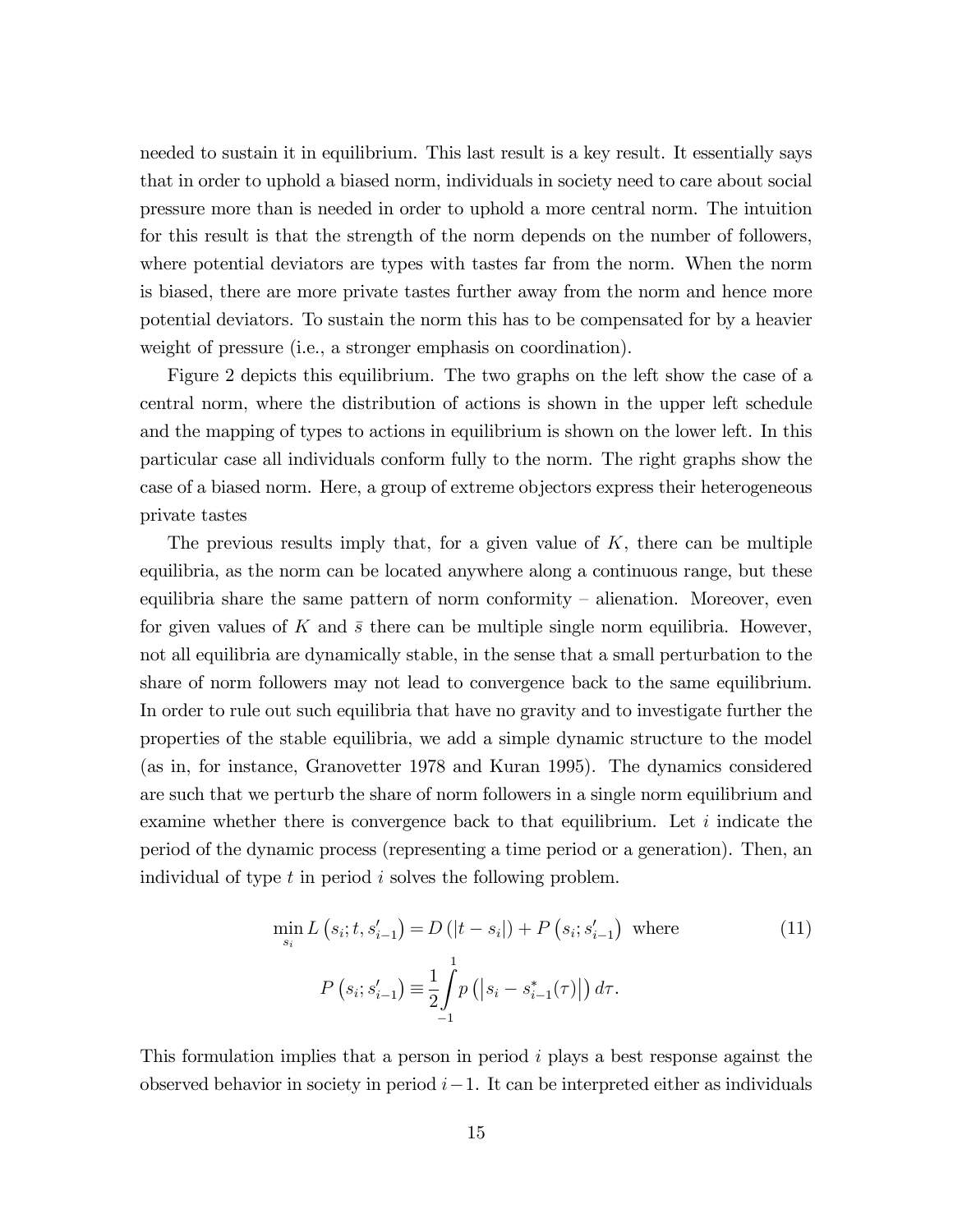

Figure 2: The left graphs show the distribution of actions (top) and  $s^*(t)$  (bottom) in equilibrium with a central norm  $(\bar{s} = 0)$ . The right graphs show the distribution of actions and  $s^*(t)$  in equilibrium with a biased norm  $(\bar{s} = -0.5)$ . In all figures  $\beta = 0.01$ ,  $\alpha = 0.9$  and  $K = 1.2$ .

adjusting their actions when observing how others are acting, or as an overlapping generations model, where the actions of the older generation (the parents) create pressure on the younger generation (the kids), who put pressure on the next generation and so on.<sup>13</sup>

In the following proposition (and in Proposition 5 later on) we use  $x_{ss}$  ( $|\bar{s}|$ , K) to denote the share of norm followers in a stable single norm steady state. We also present a welfare analysis, where the welfare of an individual with loss  $L$  is simply  $-L$ . This analysis enables us to establish a relationship of first-order stochastic dominance between different norms. $^{14}$ 

 $13$  Implicitly we assume here that the distribution of *types* is stationary between generations. For short to medium-run analysis (say, limited to at most a few decades) this seems reasonable.

<sup>&</sup>lt;sup>14</sup>For given values of K and  $\bar{s}$  there can be up to two different stable single norm steady states, corresponding to two different values of  $x_{ss}$  (|s|, K). When there are two such steady states, one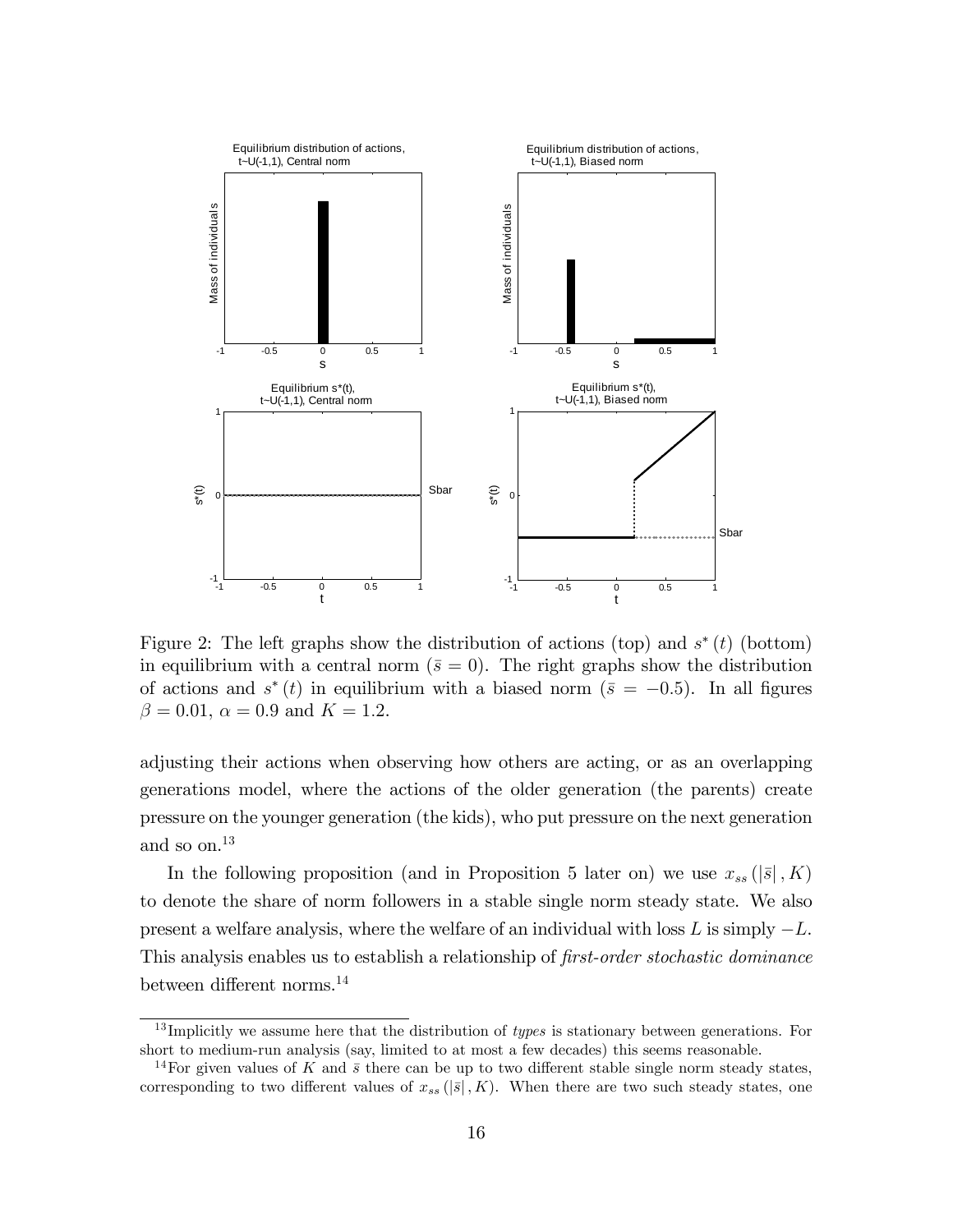**Proposition 3** Consider the dynamic model in  $(11)$  with p being a step function as in (6) and D as given in (4) with  $\alpha > 0$ . Then:

- 1. For any  $\bar{s} \in [-1, 1]$ , there exists a stable single norm steady state if and only if  $K > K_{\min}(|\bar{s}|).$
- 2.  $x_{ss} (|\bar{s}|, K) \ge x_{ss} (|\bar{s}'|, K)$  if and only if  $|\bar{s}| \le |\bar{s}'|$ .
- 3. Consider a norm  $\bar{s}$  and suppose  $K > K_{\min}(|\bar{s}|)$ . Let  $x_i$  denote the share of norm followers in period i. Then there exists a value  $x_{conv}(|\bar{s}|, K)$  such that if  $x_i > x_{conv}$  (| $\bar{s}$ |, K), there is convergence to a stable steady state with a single norm  $\bar{s}$  followed by a share  $x_{ss}$  ( $|\bar{s}|, K$ ) >  $x_{conv}$  ( $|\bar{s}|, K$ ). Otherwise, if  $0 \le$  $x_i \leq x_{conv}$  (| $\bar{s}$ |, K), there is convergence to a stable steady state where each type follows her heart.<sup>15</sup>
- 4.  $x_{conv}(|\bar{s}|, K)$  is increasing in  $|\bar{s}|$  and decreasing in K.
- 5. The welfare distribution under  $|\bar{s}|$  first-order stochastically dominates the welfare distribution under  $|\bar{s}'|$  if and only if  $|\bar{s}| \leq |\bar{s}'|$ .

To understand these results, recall that Lemma 1 shows that alienation is a distribution of actions that recreates itself. That is, if in period  $i$  there is a cutoff distance from the norm, beyond which types follow their hearts and within which they follow the norm, then there will exist such a cutoff also in period  $i+1$ . This implies that, for a given  $\bar{s}$ , the dynamics of the model can be described by analyzing the dynamics of the proportion of norm conformers,  $x_{i+1} = f(x_i)$ . This function is the main building block for proving Proposition 3. We demonstrate a prototypical case in Figure 3 for

is always "degenerate"  $(x_{ss} (|\bar{s}|, K) = 1)$  and one is always "non-degenerate"  $(x_{ss} (|\bar{s}|, K) \in [0, 1])$ . The comparison of  $x_{ss}$  ( $|\bar{s}|$ , K) with  $x_{ss}$  ( $|\bar{s}'|$ , K) in statement (2) of the proposition is thus applied as follows: When there exist two  $x_{ss}$  ( $|\bar{s}|$ , K) and two  $x_{ss}$  ( $|\bar{s}'|$ , K), the proposition compares the nondegenerate with each other and the degenerate with each other; when there exist two steady states for  $\bar{s}$  and one for  $\bar{s}'$  (or vice versa), the proposition compares max  $\{x_{ss}([\bar{s}], K)\}\$  with max  $\{x_{ss}([\bar{s}'], K)\}\$ ; finally, when there is only one steady state for each norm, the proposition compares the unique  $x_{ss}$  (|s|, K) with the unique  $x_{ss}$  (|s'|, K). Moreover, whenever there exist two stable steady states for a given norm, the welfare distribution in the degenerate steady state first-order stochastically dominates the welfare distribution in the non-degenerate steady state (see see Lemma 19 in the appendix). Hence, we apply the same comparison rule to the comparison of welfare distributions in statement (3) of the proposition.

<sup>&</sup>lt;sup>15</sup>For brevity, we treat the unstable steady states  $(x_{uss})$  as ones where if  $x_i = x_{uss}$  then  $x_{i+1}$  <  $x_{uss}.$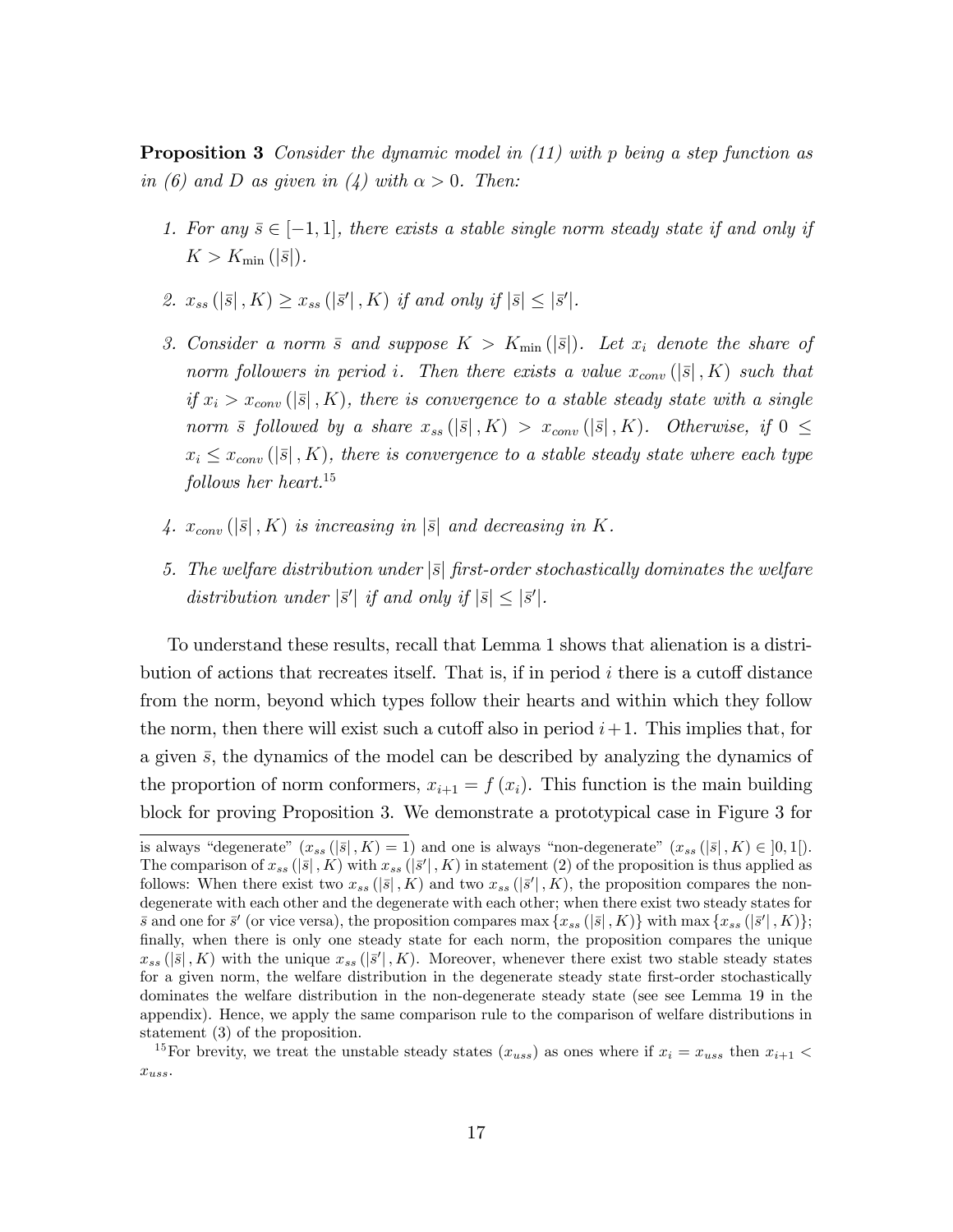

Figure 3: A phase diagram showing the dynamics for  $\bar{s} = -0.5$ , p being a step function,  $\alpha = 0.6$  and  $K = 1.5$ . The dotted line depicts the diagonal where  $x_{i+1} = x_i$ , the solid line depicts the intertemporal dynamics  $x_{i+1} = f(x_i)$ . The vertical line depicts  $x_{conv}$ , i.e., the boundary between the zone of convergence to a single norm equilibrium  $(x = 1)$  and to "pluralism"  $(x = 0)$ .

 $\alpha$  < 1. The figure depicts a phase diagram with  $x_i$  on the horizontal axis and  $x_{i+1}$ on the vertical axis. The 45-degree diagonal depicts the steady state values, where  $x_{i+1} = x_i$ . As can be seen in the figure,  $f(0) = 0$ , and then  $f(x_i)$  starts below the 45-degree line, but afterwards it increases and crosses the 45-degree line and stays above it. Hence,  $x = 1$  and  $x = 0$  are stable steady states in this case, while there is an interior unstable steady state between them. The value of  $x$  in this inner state  $(x_{conv}$  in the proposition) also forms the boundary between the zone of convergence to a stable single norm (with  $x_{ss} = 1$ ) and the zone of divergence toward a state of *pluralism*  $(x = 0)$ . The figure also highlights that the steady state in which a norm exists is stable not only with respect to small perturbations: there is convergence to it from a rather broad range of initial conditions (depending on the value of  $K$ ). In the specific example depicted in the figure, the stable single norm steady state is degenerate, in the sense that everyone in society adheres to the norm  $(x_{ss} = 1)$ , but more generally there can be non-degenerate stable steady states  $(x_{ss} < 1)$ , i.e., where part of the population is alienated.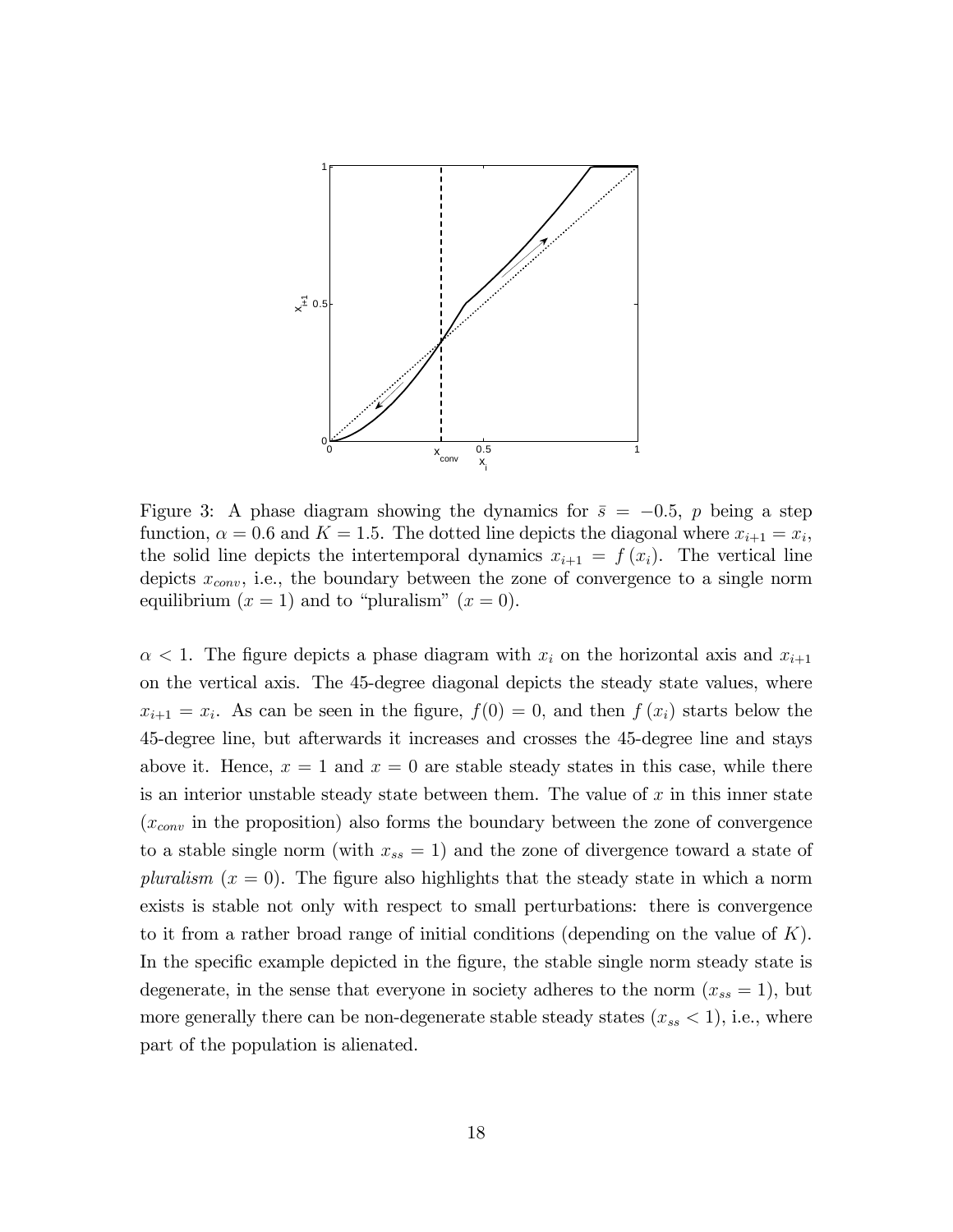Apart from convergence, the proposition also highlights the effect of the bias of the norm. Parts (1) and (3) of the proposition imply that a biased norm can persist also in a dynamic setting. This means that societies may be history dependent in the following sense. Suppose a group of individuals at some point choose the same action. Then, provided that they are sufficiently many  $(x_i > x_{conv}(|\bar{s}|))$ , this mode of behavior may be established as a norm and may persist also after those individuals are gone, even if it does not represent the average private taste in society. Note also that if that initial group is only slightly larger than  $x_{conv}$ , the norm will gain more followers over time, thus becoming stronger. The fourth part of the proposition states that the minimum amount of conformity  $(x_{conv})$  necessary for the norm to be sustainable in the long run is decreasing in the weight of the pressure and increasing in the bias of the norm. This can be demonstrated using Figure 3. By increasing  $K$ , the function  $f(x_i)$  tilts upwards, which implies that  $x_{conv}$  decreases and so the zone of convergence to the single norm equilibrium increases. In contrast, by increasing  $|\bar{s}|$ , the function  $f(x_i)$  tilts downwards, implying a smaller zone of convergence. Hence, increasing K and increasing  $|\bar{s}|$  work in opposite directions. This means that, while a biased norm can persist in this dynamic setting, the more biased it is, the less magnetic it is, unless it is compensated for by a larger  $K$ . Hence, biased norms are less sustainable than central norms in two ways. Firstly, they require people to care more about social pressure  $(K_{\min}$  is higher). Secondly, they require more conformity in the first period  $(x_{conv}$  is higher).

Part 2 of the proposition implies that public cohesion in society  $-$  i.e., the extent of norm conformity  $-$  is falling with biasness. This has further implications for the sustaining and collapse of norms. To see why, suppose that a long time ago a steady state with a norm  $\bar{s}$  was established based on the type distribution of that time. Now suppose that the type distribution, throughout history, has gradually shifted away from the norm due to a change of private sentiments in society. Part 2 implies that this shift will be accompanied by a decline in norm conformity. Eventually, once the type distribution has shifted sufficiently, the norm  $\bar{s}$  will no longer constitute a stable steady state (this happens when  $f(x_i)$  shifts below the 45-degree line in Figure 3) and the norm will collapse.

Part 5 of the proposition addresses the issue of welfare, stating that the welfare distribution under a biased norm is stochastically dominated by that of a more central norm. First order stochastic dominance between the welfare distributions under  $\bar{s}$  and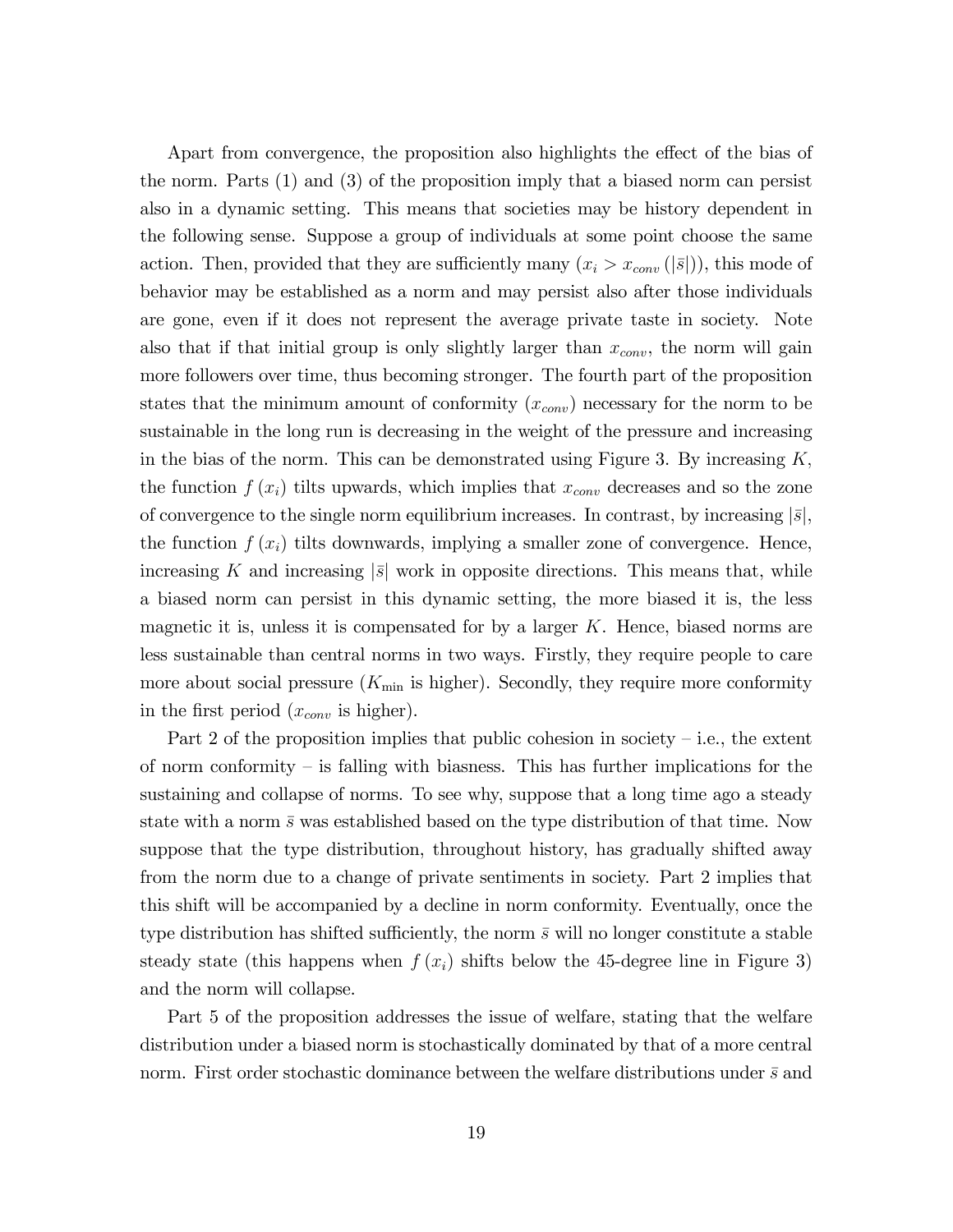$\bar{s}'$  means that, if we rank individuals according to their welfare under each norm, then an individual at rank r under  $\bar{s}$  is at least as well off as an individual at rank r under  $\bar{s}'$ , and this holds for all ranks. Quite intuitively, the ranking of individuals under a given norm follows from their distance to that norm. That is, type t has a higher welfare than t' whenever  $|t - \bar{s}| < |t' - \bar{s}|$ . This implies that the types far from the norm who follow their hearts are at the bottom of the ranking. Also note that, when p is a step function, a person who follows her heart under  $\bar{s}$  has the same welfare as a person who follows her heart under  $\bar{s}'$ . Thus, given that under a biased norm there are more people who follow their hearts, a biased norm implies there are more people with this lowest welfare. Moreover, those who conform under both norms are better off under the central norm, as there are less non conformers who pressure them.

However, while the welfare distribution under a central norm stochastically dominates all other welfare distributions, it is not Pareto dominant.<sup>16</sup> Our interpretation of these welfare results is that, while there will always be disagreement between specific individuals about what the best norm is, the alienating society is more likely to establish a central norm, as it will imply a higher welfare for more people. Hence, to the extent that the alienating society sustains biased norms, it is probably due to a shift of private sentiments away from what used to be, historically, a central norm. Generally, the proposition paints a coherent picture of biased norms being weaker than central norms in alienating societies as they imply less cohesion, lower welfare and a smaller zone of convergence, and require a harsher punishment to be sustained.

### 4 Inverting societies

The purpose of this section is to further examine the case represented by point 3 of Proposition 1 and by the lower left region in Figure 1. The fundamental characteristic of this case is that  $D$  is concave and, in particular, more concave than  $p$ . To capture this very concave cognitive dissonance, we let  $D$  be a step function,

$$
D(|t - s|) = \begin{cases} 1 \text{ if } |t - s| \neq 0 \\ 0 \text{ if } |t - s| = 0 \end{cases}
$$
 (12)

while  $p = K |s - s'|^{\beta}$  for some  $\beta \leq 1$ . A first useful result is the following.

<sup>&</sup>lt;sup>16</sup>This is somewhat easy to see when considering the case of  $\alpha < 1$  and noting that types sufficiently close to the norm would rather have the norm exactly at their bliss point rather than at 0, due to the concavity of  $D$ , but it can be shown that this result applies more broadly to any combination of K and  $\alpha$ .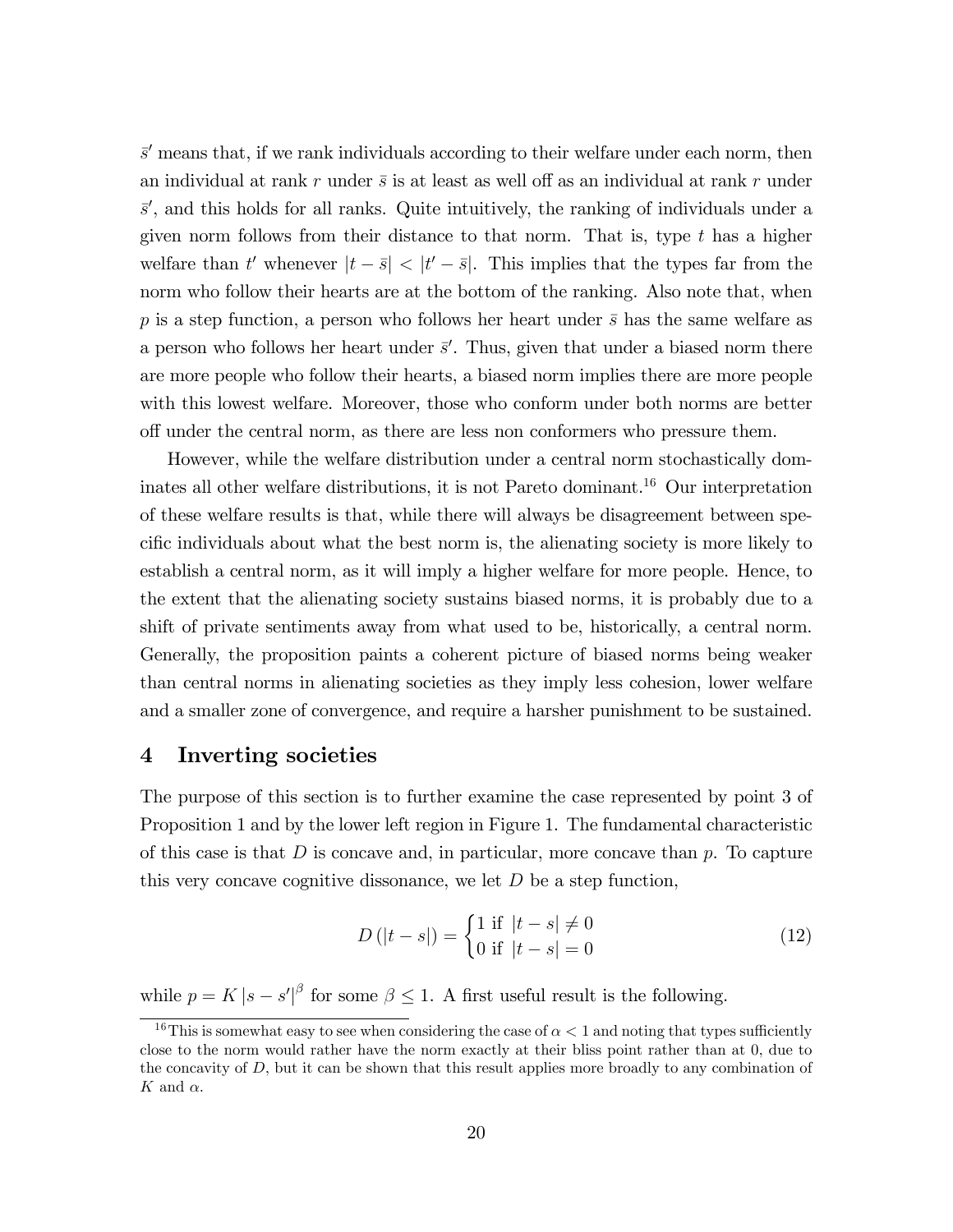**Lemma 3** Suppose D is according to (12) and  $P(s; \cdot)$  has a unique min point at  $\bar{s}$ and is increasing in the distance from  $\bar{s}$  on each side. Then on each side of  $\bar{s}$  there exists a cutoff value such that types within the cutoff follow their hearts while types beyond the cutoff choose  $s^*(t) = \overline{s}$ .

The intuition for this result is straightforward. When  $D$  is a step function, an individual will either follow her heart or, once she deviates from her private taste, choose the action that lowers social pressure the most – this action is  $\bar{s}$  in the lemma. This is so because she does not distinguish between actions that are not exactly her private taste. Hence, the lemma essentially says that a minimum point of social pressure  $\bar{s}$  may function as a norm by inducing full conformity by some types. The question then is which individuals will be the full conformers and which individuals will follow their hearts. When social pressure is increasing with the distance from the norm, types far from the norm will Önd it the hardest to follow their hearts. Meanwhile, the dissonance of deviation from one's bliss point is independent of type. Hence, there will be a cutoff distance from the norm such that types beyond it fully conform, while types within it will follow their hearts. On the aggregate level this can be interpreted as an inversion of preferences, as those who despise the norm the most are the ones following it in public. Furthermore, the fact that those who nearly agree with the norm follow their hearts openly can be interpreted as existence of mild critique. This pattern of conformity thus echoes the result for the more general case of  $\alpha < \beta \leq 1$ , as stated in part 3 of Proposition 1.

Now, the previous lemma was a form of partial equilibrium since it assumed that P monotonically increases in the distance from a unique minimum point  $\bar{s}$ . The question then is whether the individual choices implied by Lemma 3 induce such properties of  $P$ . In the upcoming analysis we will again use  $y$  (with some abuse of notation) to denote the distance between the norm and the type who is indifferent between following her heart and following the norm.

**Lemma 4** Suppose that  $\beta \leq 1$  and that there exist a norm  $\bar{s} \in [-1, 1]$  and a cutoff value  $y \in [0, 1 + |\bar{s}|]$  such that all types with  $|t - \bar{s}| \leq y$  choose  $s^*(t) = t$  while the rest choose  $s^*(t) = \bar{s}$ . Then there exists a value  $y_{\text{max}}(\bar{s}) \ge 1$  such that  $P(s; \cdot)$  has a unique min point at  $\bar{s}$  and is increasing on each side of  $\bar{s}$  if and only if  $y \le y_{\text{max}}(\bar{s})$ .

While the previous lemma described what individuals choose given social pressure, this lemma describes the properties of social pressure given the choices of individuals.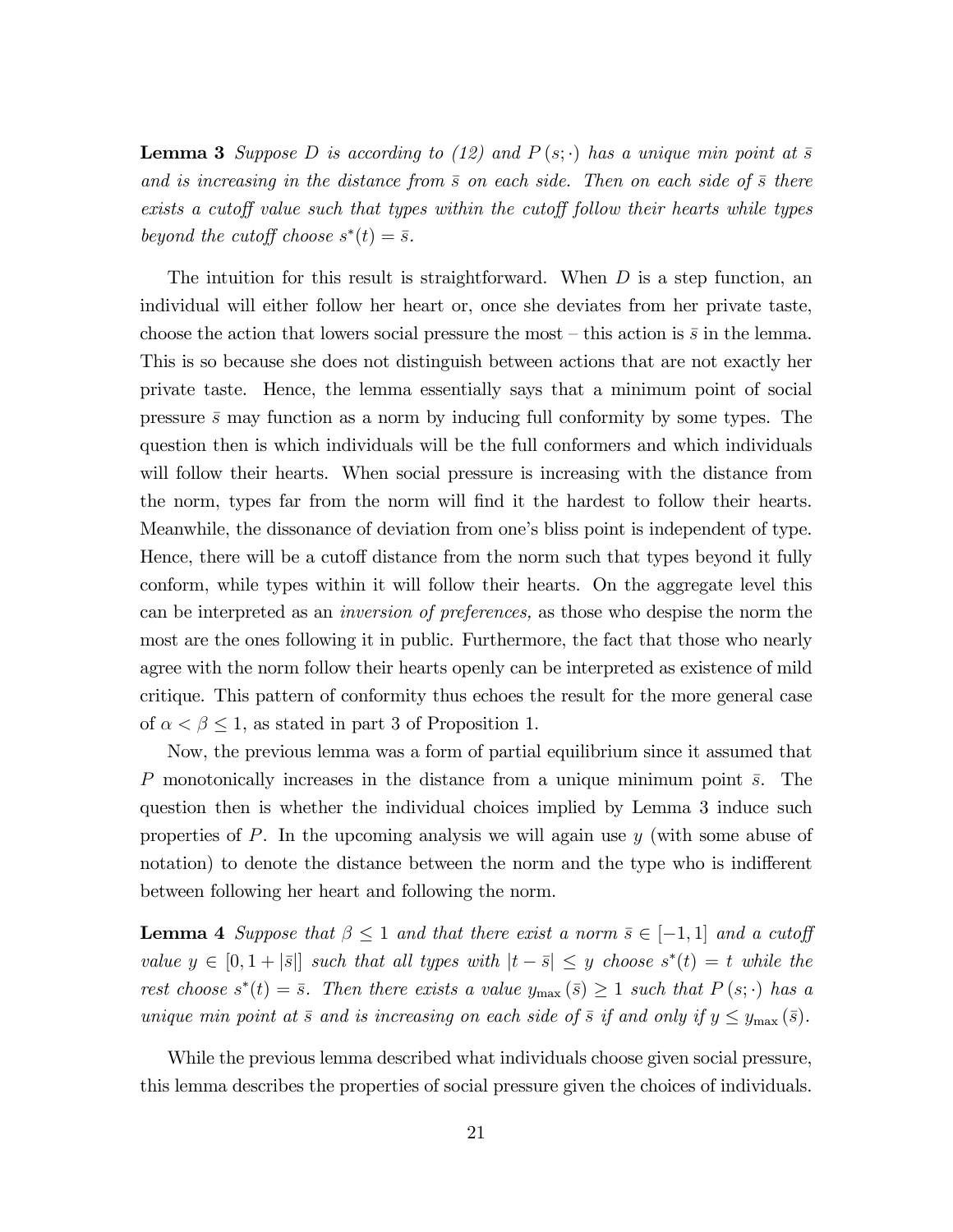The bottom line of Lemma  $4$  is that if there is inversion preferences, then  $P$  will be increasing in the distance from the norm, as long as there are sufficiently many norm followers. This is the same as requiring that the most deviant action in society (at distance y from the norm) is not too deviant.  $y_{\text{max}}(\bar{s})$  then measures how deviant this behavior can be while still ensuring that  $P$  is everywhere increasing in the distance from  $\bar{s}$ .

Put together, Lemmas 3 and 4 allude to the existence of an equilibrium, since the first says that inversion of preferences will arise if  $P$  is increasing in the distance from  $\bar{s}$  and the second says that given inversion, P will be increasing in the distance from  $\bar{s}$ . The conditions for the existence of such an equilibrium are presented in the following proposition.

**Proposition 4** Suppose D is according to (12) and p is according to (5) with  $\beta \leq 1$ . Then:

- 1. For each value of  $\bar{s} \in [-1, 1]$  there exists a lower bound for K, denoted by  $K_{\min}(|\bar{s}|)$ , such that a single norm equilibrium with a norm  $\bar{s}$  exists if and only if  $K \geq K_{\min}(|\bar{s}|).$
- 2.  $K_{\min}(|\bar{s}|)$  is weakly decreasing in  $|\bar{s}|$ .

The existence of single norm equilibria when  $\alpha < \beta < 1$  was stated already in Prop 1 (part 3), but the current proposition adds that any norm  $\bar{s}$  in the range  $[-1, 1]$ can be sustained in equilibrium as long as  $K \geq K_{\min}$  ( $|\bar{s}|$ ).<sup>17</sup> For the norm to exist, it has to constitute an attractive mode of behavior, relative to other modes of behavior an individual can adopt. For this to be achieved, enough individuals need to fully conform, thereby lowering pressure at the norm. This requires that individuals care sufficiently about coordinating with others  $\overline{K}$  has to be sufficiently large. Unlike the alienating society (see Proposition 2), here the pattern of individual choice is that of inversion of preferences. In the appendix (Lemma 26) we show that inversion is the *only* pattern of individual choice consistent with a single norm equilibrium when D is a step function.

The second part of the proposition implies that a biased norm not only may exist, but also the conditions for its existence are less demanding the more biased it is  $-$ 

<sup>&</sup>lt;sup>17</sup>Note that this value is not necessarily equal to the  $K_{\min}(|\bar{s}|)$  under alienation in Proposition 2.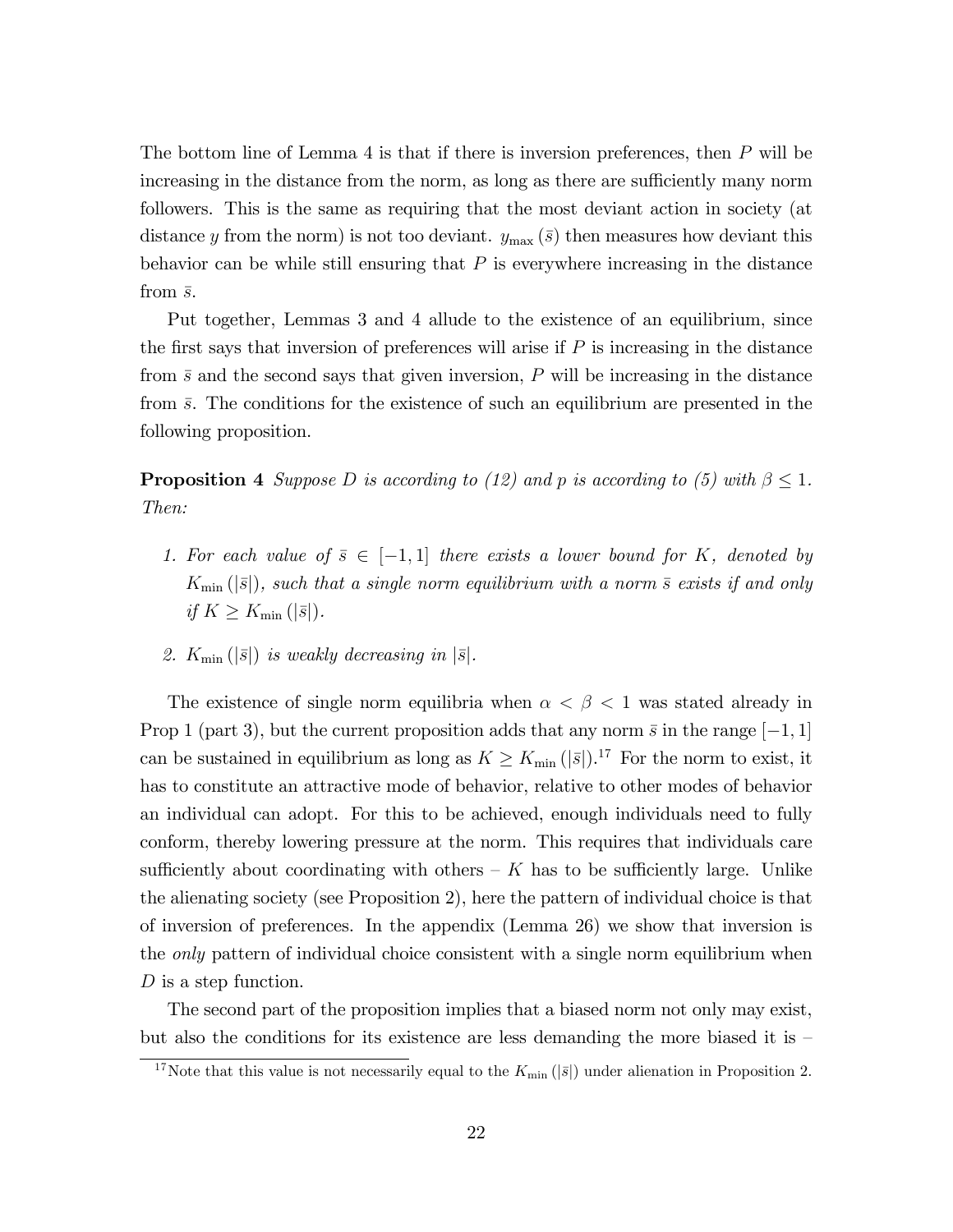

Figure 4: The left graphs show the distribution of actions (top) and  $s^*(t)$  in equilibrium (bottom) with a central norm  $(\bar{s} = 0)$ . The right graphs show the distribution of actions and  $s^*(t)$  in equilibrium with a biased norm ( $\bar{s} = 0.9$ ). In all figures  $\beta = 0.6$ ,  $\alpha = 0.1$  and  $K = 1.6$ .

individuals can care less about social pressure. The crude intuition for this is that inversion implies that types far from the norm uphold it. Hence, a norm that is far from people's tastes generates more conformity, which makes the norm stronger.

For a more detailed explanation, consider the distribution of actions under a central norm, as depicted in the upper left panel of Figure 4. Suppose now that we move the norm slightly toward the left edge. The conformity of types at the edges of the type distribution then implies that the "distribution package" will move together with the norm without changing appearance – those beyond  $\bar{s} \pm y$  will fully conform, while those within this range will follow their hearts. This illustrates that biased norms may exist. Now, if we continue moving  $\bar{s}$  leftward, at some point the type  $t = \bar{s} - y$ will equal  $-1$ . When moving  $\bar{s}$  beyond this point, the left wing of the uniform part will be truncated (as in the upper right panel of Figure 4). This truncation of the left wing further implies a narrowing of the right wing. The reason for this is that the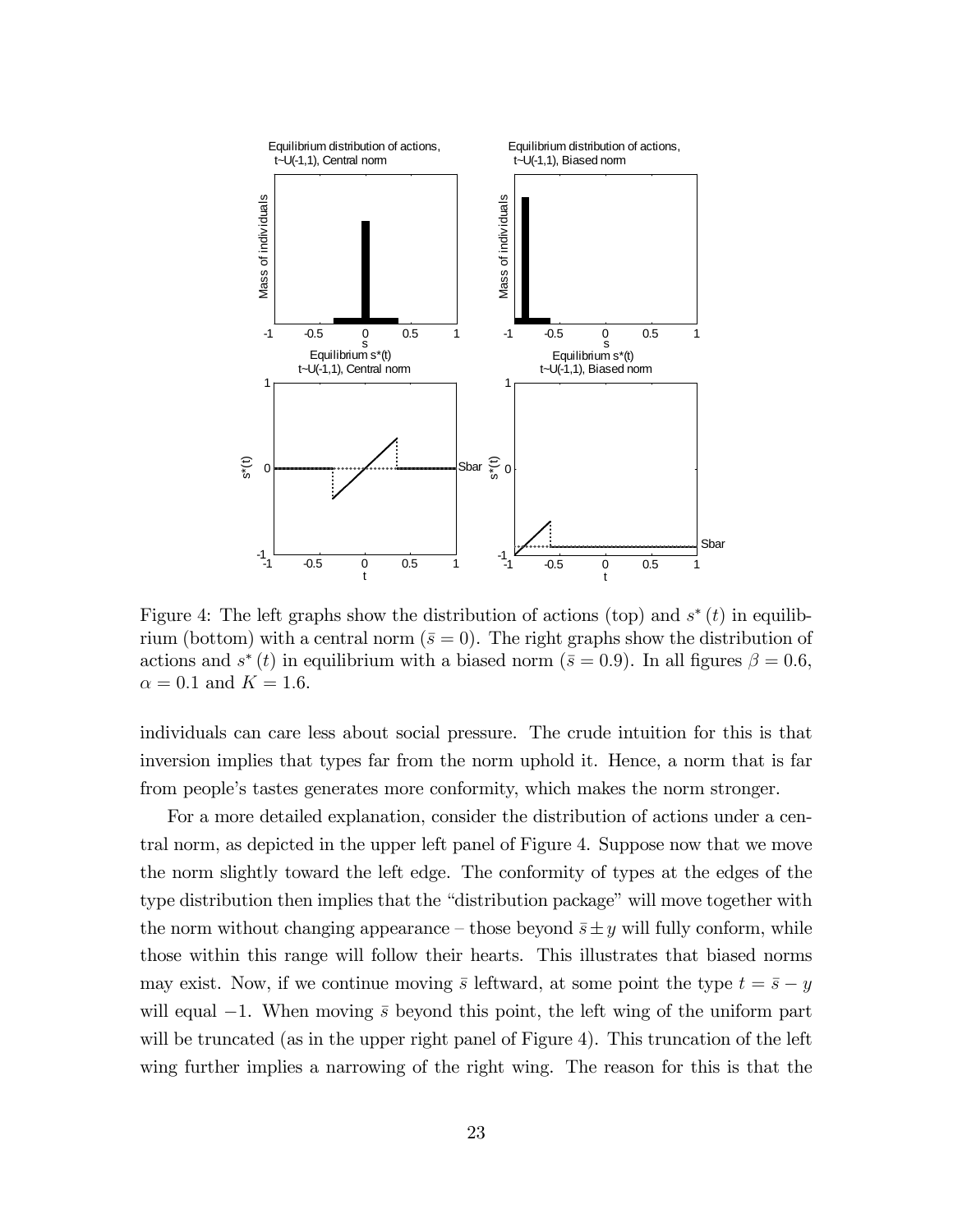effect of truncation of the left wing is similar to inducing conformity by people on the left side of the norm. Then, as explained in Section 2, the concavity of peer pressure implies that the conformity of leftists will inspire more conformity of rightists, making the norm a stronger focal point. Consequently, a lower  $K$  is needed in order to sustain the norm in equilibrium. All in all, biasness of the norm thereby compensates for weakness of social pressure, making biased norms more sustainable than central norms. Put differently, biasness facilitates coordination.

We will now analyze the dynamic stability of these equilibria and the properties of the stable ones. For this purpose we add the same dynamic structure to the model as we did in the previous section (see equation 11). Here we will perturb the cutoff  $y$ in a single norm equilibrium and examine whether there is convergence back to this equilibrium.<sup>18</sup>

**Proposition 5** Consider the dynamic model in  $(11)$  with D being a step function as in (12) and p as given in (5) with  $\beta \leq 1$ . Then:

- 1. For any  $\bar{s} \in [-1, 1]$ , there exists a single norm stable steady state if and only if  $K > K_{\min} (|\bar{s}|).$
- 2.  $x_{ss}$  ( $|\bar{s}|$ ,  $K$ )  $\geq x_{ss}$  ( $|\bar{s}'|$ ,  $K$ ) if and only if  $|\bar{s}| \geq |\bar{s}'|$ .
- 3. Consider a norm  $\bar{s}$  and suppose  $K > K_{\min}(|\bar{s}|)$ . Let  $y_i$  denote a cutoff value in period *i*, such that all types with  $t \in [\bar{s} - y_i, \bar{s} + y_i]$  follow their hearts while the rest follow the norm. Then there exists a value  $y_{conv}(|\bar{s}|)$ , such that there is convergence to a stable steady state with a single norm  $\bar{s}$  if  $y_i < y_{conv}(|\bar{s}|)$ .
- 4.  $y_{conv}$  (| $\bar{s}$ |) is increasing in  $|\bar{s}|$ .

To understand these results, first note that Lemmas 3 and 4 together imply that inversion of preferences in period i recreates inversion in period  $i+1$  with a new cutoff value of conformity. This implies that the dynamic process can be described solely by the dynamics of the cutoff  $y_i$ . Figure 5 shows a phase diagram that depicts  $y_{i+1}$ (vertical axis) as a function of  $y_i$  (horizontal axis). As can be seen from the figure, there is a stable steady state with a norm when  $y_i = y_{ss}$ . The existence of such a steady state for a given  $|\bar{s}|$  hinges on K being greater than  $K_{\min}(|\bar{s}|)$ , as defined in

 $18$ The comparison of the share of norm followers under different norms is executed like in Proposition  $3$  – see Footnote 14.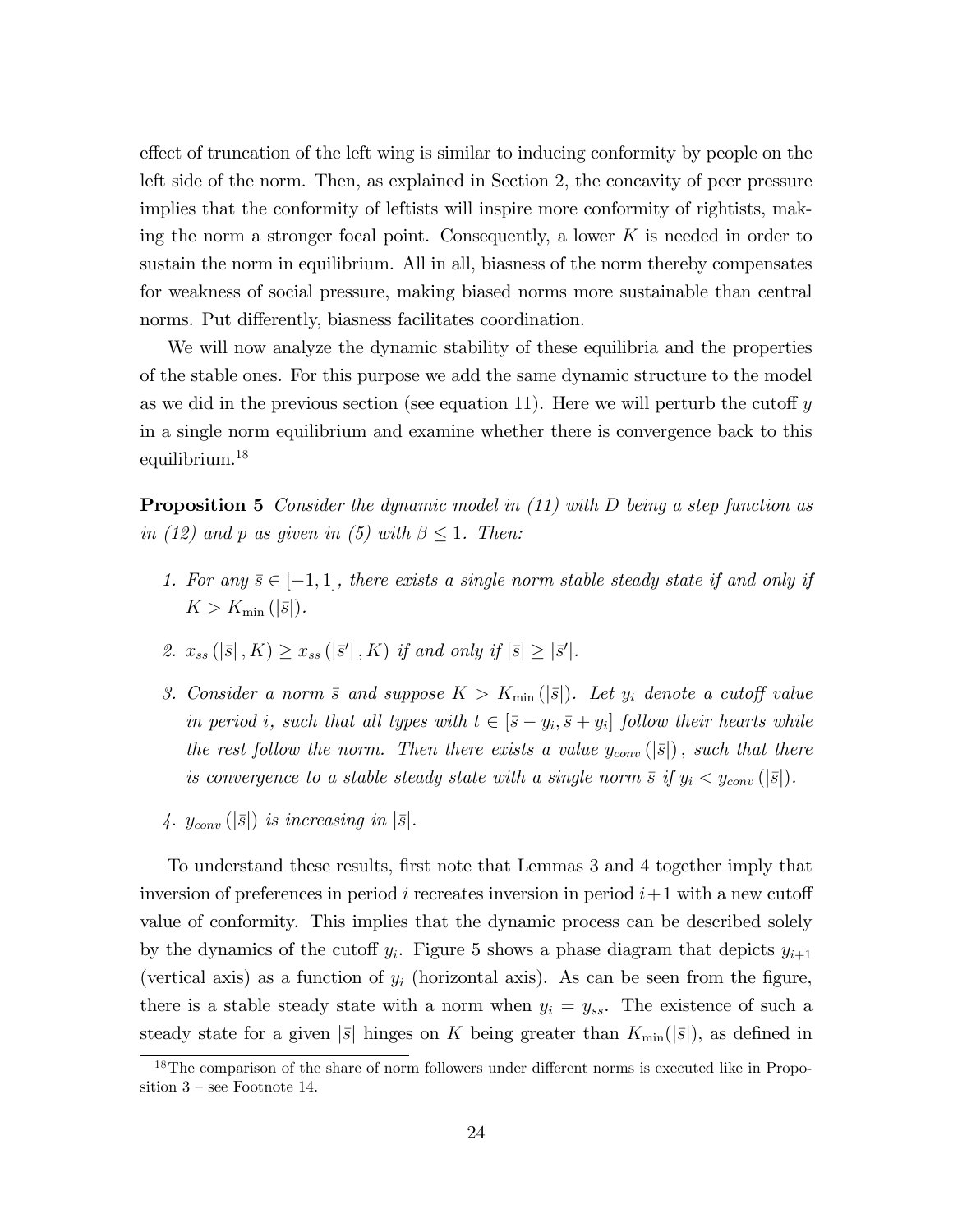

Figure 5: A phase diagram showing convergence to a stable single norm equilibrium when  $\bar{s} = -1$ , for D being a step function,  $\beta = 0.5$  and  $K = 2$ . The dotted line depicts the diagonal where  $y_{i+1} = y_i$ , the solid line depicts the intertemporal dynamics  $y_{i+1} = f(y_i)$ . The vertical lines depict the upper bounds for convergence,  $y_{uss}$  and  $y_{\text{max}}$  (with  $y_{uss}$  being the binding one in the case depicted here). The phase diagram is not defined for  $y_i > y_{\text{max}}$ .

the static Proposition 4. It may be interesting to note that the steady state is never degenerate  $-\theta$  there is always a share of the population (those close to the norm) who follow their hearts. In the proof of the proposition we show that an increased  $|\bar{s}|$ pushes the function  $y_{i+1}$  downward, which implies that  $y_{ss}$  decreases with biasness, so that the most deviant behavior in the steady state becomes less deviant. This has the further consequence that the share of the population conforming increases with biasness (part 2 of the proposition). This means that cohesiveness increases with the bias of the norm as the deviant behavior becomes less extreme and there are more norm conformers.

If  $y_i \leq y_{ss}$ , society will converge to this stable steady state. Furthermore, there may be another, unstable, steady state at  $y_{uss}$ , which marks the border between the convergence zones. The existence of  $y_{uss}$  hinges on  $f(y_i)$  intersecting the 45degree line twice to the left of  $y_{\text{max}}$ , as depicted in the diagram. Beyond  $y_{\text{max}}$ , P is non-monotonic and hence the phase diagram is not applicable. If there exists such  $y_{uss}$   $\lt y_{max}$ , then  $y_i$   $\lt y_{uss}$  is a necessary and sufficient condition for convergence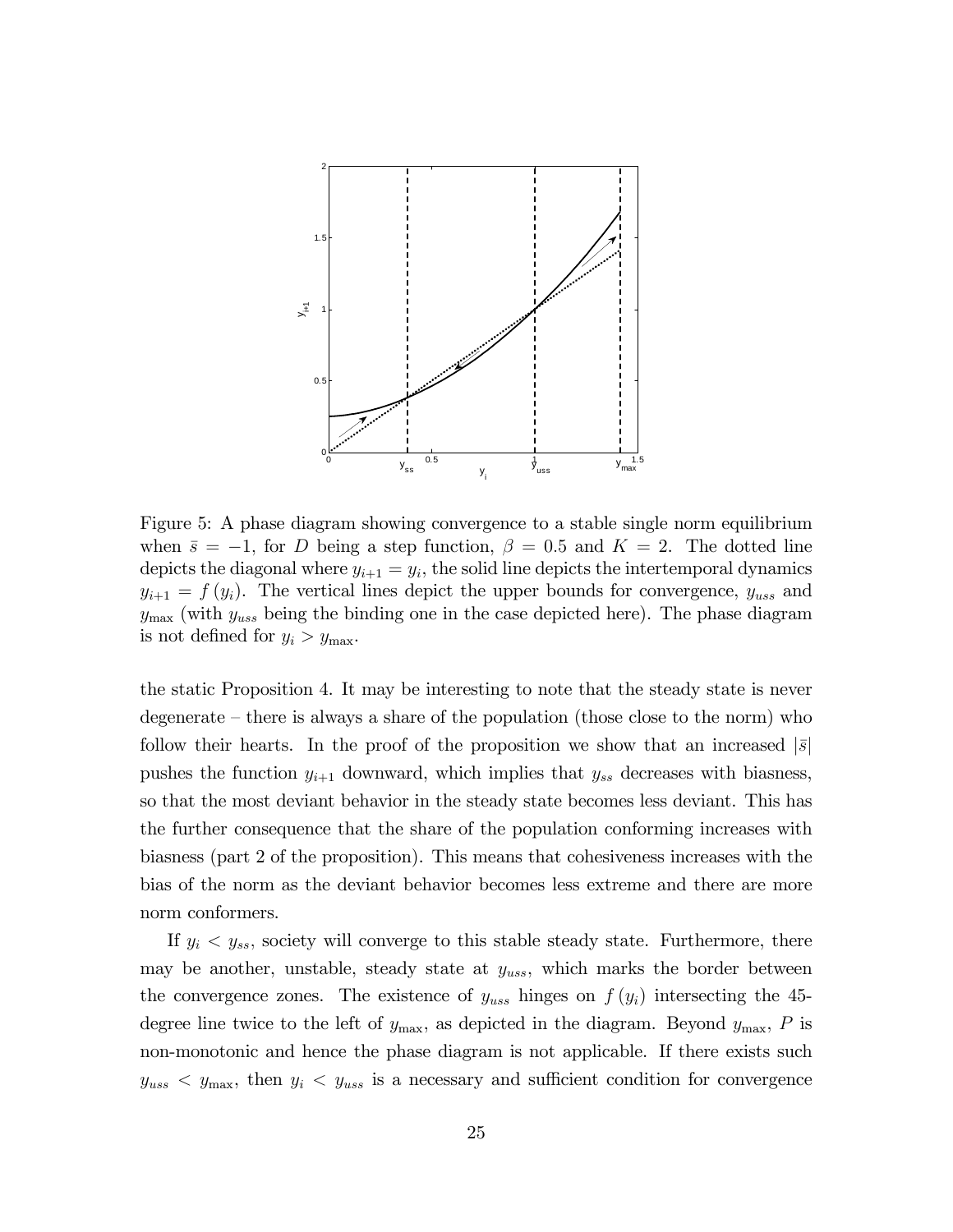to the stable steady state  $y_{ss}$ . However, if there does not exist such a  $y_{uss}$ , there is convergence to  $y_{ss}$  starting from any  $y_i < y_{\text{max}}$ . Hence, the sufficient conditions for convergence are that  $y_i < y_{\text{max}}$  and that  $y_i < y_{\text{uss}}$  whenever  $y_{\text{uss}}$  exists. The last point of the proposition states that the range of convergence,  $[0, y_{conv} \equiv \min \{y_{uss}, y_{max}\}],$ increases with biasness.<sup>19</sup>

 $y_{conv}$  may be interpreted as the maximum level of initial public deviance. If initially a norm exists and the most deviant behavior is less deviant than  $y_{conv}$ , then this norm will stay stable over time. It should be noted, as is exemplified in Figure 5, that  $y_{conv}$ is often much larger than  $y_{ss}$ . Hence, we can start with a norm that is to a non-trivial degree weaker than in the steady state and still converge to the steady state. What point (4) of the proposition suggests is that the most deviant behavior in the first period can be more deviant the more biased the norm is.<sup>20</sup> Furthermore, Lemma 3 tells us that, in the first period, the norm need not necessarily be established through inversion of preferences  $-$  it is sufficient that one focal mode of behavior exists and then inversion will ensue in later periods. So an inverting steady state may be attained from a non-inverting initial condition. We thus get history dependence: if a group of individuals, possibly a long time ago, had established together one focal mode of behavior, this mode of behavior could become an endogenous norm, upheld by those who despise it the most.

One may note that Proposition 5 is silent about welfare. The reason for this is that, unlike in the alienating society, here it is not possible to get a consistent ranking of norm locations according to first-order stochastic dominance of welfare distributions.<sup>21</sup> The rough intuition for this is that on the one hand, the maximal

<sup>&</sup>lt;sup>19</sup>This is so because an increased  $|\bar{s}|$  not only tilts the function  $y_{i+1}$  downwards, which implies an increase in  $y_{uss}$ , but also because  $y_{max}$  increases with biasness.

<sup>&</sup>lt;sup>20</sup>We say "suggests" since the proposition only establishes *sufficient* conditions for convergence  $(y_0 < \min\{y_{uss}, y_{max}\})$  as beyond  $y_{max}$  pure inversion may not be maintained, which substantially complicates the analysis. To see what happens when  $y_0$  is beyond  $y_{\text{max}}$  we have performed an extensive set of simulations of the model for different combinations of  $\alpha$ ,  $\beta$  and K. They consistently show the same results: there is in practice a maximum value of  $y_0$  below which there is convergence to a steady state with inversion, and above which society converges to pluralism. Importantly, this numerical cutoff of convergence is increasing in biasness.

 $21$ There is a handful of examples of pairs of norms whose corresponding welfare distributions do not stochastically dominate each other. Furthermore, it can be shown that a sufficient condition for guaranteeing that there is no stochastic dominance of the welfare distributions under  $|\bar{s}| = 0$  and  $|\bar{s}| = 1$  is that  $y_{ss}$  under  $|\bar{s}| = 0$  will be smaller than 1.5 times  $y_{ss}$  under  $|\bar{s}| = 1$ . This sufficient condition holds for many parameter combinations that support stable equilibria at both  $|\bar{s}| = 0$  and  $|\bar{s}| = 1$ , e.g.  $\beta = 0.5$  and  $K = 4$ .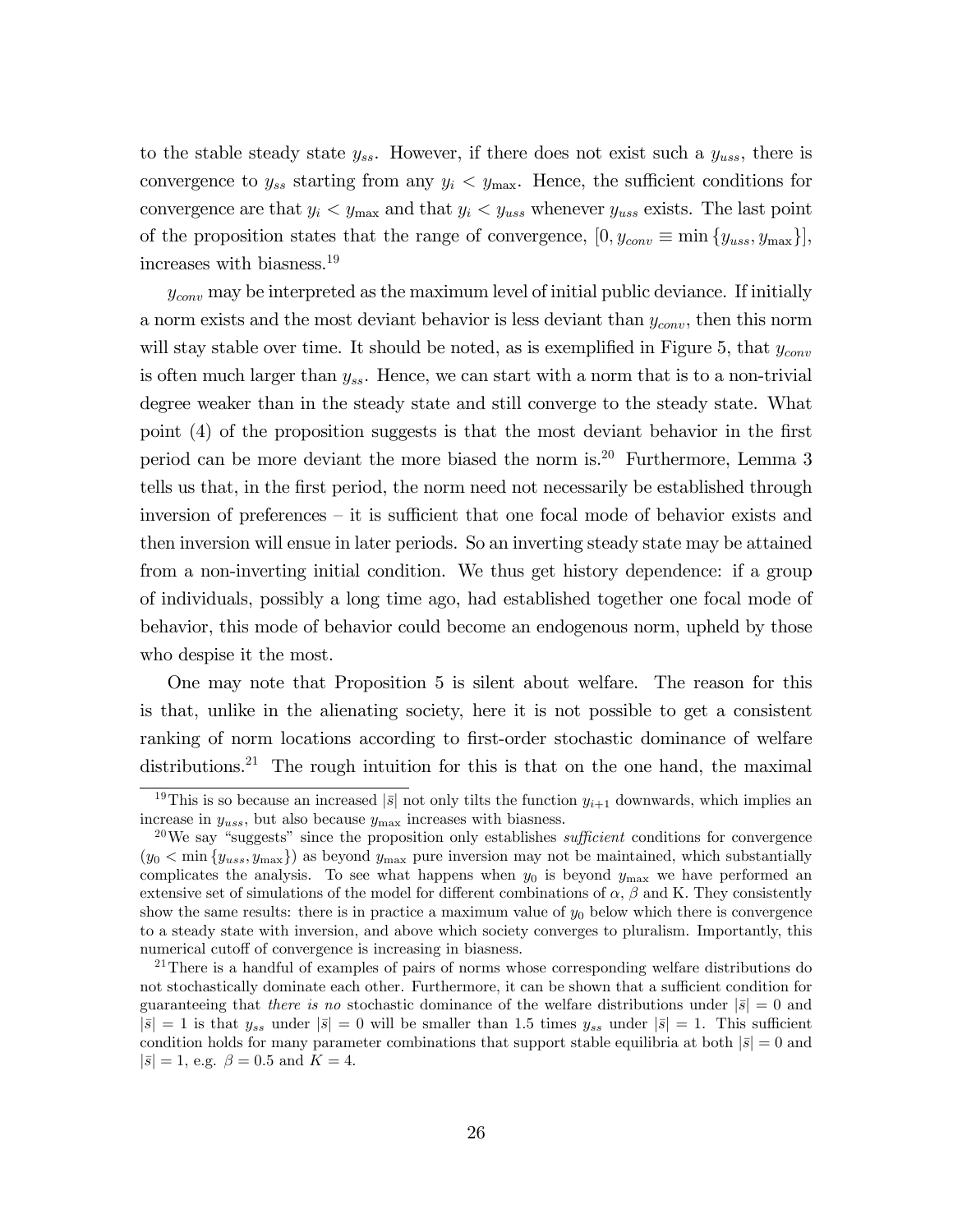welfare under each distribution, experienced by the type exactly at the norm, is higher the more biased the norm is (because biasness implies more norm conformers and a narrower uniform part); but on the other hand, types at the far edge of the uniform part are worse off under a more biased norm, because they are further away from the norm compared to their equally ranked counterparts under the less biased norm and are more pressured given that the norm is stronger. One possible interpretation for this ambiguity with respect to welfare is that in the inverting society it is less clear-cut which norm will arise in equilibrium, whereas in the alienating society central norms seem unambiguously more plausible. However, once a norm has been established, the predictions for the inverting society are unambiguous: Biased norms are more stable, as they require lower social pressure  $(K_{\min}$  is lower), imply more cohesion  $(x_{ss}$ is higher) and maintain their dynamic attraction in the presence of more deviant behavior. Furthermore, a norm will not collapse due to a shift of private sentiments away from it, as this will only increase cohesion.

# 5 Conclusion

This paper studies the existence, location and sustainability of endogenous social norms under peer pressure. In many situations characterized by peer pressure, individuals may truly disagree (on a private level) about the right ideology or best conduct. Hence, there will not exist a consensus behavior that can make for an exogenous norm. Nevertheless, we show that in these situations a clear norm (or point of coordination) may be endogenously sustained and will also be dynamically stable. That is, there may seem to exist a consensus about a certain mode of behavior, which many in society adopt, while in fact individual preferences are completely heterogeneous. Moreover, a norm that is biased with respect to private preferences will sometimes be more sustainable than a representative norm. This can shed light on the sustainability of biased norms, as observed for example in religious communities, racial attitudes and honor cultures.

The paper maps societies into a class that cannot maintain an endogenous norm and a class that can. Within the class that can, the paper highlights a fundamental difference between two main subclasses of societies. Firstly, in societies where pairwise pressure is sufficiently concave, individuals with tastes that are very different from the norm may be alienated and act according to these tastes in public. For a norm to survive in this type of society, it has to be sufficiently representative of the tastes of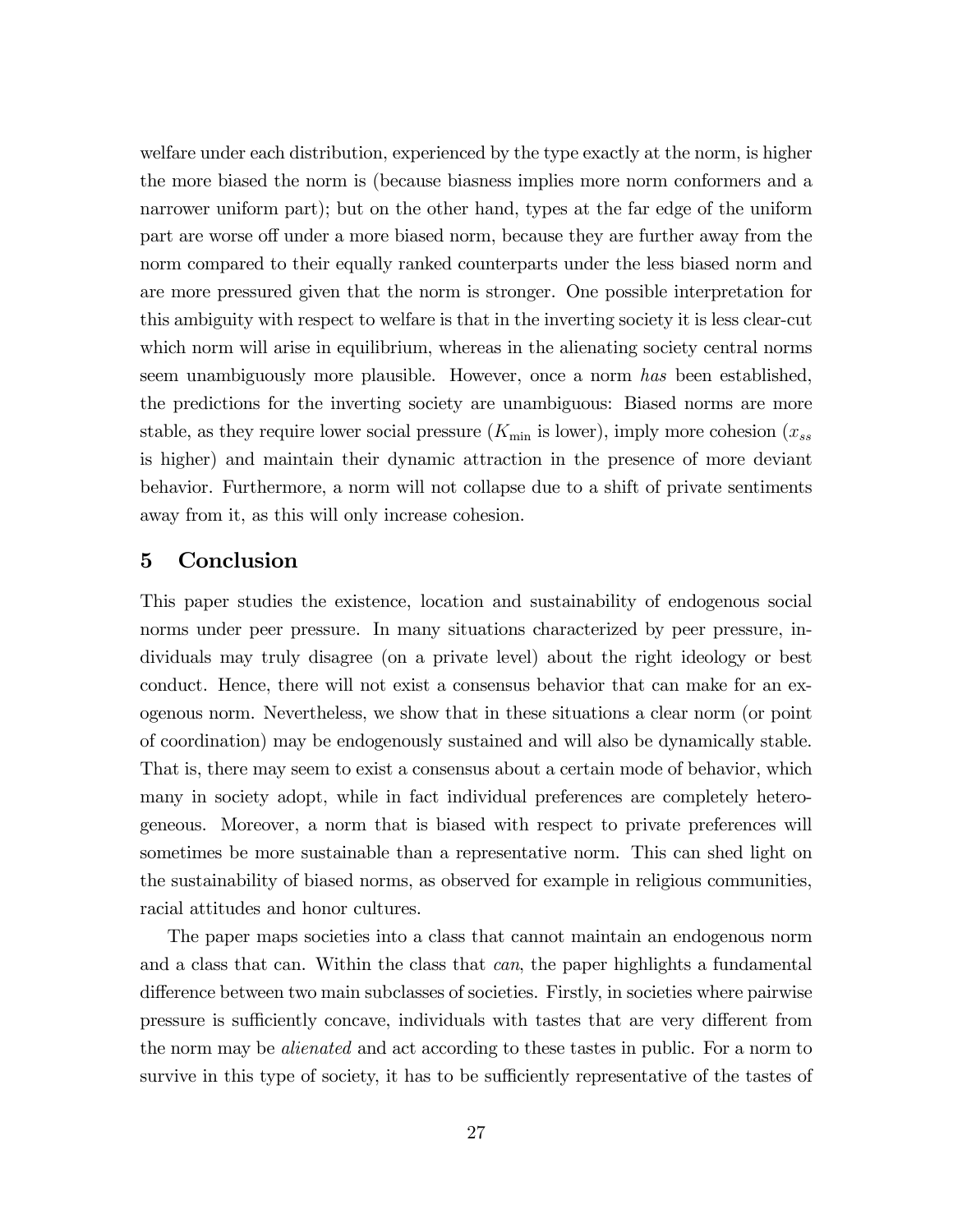individuals in society. If society is very heterogeneous, or the norm is biased, a norm can be sustained only under strong pressure to coordinate. In the other subclass of societies, where pairwise pressure is not sufficiently concave, preferences will be  $inverted - the ones following their hearts will be those with tastes that are only$ slightly different from the norm, while those who privately dislike the norm the most will fully conform. This means that in this kind of society we should observe only small deviations from the norm. Here biased norms are more sustainable and more magnetic than representative norms.

We believe the model in this paper represents an essential element in human interaction. Namely, that coordination problems arise in between multiple individuals with heterogeneous tastes. Analytically proving outcomes in this setting is not a trivial matter and we have not exhausted the possible equilibria that can arise. However, our results of the dynamic model strongly indicate that the single norm equilibrium, which has been the focus of this paper, is not just a technical possibility  $\sim$  outcomes will tend to gravitate toward these equilibria from a broad set of initial conditions.

# A Appendix: Non-uniform distribution of types (for online publication)

The logic described in the paper is valid also when the distribution of types is not uniform. When  $\beta < \alpha \leq 1$ , the more general lesson is that a single norm will tend to be accompanied by alienation of those who privately dislike the norm. This also has implications for the location of the norm and for the level of cohesion in society. It implies that unless  $K$  is very large, the norm can be sustained only if it is located such that many in society largely agree with it privately. This is since otherwise there would be a large portion of opposers to the norm, who, by opposing, would make conforming unattractive even to those who object the norm less. Figure 6 shows steady states under some other distributions of types. Under a normal distribution, the norm has to be located within the bell of the normal distribution (as represented by the mass point in the upper left panel of Figure 6). Alternatively, if the whole distribution is skewed, the norm needs to be located on the same side as the mass of types (upper right).

When  $\alpha < \beta \leq 1$ , the more general lesson is that single norms will be accompanied by inversion of preferences virtually regardless of the distribution of types. Furthermore, for a norm to be sustainable and have a high degree of cohesion it has to be located *away* from any mass of private opinions. Otherwise, if there is a mass of people with tastes close to the norm, these people will choose to follow their hearts, and by doing so will make the norm less attractive even to those whose tastes are further away (and are therefore subject to more pressure when following their hearts).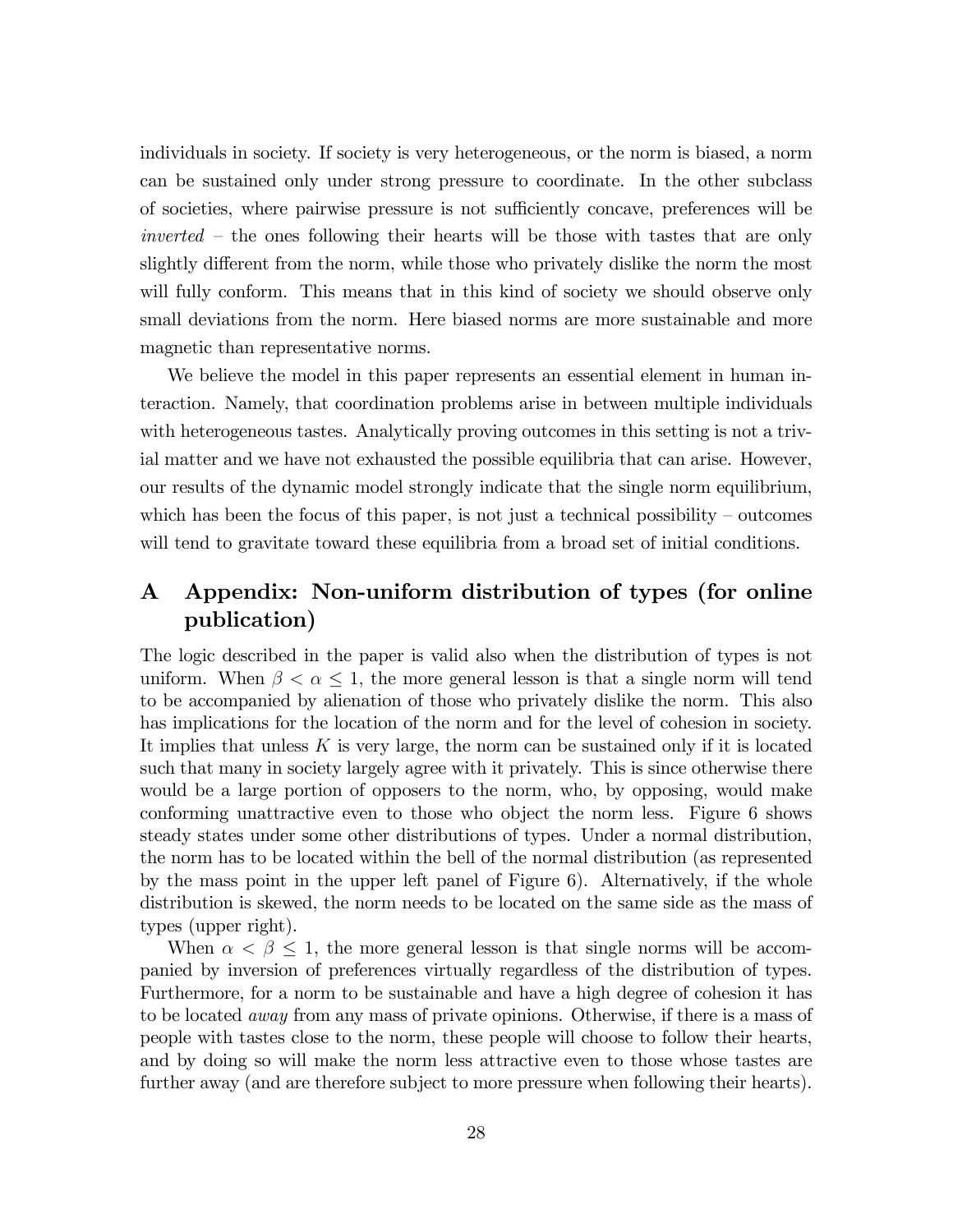

Figure 6: Histograms with single norm steady states in the dynamic model. In each histogram, the black surface represents the steady state distribution of actions while the grey surface represents the underlying distribution of types. The distribution of actions in the zeroth generation is such that all take the same action. Note that the y-axes have been truncated for visibility and that the distributions of types have been truncated (where applicable) to be between -1 and 1. Upper left:  $\alpha = 0.5$ ,  $\beta = 0.01$ ,  $K = 1.2, \bar{s} = 0$ . Upper right:  $\alpha = 0.5, \beta = 0.01, K = 1.2, \bar{s} = -0.8$ . Lower left:  $\alpha = 0.01, \beta = 0.5, K = 2.5, \bar{s} = -0.5.$  Lower right:  $\alpha = 0.01, \beta = 0.5, K = 1.5,$  $\bar{s}=0.$ 

This can be seen in Figure 6 (bottom left), where we illustrate a case with a normal distribution of types. The norm cannot be sustained within the bell-shape but only at the tails. On the bottom right of Figure 6 we see that if the type distribution is bimodal, a norm can be sustained virtually anywhere except close to the peaks.<sup>22</sup>

### B Initial analytical results

For ease of notation, throughout all the upcoming appendices, we will use  $P(s)$ instead of  $P(s; s')$  to denote the aggregate pressure felt by choosing action s under a predeÖned distribution of actions in society.

**Lemma 5** Let there be a range of types that follow their hearts. Then the aggregate pressure that results is strictly increasing in the distance from the middle of the range.

<sup>22</sup>Under a skewed distribution (e.g. an exponential distribution) it may be possible to support a norm also close to the peak of private preferences. However, this norm will only be followed by very few types with private tastes in the tail, while the vast majority will follow their hearts. Hence, the simulation- and intuition-based conjecture is that it will be hard to sustain a norm with *high degree* of cohesion if the norm is located such many nearly agree with it but not fully.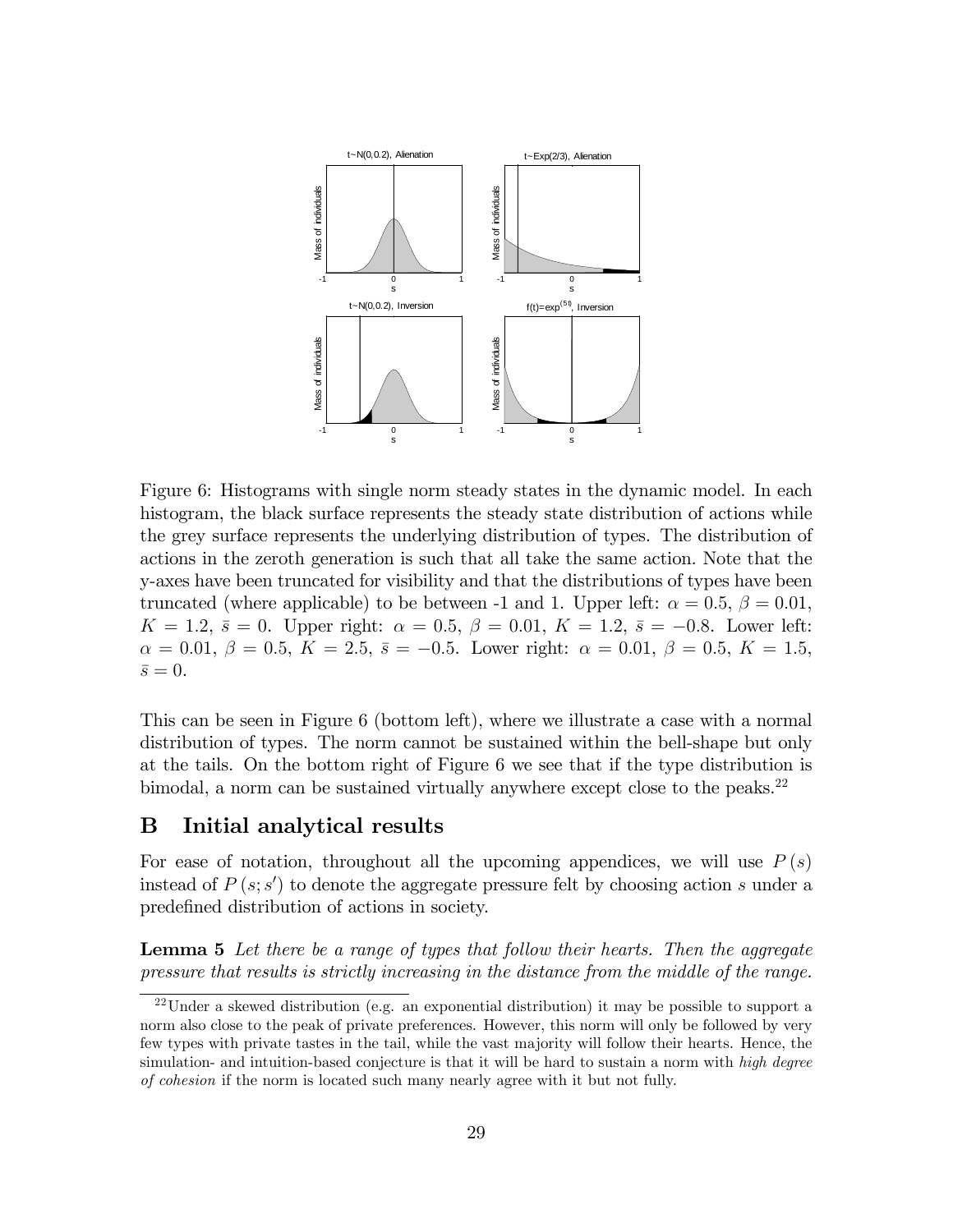**Proof.** The range of types that follow their hearts form a uniform part in the distribution of actions, with  $pdf = \frac{1}{2}$  $\frac{1}{2}$  within the range and 0 outside. Denote this uniform range by  $[a, b]$  with  $a < b$ . Then

$$
P(s) = \frac{1}{2}K \int_{a}^{b} |s - \tau|^{\beta} d\tau
$$
  
\n
$$
= \begin{cases} \frac{1}{2}K \frac{(b-s)^{\beta+1} - (a-s)^{\beta+1}}{\beta+1} & \text{if } s < a \\ \frac{1}{2}K \frac{(s-a)^{\beta+1} + (b-s)^{\beta+1}}{\beta+1} & \text{if } a \le s \le b \end{cases}
$$
  
\n
$$
P'(s) = \begin{cases} \frac{1}{2}K \left[ -(b-s)^{\beta} + (a-s)^{\beta} \right] & \text{if } s > b \\ \frac{1}{2}K \left[ -(b-s)^{\beta} + (a-s)^{\beta} \right] & \text{if } a \le s \le b \\ \frac{1}{2}K \left[ (s-a)^{\beta} - (b-s)^{\beta} \right] & \text{if } a \le s \le b \\ \frac{1}{2}K \left[ (s-a)^{\beta} - (s-b)^{\beta} \right] > 0 & \text{if } s > b \end{cases}
$$

It is easy to see that  $P'(s) > 0$  if  $s > \frac{a+b}{2}$  and  $P'(s) < 0$  if  $s < \frac{a+b}{2}$ , implying that  $P(s)$  is strictly increasing in the distance from the middle of the range.  $\blacksquare$ 

# C Proof of Proposition 1

### C.1 Part 1

First we note that there cannot be a norm at one of the distribution edges, i.e., at  $\bar{s} = -1$  or at  $\bar{s} = 1$ . To see this, note that a norm at, say,  $\bar{s} = 1$  implies that the slope of the aggregate pressure  $P$  at the norm is positive (because deviation to the left decreases the pressure from all actions besides  $s = 1$  while, when  $\beta > 1$ , not affecting the pressure stemming from the mass of people at the norm), and so everyone would like to deviate to the left, contradicting the existence of a norm there.<sup>23</sup> Next we consider norms at the interior of  $[-1, 1]$ . Here, note that when  $\beta > 1$  then p and p' are continuous everywhere, which implies that  $P = \int p$  and  $P' = \int p'$  must be continuous everywhere as well. In particular at  $s = \bar{s}$ . Hence, P'  $|_{s=\bar{s}}$  is well defined, and so either  $P' \mid_{s=\bar{s}}=0$  or  $P' \mid_{s=\bar{s}}\neq 0$ .

If P'  $|_{s=\bar{s}}= 0$ , then it must be that  $s^*(t) \neq \bar{s}$  for any  $t \neq \bar{s}$ , because for  $t \neq \bar{s}$ , a small enough deviation from  $\bar{s}$  toward t decreases D without increasing P. Thus there is no positive mass of individuals at  $\bar{s}$ , so it cannot be the norm.

If  $P' \mid_{s=\bar{s}} \neq 0$  then either  $P' \mid_{s=\bar{s}} > 0$  or  $P' \mid_{s=\bar{s}} < 0$ . If  $P' \mid_{s=\bar{s}} > 0$ , then (1) no type with  $t < \bar{s}$  will state the norm, as deviating in the left direction from  $\bar{s}$  reduces both P and D, and (2) at most one type with  $t > \bar{s}$  can have  $|D'(\bar{s};t)| = |P'(\bar{s})|$  when D is strictly concave or strictly convex (i.e., when  $\alpha \neq 1$ ), and so only this one type

<sup>&</sup>lt;sup>23</sup>This holds also if  $s = 1 \forall t$ . In this case the slope of the aggregate pressure P at the norm is 0, but deviation to the left (i.e. towards one's bliss point) is still profitable as it reduces  $D$ .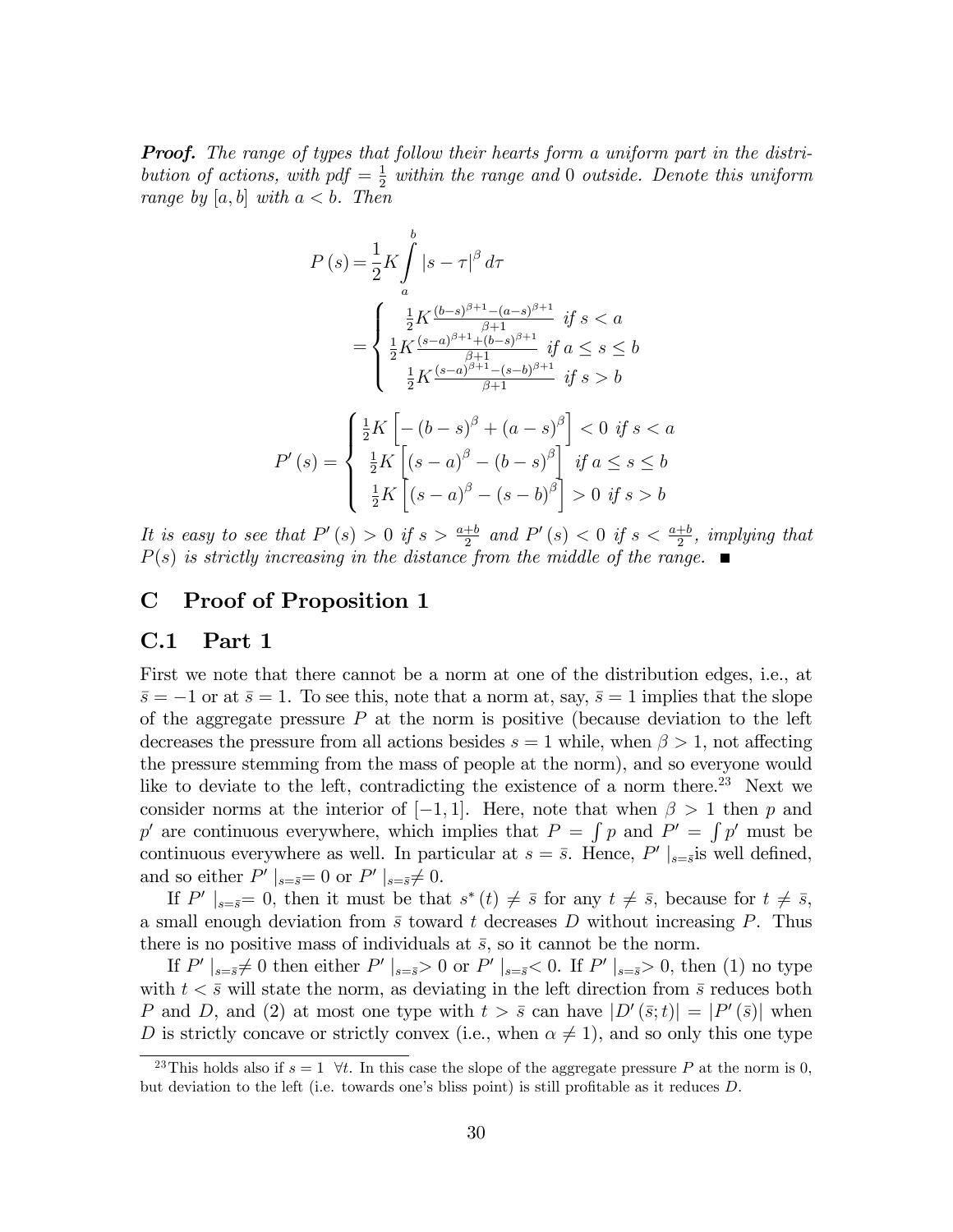can have a local min point of L at  $\bar{s}$ . This means that when  $\alpha \neq 1$  there can be no positive mass at  $\bar{s}$ , which violates the definition of a norm. Now suppose  $\alpha = 1$  so that  $D = |t - \bar{s}|$ . Then each type either follows her heart or states a statement s such that  $|P'(s)| = 1$ . Then there can potentially be multiple types choosing the same action  $\bar{s}$  such that  $|P'(\bar{s})| = 1$ , which implies  $\bar{s}$  can be a norm. Suppose this holds and that  $\bar{s}$  is the unique norm. Then the fact that no type with  $t < \bar{s}$  states  $\bar{s}$ , together with (i) the uniqueness of the norm  $\bar{s}$  and (ii) the fact that a type who does not state an s such that  $|P'(s)| = 1$  necessarily follows her heart, imply a uniform distribution of actions to the left of  $\bar{s}$ , stemming from the choices of types at this range to follow their hearts (this is necessarily so since  $(a)$ ) there must be a finite number of points with  $s < \bar{s}$  and  $|P'(s)| = 1$  implying that if  $s \neq t$  for a positive mass of types with  $t < \bar{s}$  then uniqueness of the norm is violated, and (b) all types with  $t > \bar{s}$  state  $s \geq \bar{s}$ because they either follow their hearts or choose the unique norm). The shape of the pressure imposed by the uniform part at  $s = [-1, \bar{s}]$  is symmetric around its center, creating the same slope at both edges of this part,  $s = -1$  and  $s = \overline{s}$ . On top of it, there is the pressure stemming from actions  $s \geq \overline{s}$ . As  $\beta > 1$ , each of these sources of pressure implies a steeper slope at  $s = -1$  than at  $s = \overline{s}$ , which altogether means that  $|P'(-1)| > |P'(\bar{s})| = 1$ . This implies that types close to  $t = -1$  will gain by deviating to the right from their bliss points, in contradiction to the assumption that they follow their hearts The same argument applies when  $P' \mid_{s=\bar{s}} < 0$ .

# C.2 Part 2

Suppose that indeed  $s(t) = \bar{s} = 0 \quad \forall t \in [-1, 1]$ . To show that this is an equilibrium, and using symmetry, we need to show that, for a sufficiently large  $K, L(s, t) > L(0, t)$  $\forall t \in (0,1]$  and  $s \in (0,t]$ . Given that all types conform, the pressure function at  $s \in (0,1]$  is simply given by  $P(s) = Ks^{\beta}$ . We thus need to show that, for a sufficiently large K,  $(t-s)^{\alpha} + Ks^{\beta} > t^{\alpha}$   $\forall t \in (0,1]$  and  $s \in (0,t]$ . Let  $f(s,t) \equiv \frac{t^{\alpha} - (t-s)^{\alpha}}{s^{\beta}}$  $\frac{(t-s)}{s^{\beta}}$  be a function defined for  $s \in (0, t]$ . We will show that  $f(s, t)$  is finite. If  $\alpha = 1$  then  $f(t,s) = s^{1-\beta}$ , which is finite. If  $\alpha > 1$ , the numerator  $t^{\alpha} - (t-s)^{\alpha}$  is increasing in t hence reaches its maximum at  $t = 1$  where it equals  $1 - (1 - s)^{\alpha}$ . This means that in this case  $f(s,t)$  is bounded from above by  $\frac{1-(1-s)^{\alpha}}{s^{\beta}}$  $\frac{1-s}{s^{\beta}}$ . It is easy to see that the numerator is finite, and when  $s \to 0$  we get by L'Hôpital's rule that, if  $\beta < 1$ ,  $\lim_{s\to 0} \frac{1-(1-s)^{\alpha}}{s^{\beta}}$  $\frac{(1-s)^{\alpha}}{s^{\beta}} = \lim_{s \to 0} \frac{\alpha (1-s)^{\alpha-1}}{\beta s^{\beta-1}} = 0$ , hence  $\frac{1-(1-s)^{\alpha}}{s^{\beta}}$  $\frac{1-sj}{s^{\beta}}$  is finite, implying that  $f(s,t)$  is finite (if  $\beta = 1$  then  $\lim_{s \to 0} \frac{1 - (1 - s)^{\alpha}}{s} = \lim_{s \to 0} \frac{\alpha (1 - s)^{\alpha - 1}}{1} = \alpha$ ). Finally, if  $\alpha < 1$ , the numerator  $t^{\alpha} - (t - s)^{\alpha}$  is decreasing in t hence reaches its maximum when  $s = t$ , where it equals  $s^{\alpha}$ . This means that in this case  $f(s,t)$  is bounded from above by  $s^{\alpha-\beta}$ , which is itself bounded (even when  $s \to 0$ , given that  $\beta \leq \alpha$ ). Overall, we thus get that for any  $\alpha \geq \beta$  the function  $f(s, t)$  is bounded from above by some finite value sup  $f(t, s)$ . Hence, for any  $K > \sup f(s,t)$ , there exists an equilibrium in which  $s = \bar{s} = 0$  $\forall t \in [-1, 1].$  In particular, this implies that types closest to the norm fully conform. For showing the existence of multiple equilibria, a similar proof can be constructed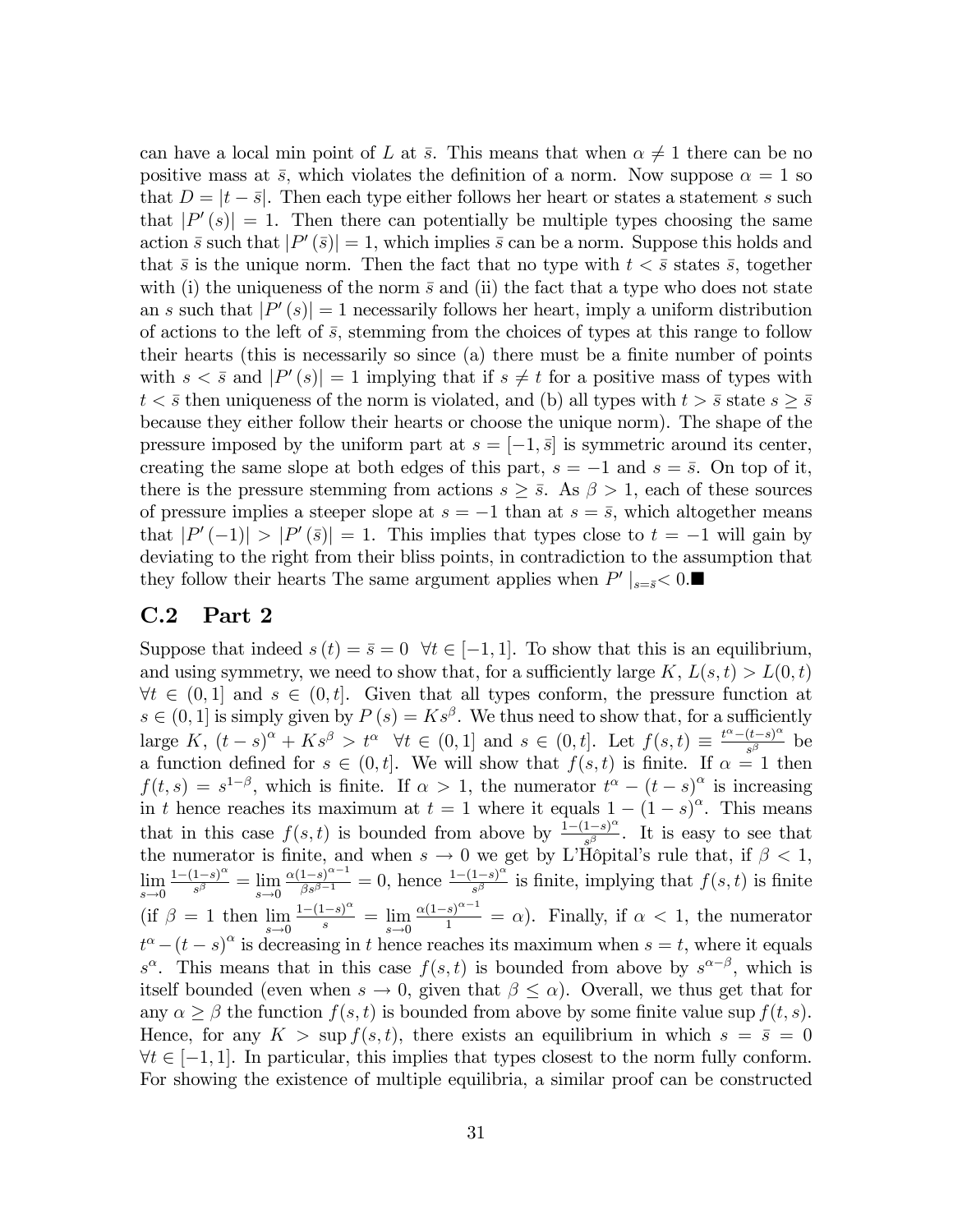for  $\bar{s} \neq 0$ .

# C.3 Part 3

Suppose a single norm exists at  $\bar{s} \leq 0$  and

$$
s'(t) = \begin{cases} t & \text{if } t \in [\bar{s} - x, \bar{s} + x] \\ \bar{s} & \text{if } t \in [-1, \bar{s} - x[ \text{ or if } t \in ]\bar{s} + x, 1] \end{cases}
$$

where  $x < \bar{s} + 1 \le 1$  (i.e., the type  $\bar{s} - x$  exists). This is an equilibrium if:<sup>24</sup>

- type  $t = \bar{s}+x$  has no inner solution and is indifferent between choosing  $s = \bar{s}+x$ and  $s = \overline{s}$ .
- types  $t \in [\bar{s}, \bar{s} + x]$  choose  $s^*(t) = t$ ,
- types  $t \in \left] \bar{s} + x, 1 \right]$  choose  $s^*(t) = \bar{s}$ ,

which we will show holds, in three corresponding lemmas, for some  $x$  if  $K$  is sufficiently large. First, however, some auxiliary calculations.

$$
P(s) = K \frac{1}{2} \int_{\bar{s}-x}^{\bar{s}+x} (|s-t|)^{\beta} dt + (1-x) K (s-\bar{s})^{\beta}
$$
\n
$$
= \begin{cases} K \left[ (1-x) (s-\bar{s})^{\beta} + \frac{1}{2} \frac{(x+(s-\bar{s}))^{\beta+1} + (x-(s-\bar{s}))^{\beta+1}}{\beta+1} \right] & \text{for } s-\bar{s} \le x\\ K \left[ (1-x) (s-\bar{s})^{\beta} + \frac{1}{2} \frac{(x+(s-\bar{s}))^{\beta+1} - ((s-\bar{s})-x)^{\beta+1}}{\beta+1} \right] & \text{for } s-\bar{s} > x \end{cases} (13)
$$

Letting  $\sigma \equiv s - \bar{s}$ , we can rewrite  $P(\sigma)$  as

$$
P(\sigma) = \begin{cases} K \left[ (1-x)\,\sigma^{\beta} + \frac{1}{2} \frac{(x+\sigma)^{\beta+1} + (x-\sigma)^{\beta+1}}{\beta+1} \right] & \text{for } \sigma \le x \\ K \left[ (1-x)\,\sigma^{\beta} + \frac{1}{2} \frac{(x+\sigma)^{\beta+1} - (\sigma-x)^{\beta+1}}{\beta+1} \right] & \text{for } \sigma > x \end{cases} \tag{14}
$$

When type  $t$  chooses action  $s$  she feels the loss

$$
L = (t - s)^{\alpha} + P(\sigma). \tag{15}
$$

<sup>&</sup>lt;sup>24</sup>We perform the whole analysis for  $t \geq \bar{s}$ , as any statement that holds at some distance d to the right of the norm, holds also at distance  $d$  to the left of it, due to the symmetry of the distribution of actions around  $\bar{s}$  in the equilibrium we check.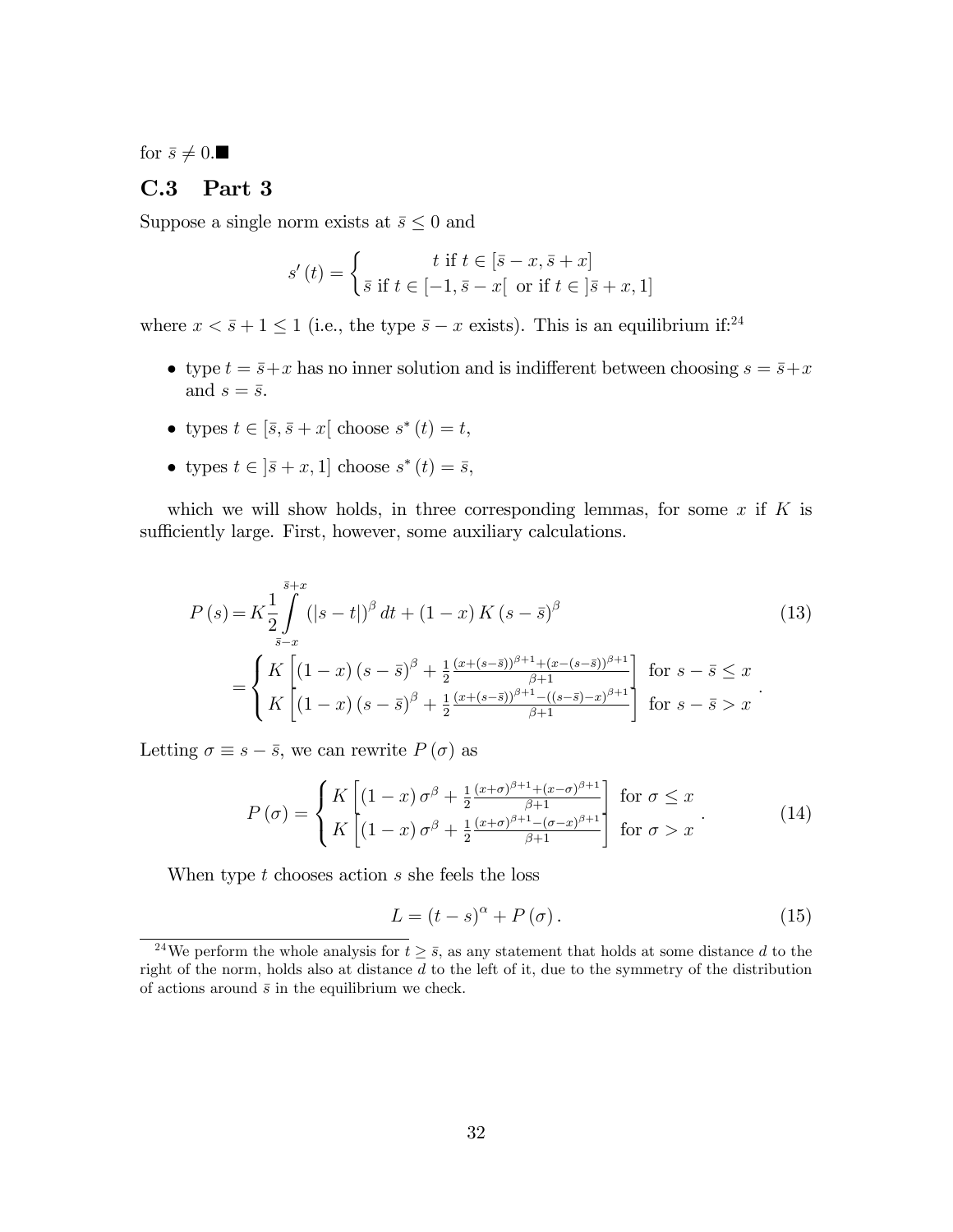The difference in loss between fully conforming to the norm  $(s = \bar{s})$  and following her heart  $(s = t)$  is thus

$$
\Delta L \equiv L (s = \bar{s}) - L (s = t)
$$
\n
$$
= (t - \bar{s})^{\alpha} + K \left[ \frac{x^{\beta+1}}{\beta+1} - (1-x)(t - \bar{s})^{\beta} - \frac{1}{2} \frac{(x + (t - \bar{s}))^{\beta+1} + (x - (t - \bar{s}))^{\beta+1}}{\beta+1} \right],
$$
\n(16)

**Lemma 6** If K is sufficiently large, there exists a type  $t = \overline{s} + x$ , with  $x \le 1$ , who

- 1. is indifferent between choosing  $s = \bar{s} + x$  and  $s = \bar{s}$ .
- 2. has no inner solution.

**Proof.** 1) Let  $\tau \equiv t - \bar{s}$ . Type t with  $\tau = x$  is indifferent between  $s = \bar{s}$  and  $s = t$  if  $\Delta L$ , as given in (16), equals zero, i.e., if

$$
x^{\alpha} = K \left[ -\frac{x^{\beta+1}}{\beta+1} + (1-x) x^{\beta} + \frac{1}{2} \frac{(2x)^{\beta+1}}{\beta+1} \right],
$$

hence

$$
K = \frac{x^{\alpha - \beta}}{1 - \frac{2 + \beta - 2^{\beta}}{\beta + 1} x}.
$$
\n
$$
(17)
$$

Investigating  $K(x)$ , we get that  $\lim_{x\to 0} K = \infty$  and  $\lim_{x\to 1} K = \frac{\beta+1}{2^{\beta}-1}$  $\frac{\beta+1}{2^{\beta}-1}$  (> 0). Differentiating K with respect to x we get that

$$
\frac{dK}{dx} = \frac{x^{\alpha-\beta}}{\left(1 - \frac{2+\beta-2^{\beta}}{\beta+1}x\right)^2} \left[\left(1 - \frac{2+\beta-2^{\beta}}{\beta+1}x\right) \frac{\alpha-\beta}{x} + \frac{2+\beta-2^{\beta}}{\beta+1}\right]
$$

$$
= \frac{x^{\alpha-\beta-1}}{(\beta+1)\left(1 - \frac{2+\beta-2^{\beta}}{\beta+1}x\right)^2} \left[(\alpha-\beta)(\beta+1) + (2+\beta-2^{\beta})(1-\alpha+\beta)x\right],
$$

and so  $\frac{dK}{dx} = 0$  only at one point,  $x_0 \equiv \frac{(\beta - \alpha)(1+\beta)}{(1+\beta - \alpha)(2+\beta - \beta)}$  $\frac{(\beta-\alpha)(1+\beta)}{(1+\beta-\alpha)\left(2+\beta-2^{\beta}\right)}$ . The sign of  $\frac{dK}{dx}$  is the same as that of

$$
F(\alpha, \beta, x) \equiv (\alpha - \beta) (\beta + 1) + (2 + \beta - 2^{\beta}) (1 - \alpha + \beta) x.
$$

 $F(\alpha, \beta, 0) < 0$  since  $\alpha < \beta$ , and  $F(\alpha, \beta, 1) = (2 - 2^{\beta}) (1 + \beta) + \alpha (2^{\beta} - 1)$ , which is positive for any  $\alpha \in (0,1)$ . It follows that  $F(\alpha,\beta,x)$  changes sign as x goes from 0 to 1, and so does  $\frac{dK}{dx}$ . Thus  $x_0 \in ]0,1[$ . Hence, K is U-shaped in x: it starts at  $\infty$ and is decreasing until  $x_0$  and increases thereafter. Substituting  $x_0$  into K, we get  $K(x_0) = (1 + \beta - \alpha) (x_0)^{\alpha - \beta}$ . Thus, if  $K \ge (1 + \beta - \alpha) (x_0)^{\alpha - \beta}$ , there exists a type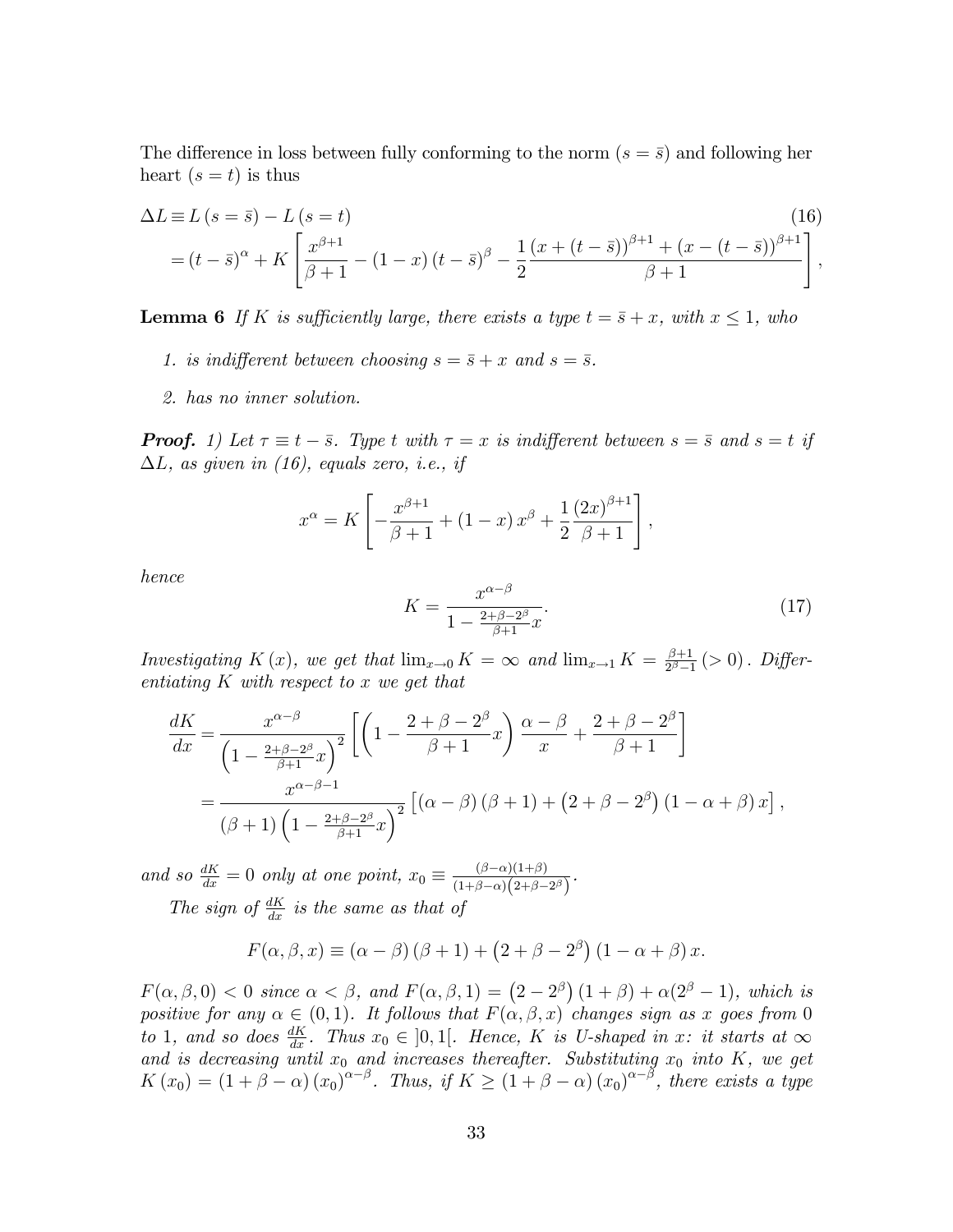t with  $\tau = x$  who is indifferent between choosing  $s = \bar{s} + x$  and  $s = \bar{s}$ , where  $x(K)$  is implicitly given by equation (17).

2) We showed that if  $K \ge (1 + \beta - \alpha) (x_0)^{\alpha - \beta}$ , then there exists a type t with  $\tau = x$ , s.t. x satisfies (17), who is indifferent between choosing  $s = t$  (=  $\overline{s} + x$ ) and  $s = \bar{s}$ . In order to show that this type has no inner solution, we will now show that  $L'' < 0$  for any action in the range  $|\bar{s}, \bar{s} + x|$ .

Differentiating L from equation (15) twice with respect to  $\sigma$  (after substituting  $t - s = \tau - \sigma$ ) we get

$$
L' = -\alpha (\tau - \sigma)^{\alpha - 1} + \begin{cases} K \left[ \beta (1 - x) \sigma^{\beta - 1} + \frac{1}{2} \left[ (x + \sigma)^{\beta} - (x - \sigma)^{\beta} \right] \right] & \text{for } \sigma \le x \\ K \left[ \beta (1 - x) \sigma^{\beta - 1} + \frac{1}{2} \left[ (x + \sigma)^{\beta} - (\sigma - x)^{\beta} \right] \right] & \text{for } \sigma \ge x \end{cases}
$$
\n
$$
L'' = \alpha (\alpha - 1) (\tau - \sigma)^{\alpha - 2} + \begin{cases} K \left[ \beta (\beta - 1) (1 - x) \sigma^{\beta - 2} + \frac{\beta}{2} \left[ (x + \sigma)^{\beta - 1} + (x - \sigma)^{\beta - 1} \right] \right] & \text{for } \sigma \le x \\ K \left[ \beta (\beta - 1) (1 - x) \sigma^{\beta - 2} + \frac{\beta}{2} \left[ (x + \sigma)^{\beta - 1} - (\sigma - x)^{\beta - 1} \right] \right] & \text{for } \sigma \ge x \end{cases}
$$
\n
$$
(19)
$$

Plugging in  $\tau = x$ , and considering naturally only actions with  $\sigma \leq \tau = x$ , we get that

$$
L''(\tau = x) < \alpha (\alpha - 1) (x - \sigma)^{\alpha - 2} + K \left[ \beta (\beta - 1) (1 - x) \sigma^{\beta - 2} + \beta (x - \sigma)^{\beta - 1} \right]
$$
  

$$
< \alpha (\alpha - 1) (x - \sigma)^{\alpha - 2} + K \beta (x - \sigma)^{\beta - 1} \equiv G(\sigma).
$$

Next,  $G(\sigma) < 0$  if and only if

$$
K\beta\left(x-\sigma\right)^{\beta-\alpha+1} < \alpha\left(1-\alpha\right).
$$

The LHS is decreasing in  $\sigma$  hence it is thus sufficient to show that  $G(0) < 0$ . Using the connection between K and x as given in (17), for  $G(0) < 0$  one needs that

$$
\frac{\beta x}{1 - \frac{2 + \beta - 2^{\beta}}{\beta + 1} x} < \alpha \left( 1 - \alpha \right).
$$

Noting that  $1 - \frac{2+\beta-2^{\beta}}{\beta+1}x > 0$ , we get that  $G(0) < 0$  if  $x < \frac{1}{\frac{\beta}{\alpha(1-\alpha)} + \frac{2+\beta-2^{\beta}}{\beta+1}}$ : Hence, if K is sufficiently large so that  $x < \frac{1}{\frac{\beta}{\alpha(1-\alpha)} + \frac{2+\beta-2\beta}{\beta+1}}$  (recall that  $\lim_{x\to 0} K =$  $\infty$ ), then type t with  $\tau = x$  has no inner solution.

**Lemma 7**  $s^*(t) = t$  for all  $t$  with  $\tau < x$ .

**Proof.** Sufficient conditions for this statement are 1)  $L(s = t) < L(s = \overline{s})$  and 2) no inner solution for t with  $\tau \in [0, x]$ .

1) When  $\tau < x$ ,  $\Delta L = L(s = \overline{s}) - L(s = t)$  is given by equation (16). We will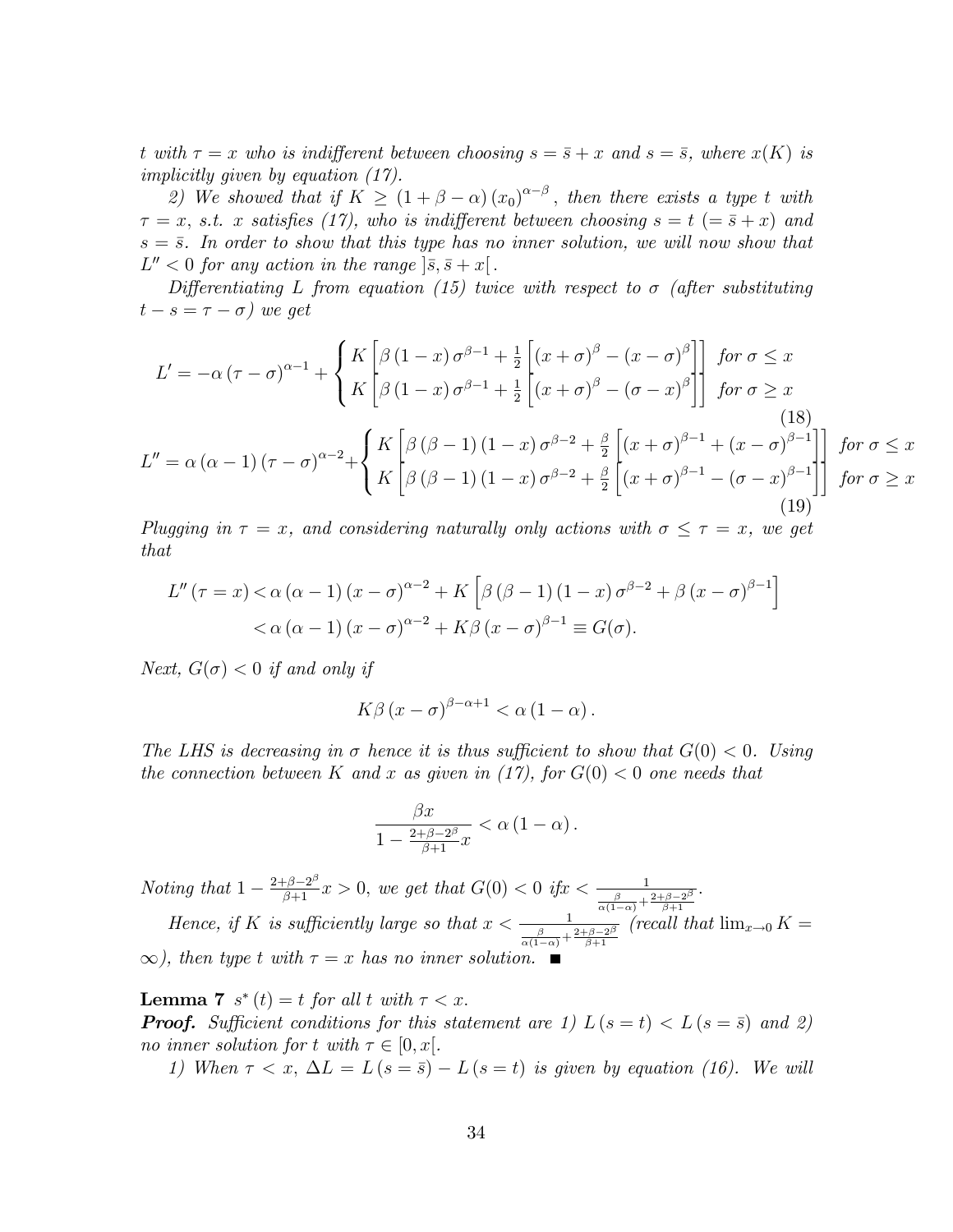show that  $\Delta L > 0$  by showing that  $\frac{\Delta L}{x^{\alpha}} > 0$ . Define  $c \equiv \tau/x \in [0,1]$ . We then have

$$
f(x, c) = \frac{\Delta L}{x^{\alpha}} = c^{\alpha} + \frac{K}{x^{\alpha - \beta}} \left[ \frac{x}{\beta + 1} - (1 - x) c^{\beta} - \frac{x}{2} \frac{(1 + c)^{\beta + 1} + (1 - c)^{\beta + 1}}{\beta + 1} \right]
$$
  
=  $c^{\alpha} + \left( 1 - \frac{2 + \beta - 2^{\beta}}{\beta + 1} x \right)^{-1} \left[ \frac{x}{\beta + 1} - (1 - x) c^{\beta} - \frac{x}{2} \frac{(1 + c)^{\beta + 1} + (1 - c)^{\beta + 1}}{\beta + 1} \right]$   
=  $\left( 1 - \frac{2 + \beta - 2^{\beta}}{\beta + 1} x \right)^{-1} \left( \left[ \frac{1}{\beta + 1} + c^{\beta} - \frac{1}{2} \frac{(1 + c)^{\beta + 1} + (1 - c)^{\beta + 1}}{\beta + 1} - \frac{2 + \beta - 2^{\beta}}{\beta + 1} c^{\alpha} \right] x + c^{\alpha} - c^{\beta} \right).$ 

We will show that  $f(x, c) > 0$  for every x and any  $c \in [0, 1]$ . Define the part in the squared brackets as

$$
g(c) \equiv 1 + (\beta + 1) c^{\beta} - \frac{1}{2} \left[ (1 + c)^{\beta + 1} + (1 - c)^{\beta + 1} \right] - (2 + \beta - 2^{\beta}) c^{\alpha}.
$$

Then

$$
f(x, c) = \left(1 - \frac{2 + \beta - 2^{\beta}}{\beta + 1}x\right)^{-1} \left(\frac{x}{\beta + 1}g(c) + c^{\alpha} - c^{\beta}\right)
$$
  
=  $-\frac{g(c)}{2 + \beta - 2^{\beta}} + \left(1 - \frac{2 + \beta - 2^{\beta}}{\beta + 1}x\right)^{-1} \left(2 + \beta - 2^{\beta}\right)^{-1} \left[g(c) + \left(c^{\alpha} - c^{\beta}\right)\left(2 + \beta - 2^{\beta}\right)\right].$ 

Finally, let

$$
h(c) \equiv g(c) + (c^{\alpha} - c^{\beta}) (2 + \beta - 2^{\beta}).
$$

We then have

$$
h(0) = g(0) = 0,
$$
  

$$
h(1) = g(1) = 0,
$$

and by differentiating  $h(c)$  twice with respect to c we get

$$
\frac{h''(c)}{\beta+1} = \beta (\beta-1) c^{\beta-2} - \frac{1}{2} \beta \left( (1+c)^{\beta-1} + (1-c)^{\beta-1} \right) + -\beta (\beta-1) c^{\beta-2} \frac{2+\beta-2^{\beta}}{\beta+1}
$$

$$
= \beta (\beta-1) c^{\beta-2} \left[ 1 - \frac{2+\beta-2^{\beta}}{\beta+1} \right] - \frac{1}{2} \beta \left( (1+c)^{\beta-1} + (1-c)^{\beta-1} \right) < 0,
$$

and so  $h(c) \geq 0$  in the range  $c \in [0, 1]$ . Consequentially,  $f(x, c)$  increases in x for every given  $c \in [0, 1]$ , and so  $f(x, c) \ge f(0, c)$ , where

$$
f(0, c) = c^{\alpha} - c^{\beta} > 0, \ \forall c \in [0, 1[.
$$

This proves that  $\Delta L = f(x, c)x^{\alpha}$  is positive, i.e.,  $L(s = t) < L(s = \overline{s})$  for all t with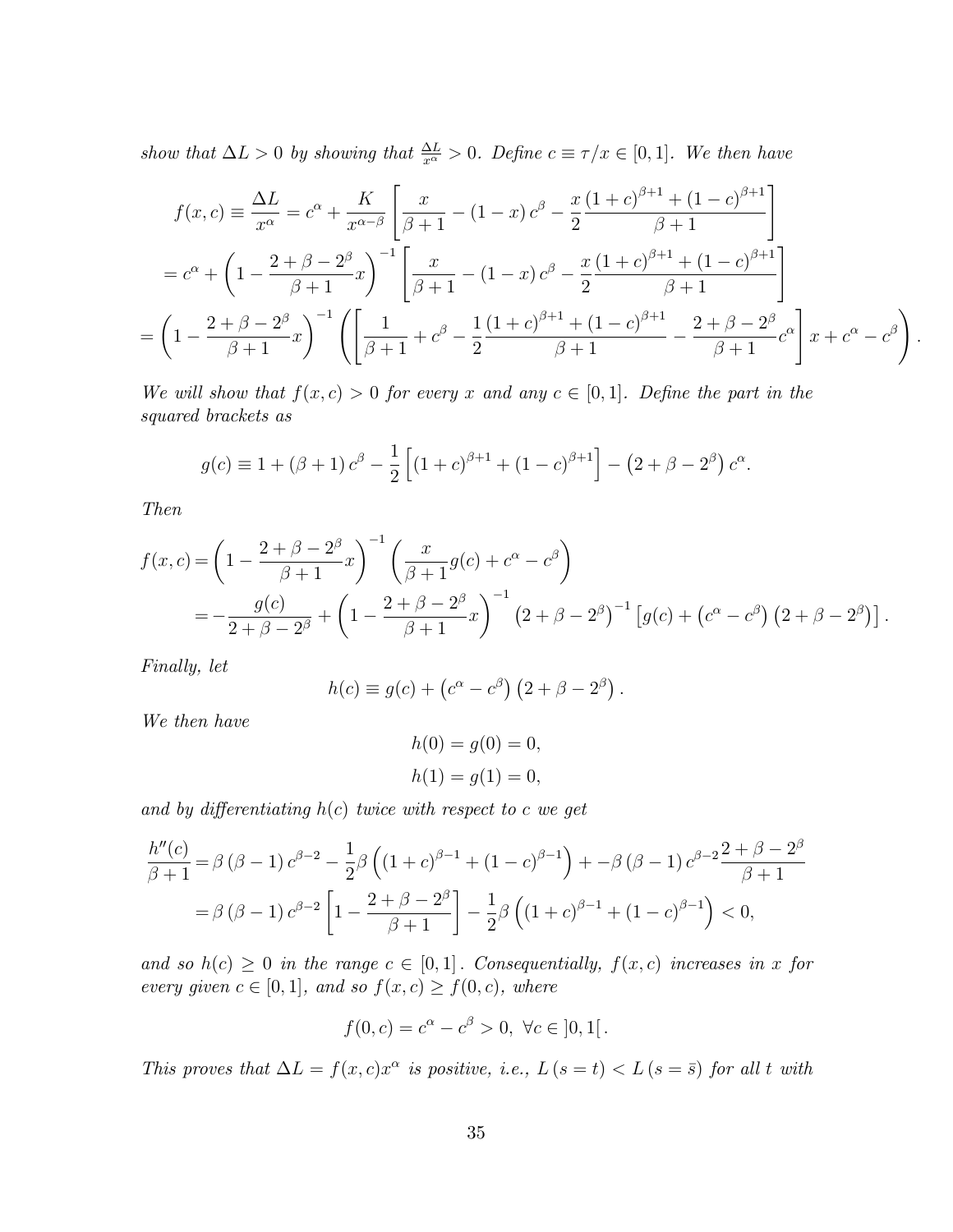$\tau < x$ .

2) From equation (19) it is easy to see that for any given  $\sigma$ , the function  $L''$ increases in  $\tau$ , and so reaches it maximum for  $\tau = x$ . In the second part of the proof of Lemma 6 we saw that L'' is negative (for any  $\sigma$ ) whenever  $x < \frac{1}{\frac{\beta}{\alpha(1-\alpha)} + \frac{2+\beta-2\beta}{\beta+1}}$ . This implies that there is no inner solution for t with  $\tau \in [0, x[$ .

**Lemma 8**  $s^*(t) = \bar{s}$  for all t with  $\tau > x$ .

**Proof.** To prove the lemma we show that the following sufficient conditions hold for all t with  $\tau > x$ : 1)  $L(s = t) > L(s = \overline{s})$ . 2) No inner solution in the range  $\sigma \in [x, \tau]$ . 3) No inner solution in the range  $\sigma \in (0, x)$ .

1)  $L(s = \bar{s}) = \tau^{\alpha} + K \frac{x^{\beta+1}}{\beta+1}$  as before, but for  $\sigma \geq x$  we have:

$$
L = (t - s)^{\alpha} + K \left[ (1 - x) \sigma^{\beta} + \frac{1}{2} \frac{(x + \sigma)^{\beta + 1} - (\sigma - x)^{\beta + 1}}{\beta + 1} \right],
$$
 (20)

and so

$$
\Delta L \equiv L (s = \bar{s}) - L (s = t) \n= \tau^{\alpha} + K \left[ \frac{x^{\beta+1}}{\beta+1} - (1-x) \tau^{\beta} - \frac{1}{2} \frac{(x+\tau)^{\beta+1} - (\tau - x)^{\beta+1}}{\beta+1} \right].
$$

Define  $c \equiv \tau/x$  (> 1). We then have

$$
f(x,c) \equiv \frac{\Delta L}{x^{\alpha}} = c^{\alpha} + \frac{K}{x^{\alpha-\beta}} \left[ \frac{x}{\beta+1} - (1-x) c^{\beta} - \frac{x}{2} \frac{(1+c)^{\beta+1} - (c-1)^{\beta+1}}{\beta+1} \right]
$$
  
=  $c^{\alpha} + \left( 1 - \frac{2+\beta-2^{\beta}}{\beta+1} x \right)^{-1} \left[ \frac{x}{\beta+1} - (1-x) c^{\beta} - \frac{x}{2} \frac{(1+c)^{\beta+1} - (c-1)^{\beta+1}}{\beta+1} \right]$   
=  $\left( 1 - \frac{2+\beta-2^{\beta}}{\beta+1} x \right)^{-1} \left( \left[ \frac{1}{\beta+1} + c^{\beta} - \frac{1}{2} \frac{(1+c)^{\beta+1} - (c-1)^{\beta+1}}{\beta+1} - \frac{2+\beta-2^{\beta}}{\beta+1} c^{\alpha} \right] x + c^{\alpha} - c^{\beta} \right)$ 

:

Now let

$$
g(c) \equiv 1 + (\beta + 1) c^{\beta} - \frac{1}{2} \left[ (1 + c)^{\beta + 1} - (c - 1)^{\beta + 1} \right] - (2 + \beta - 2^{\beta}) c^{\alpha}.
$$

Then

$$
f(x, c) = \left(1 - \frac{2 + \beta - 2^{\beta}}{\beta + 1}x\right)^{-1} \left(\frac{x}{\beta + 1}g(c) + c^{\alpha} - c^{\beta}\right)
$$
  
=  $-\frac{g(c)}{2 + \beta - 2^{\beta}} + \left(1 - \frac{2 + \beta - 2^{\beta}}{\beta + 1}x\right)^{-1} \left(2 + \beta - 2^{\beta}\right)^{-1} \left[g(c) + (c^{\alpha} - c^{\beta})\left(2 + \beta - 2^{\beta}\right)\right].$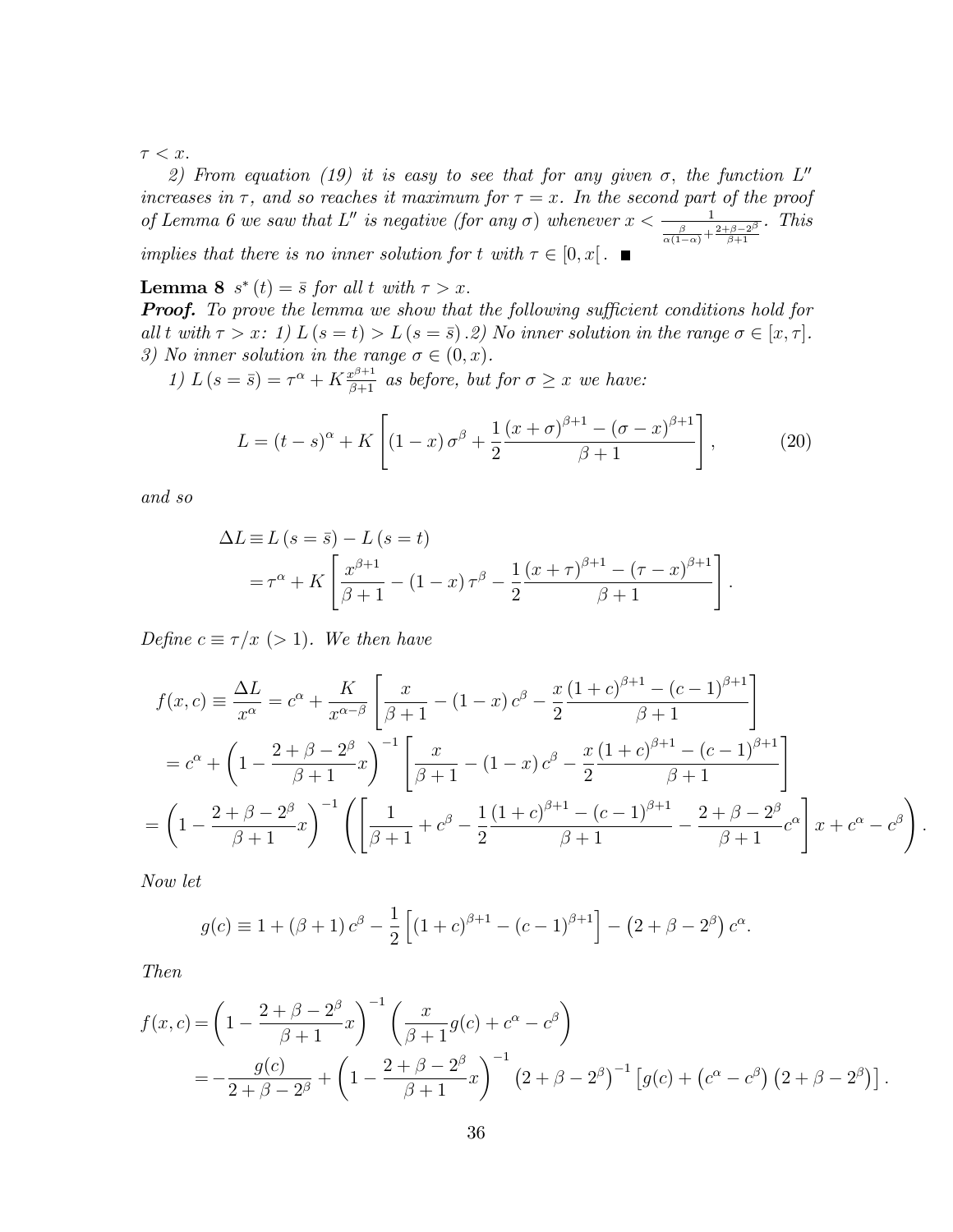We will show now that

$$
h(c) \equiv g(c) + (c^{\alpha} - c^{\beta}) (2 + \beta - 2^{\beta})
$$
  
=  $1 - \frac{1}{2} (1 + c)^{\beta + 1} + \frac{1}{2} (c - 1)^{\beta + 1} + c^{\beta} (2^{\beta} - 1).$ 

is negative, and so  $f(x, c)$  decreases in x. Define  $r \equiv \frac{1}{c}$  $\frac{1}{c}$ , so that  $r \in (0,1)$ . We then can define a new function  $z(r)$  such that

$$
z(r) \equiv r^{\beta+1}h = r^{\beta+1} - \frac{1}{2}(1+r)^{\beta+1} + \frac{1}{2}(1-r)^{\beta+1} + r(2^{\beta}-1).
$$

We have  $z(0) = z(1) = 0$ , and

$$
z''(r) = (\beta + 1)\beta \left[ r^{\beta - 1} - \frac{1}{2} (1 + r)^{\beta - 1} + \frac{1}{2} (1 - r)^{\beta - 1} \right]
$$
  
>  $\frac{1}{2} (\beta + 1)\beta \left[ (1 - r)^{\beta - 1} - (1 + r)^{\beta - 1} \right] > 0,$ 

and so  $z(r) < 0$  in the range  $r \in (0, 1)$ , i.e.,  $h(c) < 0$  in the range  $c > 1$ . Consequentially,  $f(x, c)$  decreases in x at this range, and so  $f(x, c) < f(0, c)$ , where

$$
f(0, c) = c^{\alpha} - c^{\beta} < 0, \ \forall c > 1.
$$

This proves that  $\Delta L = f(x, c)x^{\alpha}$  is negative, i.e.,  $L(s = t) > L(s = \overline{s})$  for all t with  $\tau > x.$ 

2) From equation (19) for  $\sigma \geq x$  we get that  $L''$  is a sum of three negative elements, hence  $L'' < 0$ , i.e., no inner solution in that range.

3) Type t with  $\tau > x$  has no inner solution in the range  $\sigma \in (0, x)$  if  $L(\sigma, \tau)$  $L(0, \tau) > 0$  for any  $\sigma \in [0, x]$ . From equation (18) for  $\sigma \leq x$  we have

$$
L' = -\alpha (\tau - \sigma)^{\alpha - 1} + K \left[ \beta (1 - x) \sigma^{\beta - 1} + \frac{1}{2} \left[ (x + \sigma)^{\beta} - (x - \sigma)^{\beta} \right] \right],
$$

and so  $\frac{\partial L'}{\partial \tau} = -\alpha (\alpha - 1) (\tau - \sigma)^{\alpha - 1} > 0$ . This implies that, when  $\tau > x$ ,  $L(\sigma, \tau)$  –  $L(\sigma, \tau) > L(\sigma, x) - L(0, x) \ge 0$  for any  $\sigma \in [0, x]$ , where the second inequality follows from Lemma 6.  $\blacksquare$ 

# D Alienating societies

# D.1 Proof of Lemma 1

The minimization problem of the individual is

$$
\min_{s} L(s; t; s') = P(s; s') + |s - t|^{\alpha}.
$$
\n(21)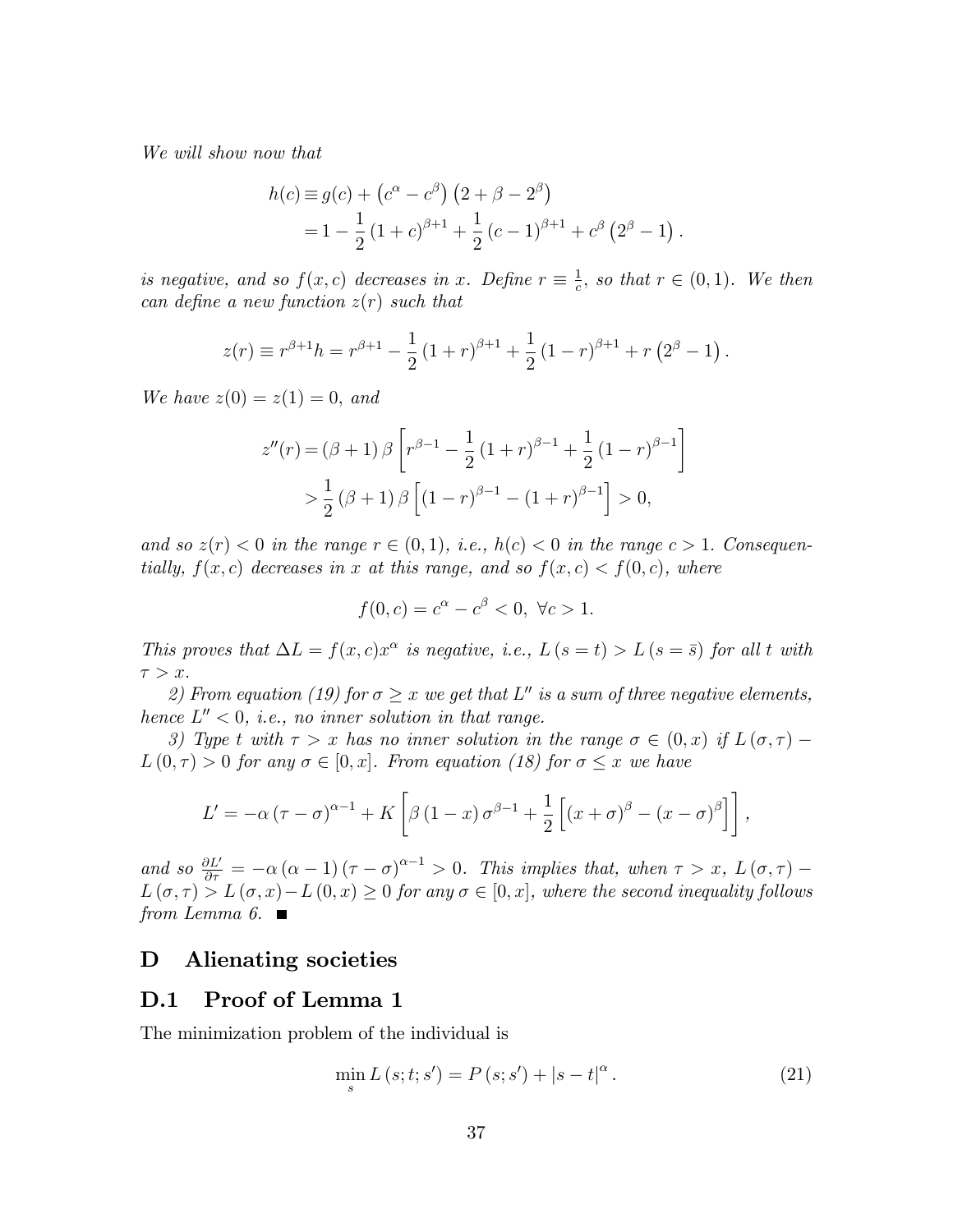Suppose a single norm exists with a share  $x$  stating it. Then

$$
P(s) = \begin{cases} K \text{ if } s \neq \overline{s} \\ (1-x) K \text{ if } s = \overline{s} \end{cases}
$$
 (22)

Therefore  $L(s; t; s')$  is increasing in  $|s - t|$  except potentially at  $s = \overline{s}$ , where  $P(s) <$ K. Thus it is immediate that for each type t,  $s^*(t)$  will be either t or  $\bar{s}$ . Moreover, it is immediate that  $s^*(t) = t$  if and only if xK, the difference between  $P(t)$  and  $P(\bar{s})$ , falls below  $|t - \bar{s}|^{\alpha}$ , thus follows the lemma.

# D.2 Proof of Lemma 2

If  $y \leq 1 - |\bar{s}|$ , the norm is sufficiently centered so that y types on each side follow the norm, which implies  $x = y$ . When  $1 - |\bar{s}| < y \leq 1 + |\bar{s}|$ , the norm is sufficiently biased, say to the left, so that there are no longer  $y$  types to the left of the norm following the norm. Then, the total number of individuals declaring the norm is the distance from  $-1$  to  $\bar{s}$  on the left and y types on the right. It then follows that the share of norm followers is  $x = (y + 1 - |\bar{s}|)/2$ . Finally, when  $y > 1 + |\bar{s}|$ , we get that even the type who is the furthest away from the norm (i.e. at distance  $1 + |\bar{s}|$  from it) follows it, implying that all types follow the norm.

# D.3 Proof of Proposition 2

Since Lemma 1 implies that, given a single norm with a share x of followers,  $s^*(t)$ is according to  $(8)$ , a necessary and sufficient condition for this  $s^*(t)$  to be the distribution of actions in a single norm equilibrium is that  $x(y)$  that is obtained from this distribution of actions in Lemma 2 would equal the value of x that was initially assumed in Lemma 1 for creating this particular  $s^*(t)$ . This is more conveniently written as a dynamic process, where the requirement is to have  $x_{i+1}(y_{i+1}(x_i)) = x_i$ . Using (7) and (10) we can write

$$
x_{i+1} = f(x_i; K, |\bar{s}|) \equiv \begin{cases} (x_i K)^{1/\alpha} & \text{if } (x_i K)^{1/\alpha} \le 1 - |\bar{s}| \\ \frac{(x_i K)^{1/\alpha} + 1 - |\bar{s}|}{2} & \text{if } 1 - |\bar{s}| < (x_i K)^{1/\alpha} < 1 + |\bar{s}| \\ 1 & \text{if } (x_i K)^{1/\alpha} \ge 1 + |\bar{s}| \end{cases} \tag{23}
$$

We start by proving parts (1) and (2) of the proposition for the case of  $\alpha \geq 1$ . If one of the following holds: (1)  $\alpha > 1$ ; (2)  $\alpha = 1$ ,  $|\bar{s}| < 1$  and  $K \ge 1$ ; or (3)  $\alpha = 1$ ,  $|\bar{s}| = 1$  and  $K \geq 2$ ; then  $\lim_{x_i \to +0}$  $f'(x_i; K, |\bar{s}|) \geq 1$ , so that  $f(x_i; K, |\bar{s}|)$  starts (weakly) above the 45 degree line. In this case, the continuity of  $f(x_i; K, |\bar{s}|)$  and the fact that  $f(x_i = 1) \leq 1$ imply that  $f(x_i; K, |\bar{s}|)$  crosses the 45 degree line at least once in the range  $x_i \in (0, 1]$ , with the crossing point(s) constituting single norm EQ. Alternatively, if  $\alpha = 1$  and either (1)  $|\bar{s}| < 1$  and  $K < 1$ ; or (2)  $|\bar{s}| = 1$  and  $K < 2$ ; then  $f(x_i; K, |\bar{s}|)$  is linear in parts and lim  $x_i \rightarrow^+ 0$  $f'(x_i; K, |\bar{s}|) < 1$ , so that the first linear part is below the 45 degree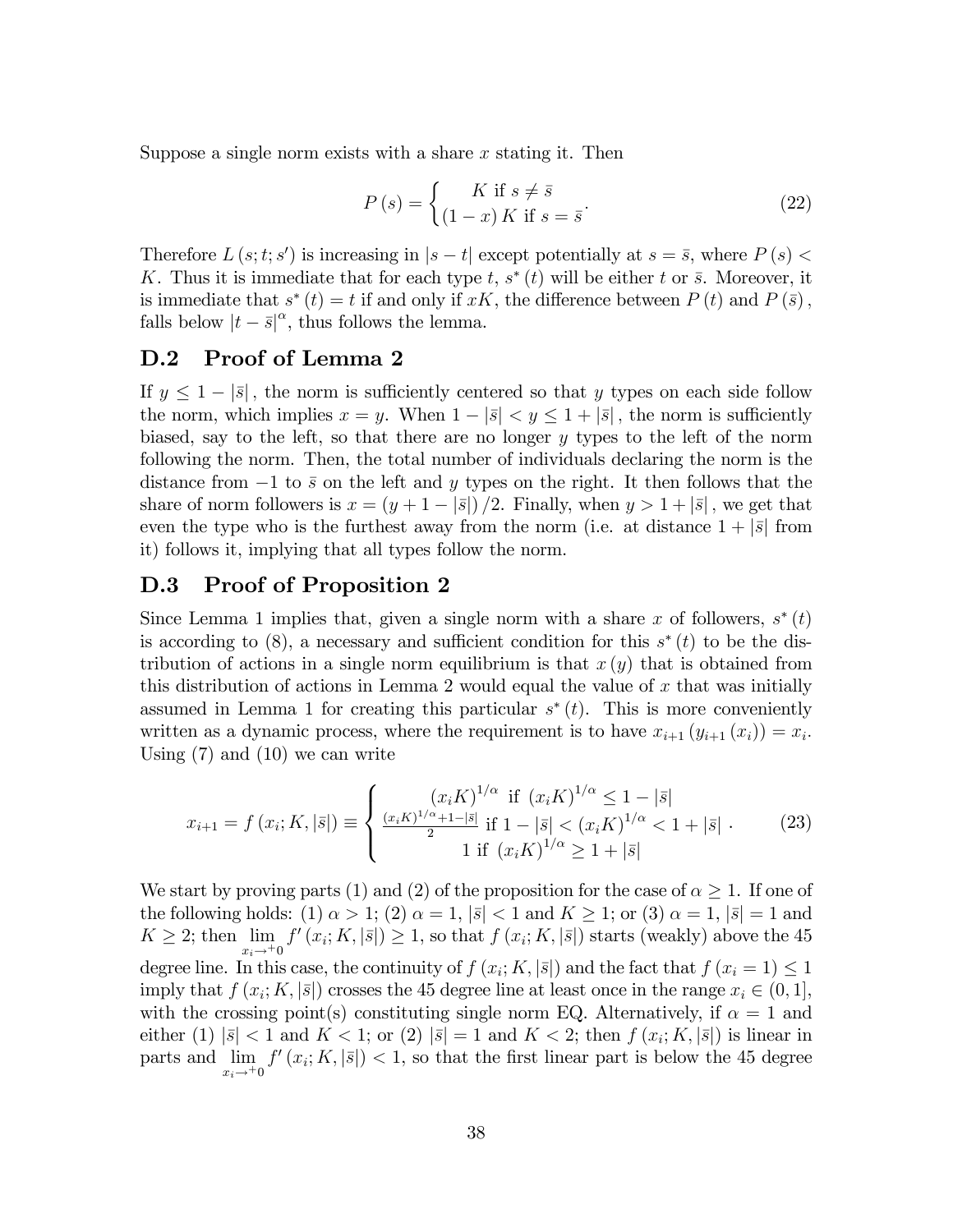line. As the slope of  $f(x_i; K, |\bar{s}|)$  only decreases when moving from the first linear part to the second and from the second to the third, we get that  $f(x_i; K, |\bar{s}|)$  is below the 45 degree line in  $x_i \in (0, 1]$ , in which case there is no single norm equilibrium with a strictly positive share x of norm followers. All in all we get that when  $\alpha > 1$ ,  $K_{\min}(|\bar{s}|) = 0$ ; when  $\alpha = 1$  and  $|\bar{s}| < 1$ ,  $K_{\min}(|\bar{s}|) = 1$ ; and when  $\alpha = 1$  and  $|\bar{s}| = 1$ ,  $K_{\min}(|\bar{s}|) = 2$ . These values of  $K_{\min}(|\bar{s}|)$  are independent of  $|\bar{s}|$ , which concludes the proof of parts (1) and (2) of the proposition for the case of  $\alpha \geq 1$ .

We now proceed to proving parts (1) and (2) of the proposition for the case of  $\alpha$  < 1. To do so, we will now assume that a single norm equilibrium exists at  $|\bar{s}|$  and prove the existence of a value  $K_{\min}(|\bar{s}|)$  such that the assumption holds if and only if  $K \geq K_{\min}(|\bar{s}|)$ , and that  $K_{\min}(|\bar{s}|)$  is increasing in  $|\bar{s}|$ .

Looking at the borders between regions in equation (23), we get that if  $K \geq$  $(1+|\bar{s}|)^{\alpha}$  then at  $x_i = 1$  we are in the third region, implying that  $x_{i+1}(x_i) = x_i$  at  $x_i = 1$ , hence a single norm equilibrium exists (with full compliance to the norm). Otherwise,  $(x_i K)^{1/\alpha} \leq K^{1/\alpha} < 1 + |\bar{s}|$ , and the third region is irrelevant. Moreover,  $x_{i+1}$  in the second region is strictly smaller than 1 and so  $x_i = 1$  is not an equilibrium.

Define now

$$
G(x_i; K, |\bar{s}|) \equiv x_{i+1}(x_i) - x_i = f(x_i; K, |\bar{s}|) - x_i,
$$
  
= 
$$
\begin{cases} (x_i K)^{1/\alpha} - x_i \text{ if } (x_i K)^{1/\alpha} \le 1 - |\bar{s}|\\ \frac{(x_i K)^{1/\alpha} + 1 - |\bar{s}|}{2} - x_i \text{ if } 1 - |\bar{s}| < (x_i K)^{1/\alpha} < 1 + |\bar{s}|\\ 1 - x_i \text{ if } (x_i K)^{1/\alpha} \ge 1 + |\bar{s}| \end{cases}
$$
(24)

which in a single norm equilibrium equals zero for some  $x_i \neq 0$ . G is continuous in  $x_i, K$  and  $|\bar{s}|$ , with  $G(0; K, |\bar{s}|) = 0$  and  $G'(0; K, |\bar{s}|) < 0$ , and when  $K^{1/\alpha} < 1 + |\bar{s}|$ we also get that  $G(1; K, |\bar{s}|) < 0$ . Differentiation of G with respect to  $x_i$  yields

$$
G'(x_i; K, |\bar{s}|) = \begin{cases} \frac{1}{\alpha} K^{1/\alpha} (x_i)^{1/\alpha - 1} - 1 & \text{if } (x_i K)^{1/\alpha} < 1 - |\bar{s}|\\ \frac{1}{2\alpha} K^{1/\alpha} (x_i)^{1/\alpha - 1} - 1 & \text{if } 1 - |\bar{s}| < (x_i K)^{1/\alpha} < 1 + |\bar{s}|\\ -1 & \text{if } (x_i K)^{1/\alpha} > 1 + |\bar{s}| \end{cases}
$$
(25)

and

$$
G''(x_i; K, |\bar{s}|) = \begin{cases} \frac{1}{\alpha} \left(\frac{1}{\alpha} - 1\right) K^{1/\alpha} (x_i)^{1/\alpha - 2} & \text{if } (x_i K)^{1/\alpha} < 1 - |\bar{s}|\\ \frac{1}{2\alpha} \left(\frac{1}{\alpha} - 1\right) K^{1/\alpha} (x_i)^{1/\alpha - 2} & \text{if } 1 - |\bar{s}| < (x_i K)^{1/\alpha} < 1 + |\bar{s}|\\ 0 & \text{if } (x_i K)^{1/\alpha} > 1 + |\bar{s}| \end{cases} \tag{26}
$$

which immediately shows  $G$  is strictly convex in the first two regions. It thus follows that when  $K^{1/\alpha} < 1 + |\bar{s}|$ , G can get a local max only at the border between these two regions, where  $x_i = (1 - |\bar{s}|)^{\alpha}/K$ . Therefore, when  $K^{1/\alpha} < 1 + |\bar{s}|$ , there exists a single norm equilibrium if and only if the borderline point falls within the range  $[0,1]$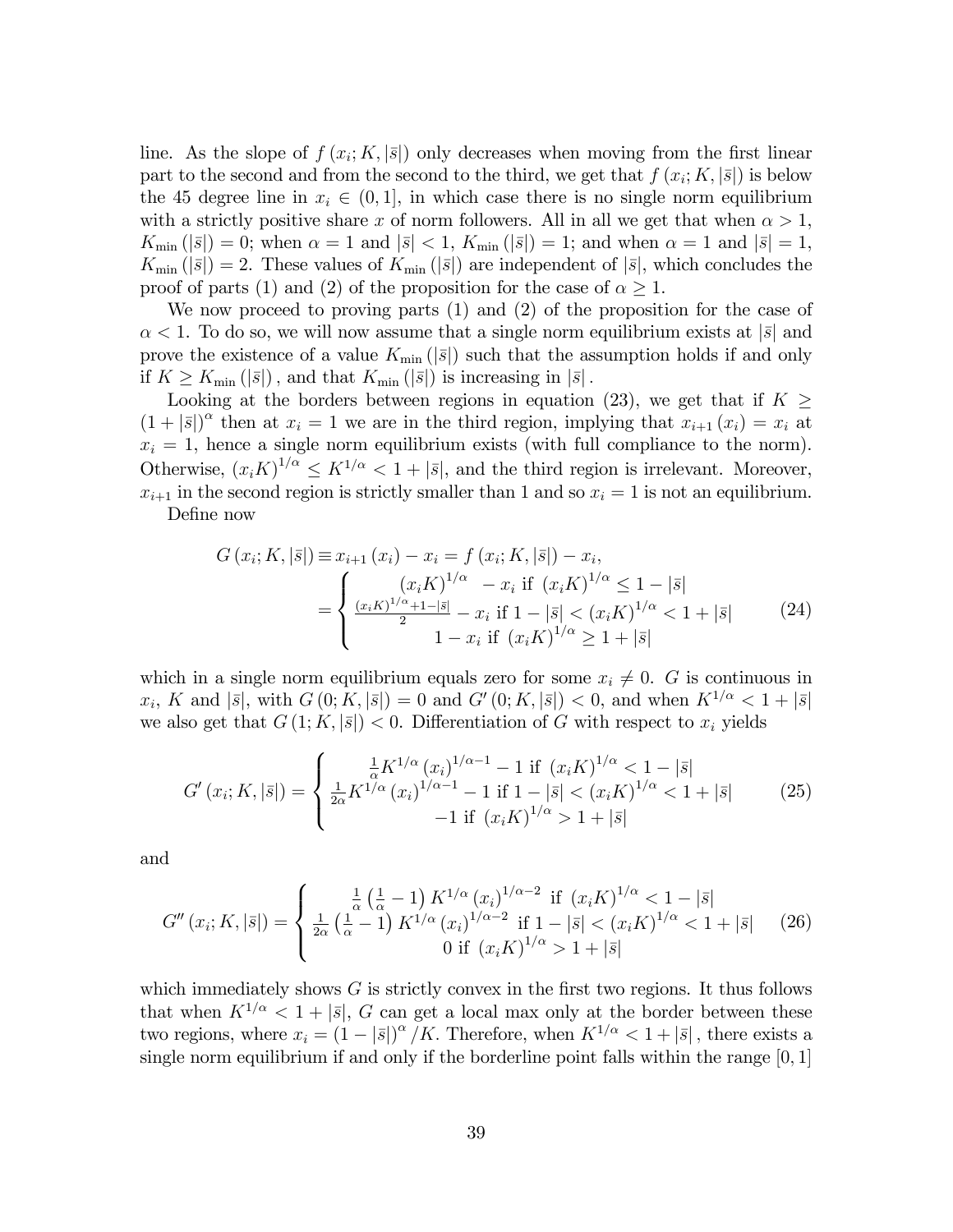and G at this point is weakly positive.<sup>25</sup> Substituting  $x_i = (1 - |\bar{s}|)^{\alpha}/K$  in equation (24) yields  $G = (1 - |\bar{s}|) - (1 - |\bar{s}|)^{\alpha}/K$ , which equals 0 when  $K = (1 - |\bar{s}|)^{\alpha - 1}$ . Substituting this value of K back in  $x_i$  we get that  $x_i = 1 - |\bar{s}|$ , thus falls within the range [0, 1], and so there exists a single norm equilibrium for  $K = (1 - |\bar{s}|)^{\alpha - 1}$ . If K is larger, then the value of  $x_i$  at the border between the regions is smaller (hence falls within the range  $[0, 1]$  too), and the value of G at this point is larger, i.e., positive.

As a result, if we let

$$
K_{\min}(|\bar{s}|) \equiv \min\left\{ (1 - |\bar{s}|)^{\alpha - 1}, (1 + |\bar{s}|)^{\alpha} \right\},\tag{27}
$$

then for  $K < K_{\min} (|\bar{s}|)$  no single norm equilibrium exists, while for any  $K \geq K_{\min} (|\bar{s}|)$ there exists a single norm equilibrium at  $|\bar{s}|$ . It is also worth noting that if  $K =$  $K_{\min}(|\bar{s}|)$ , the analysis above implies that  $\max_{x_i} G(x_i) = 0$  (and reached either at xi the border between the two regions, if  $K_{\min}(|\bar{s}|) = (1-|\bar{s}|)^{\alpha-1}$ , or at  $x_i = 1$ , if  $K_{\min}(|\bar{s}|) = (1+|\bar{s}|)^{\alpha}$ ; while if  $K > K_{\min}(|\bar{s}|)$ , then  $G(x_i) > 0$  either at the borderline point or at  $x_i = 1$ .

Finally, the fact that  $K_{\min}(|\bar{s}|)$  is increasing in  $|\bar{s}|$  follows directly from the fact that  $(1 - |\bar{s}|)^{\alpha - 1}$  and  $(1 + |\bar{s}|)^{\alpha}$  are both increasing in  $|\bar{s}|$ .

# D.4 Proof of Proposition 3

We first remind, that in the proposition we treat the unstable steady states  $(x_{uss})$  as ones where if  $x_i = x_{uss}$  then  $x_{i+1} < x_{uss}$ . This includes the cases where  $x_{uss} = x_{conv}$ . In the proof we do not make this shortcut.

Comparison method: Next, we remind how we perform the comparison of  $x_{ss}$  ( $|\bar{s}|$ , K) in statement (2) of the proposition and the comparison of welfare distributions in statement (5). For given values of K and  $\bar{s}$  there can be at most one stable single norm steady state if  $\alpha \geq 1$ , <sup>26</sup> and up to two different stable single norm steady states, corresponding to two different values of  $x_{ss}$  ( $|\bar{s}|$ , K), if  $\alpha < 1$ . When there are two such steady states, Lemma 14 says that one is always "degenerate"  $(x_{ss}(|\bar{s}|, K) = 1)$  and one is always "non-degenerate"  $(x_{ss}(|\bar{s}|, K) \in ]0,1[)$  – these are  $\tilde{x}$  and  $x_{end}$  respectively in Section D.4.2 below. The comparison of  $x_{ss}$  ( $|\bar{s}|$ , K) with  $x_{ss}$  ( $|\bar{s}'|$ , K) in statement (2) of the proposition is thus applied as follows: When there exist two  $x_{ss}$  ( $|\bar{s}|$ , K) and two  $x_{ss}$  ( $|\bar{s}'|$ , K), the proposition compares the nondegenerate with each other and the degenerate with each other; when there exist two steady states for  $\bar{s}$  and one for  $\bar{s}'$  (or vice versa), the proposition compares  $\max\{x_{ss}(|\bar{s}|,K)\}\$  with  $\max\{x_{ss}(|\bar{s}'|,K)\}\$ ; finally, when there is only one steady state for each norm, the proposition compares the unique  $x_{ss}$  ( $|\bar{s}|$ , K) with the unique

<sup>&</sup>lt;sup>25</sup>Note that if the borderline point falls outside the range  $[0, 1]$ , it means that only the first region applies, and then the convexity of G means that  $G(1, K, |\bar{s}|) < 0 \Rightarrow G(x_i, K, |\bar{s}|) < 0 \quad \forall x_i \in [0, 1],$ hence no single norm equilibrium exists (we know that  $G(1, K, |\bar{s}|) < 0$  because  $K^{1/\alpha} < 1 + |\bar{s}|$ ).

<sup>&</sup>lt;sup>26</sup>When  $\alpha > 1$  this follows from the fact that in this case  $f'(x_i; K, |\bar{s}|)$  is decreasing at every  $x_i$ (see equation 23). The case  $\alpha = 1$  is analyzed separately under Section D.4.1 below.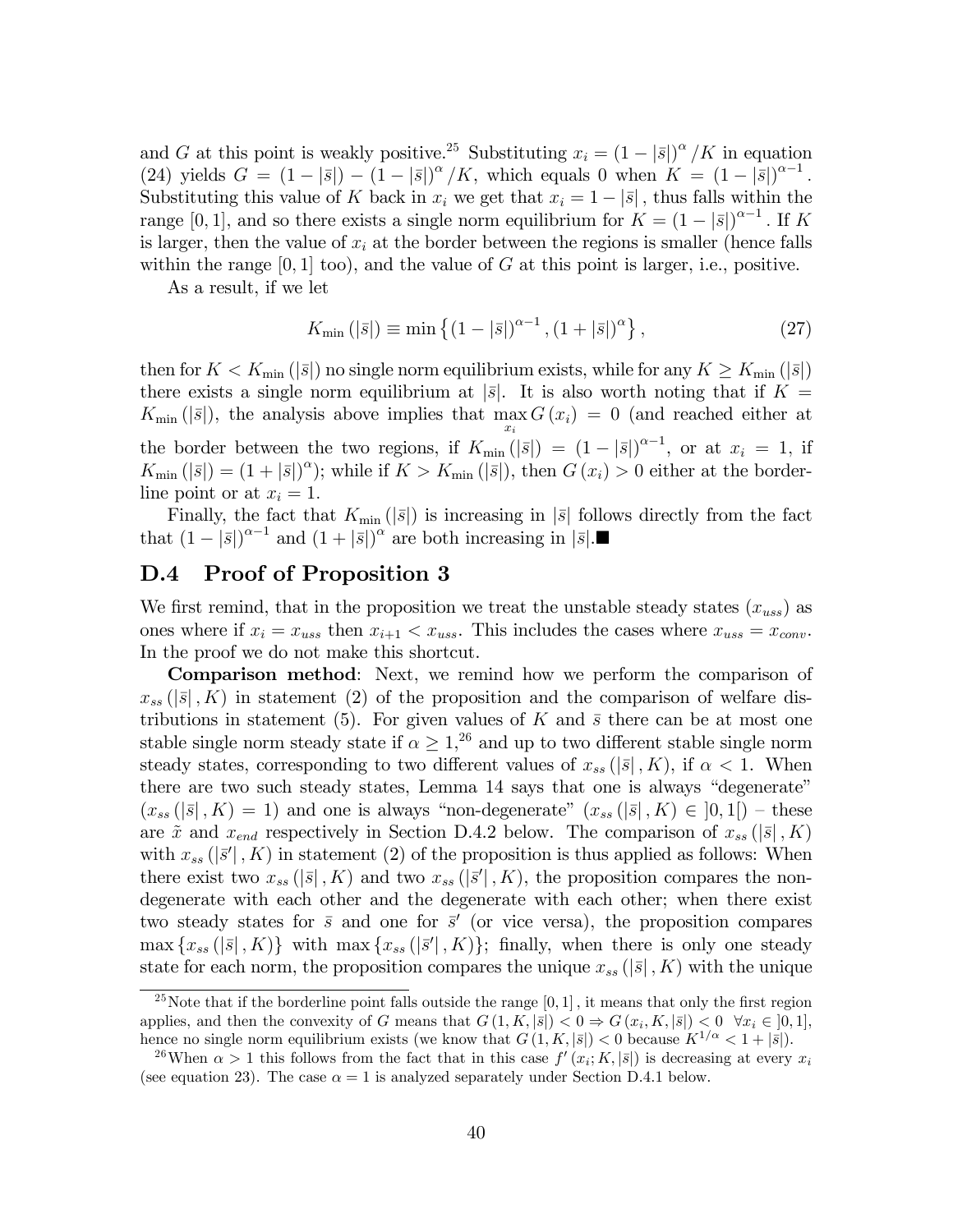$x_{ss}\left(\left|\bar{s}'\right|,K\right).$ 

Moreover, whenever there exist two stable steady states for a given norm, the welfare distribution in the degenerate steady state first-order stochastically dominates the welfare distribution in the non-degenerate steady state (see Lemma 19 below). Hence, we apply the same comparison rule to the comparison of welfare distributions in statement (5) of the proposition.

**Proof for the case**  $\alpha \geq 1$ **:** Statements (1)-(4) are proved in Section D.4.1 and statement (5) is proved by Lemma 20.

Proof for the case  $\alpha < 1$ :

- $\bullet$  Statement 1: The 'if' part follows from Lemma 14. As for the 'only if' part, we showed in the proof of Proposition 2 that the function  $G$  is strictly positive at some point iff  $K > K_{\min}$ . Hence, if  $K \leq K_{\min}$ , then  $\forall x_i$  we have  $x_{i+1} \leq x_i$ , which means that there can be no convergence from the left to any steady state, implying that a stable steady state with a single norm cannot exist.
- Statement 2: Lemma 14 shows that at most two stable single norm steady states may exist: a degenerate and a non-degenerate (the notation of  $x$  with various ornaments is defined in equation  $(28)$ ). Lemma 15 implies that when comparing  $x_{ss}$  of two norms  $\bar{s}$  and  $\bar{s}'$  (where  $|\bar{s}| \leq |\bar{s}'|$ ) in statement (2) of the proposition, we need to compare only the non-degenerate stable steady states. To see why, note that one of the following two scenarios must hold: (i) there exists a degenerate stable steady state for  $\bar{s}'$ , in which case (by Lemma 15) the maximal share of  $x_{ss}$  under both norms is 1, and so we have to compare only the non-degenerate stable steady states, if both exist; (ii) there does not exist a degenerate stable steady state for  $\bar{s}'$ , in which case either there exists a degenerate stable steady state for  $\bar{s}$ , hence it is immediate that  $\max\left\{x_{ss}\left(\left|\bar{s}\right|, K\right)\right\} = 1 > \max\left\{x_{ss}\left(\left|\bar{s}'\right|, K\right)\right\}$ , or there does not exist a degenerate stable steady state for  $\bar{s}$ , in which case we again have to compare only the non-degenerate stable steady states. Thus, it is sufficient to compare  $x_{ss}$  ( $|\bar{s}|$ , K) in the non-degenerate stable steady states, if they exist. Statement 2 then follows from part (3) of Lemma 11.
- Statement 3: Follows from parts (1)-(3) of Lemma 13 (note that  $\dot{x}$ ,  $\hat{x}$  and  $\check{x}$  are defined in equation  $(28)$ ).
- Statement 4: Follows from parts (4) and (5) of Lemma 13.
- Statement 5: Follows from Lemma 20.

### **D.4.1** The case of  $\alpha > 1$

We here prove statements (1)-(4) of Proposition 3 for the case  $\alpha \geq 1$ . We prove  $\alpha > 1$ and  $\alpha = 1$  separately.

 $\alpha > 1$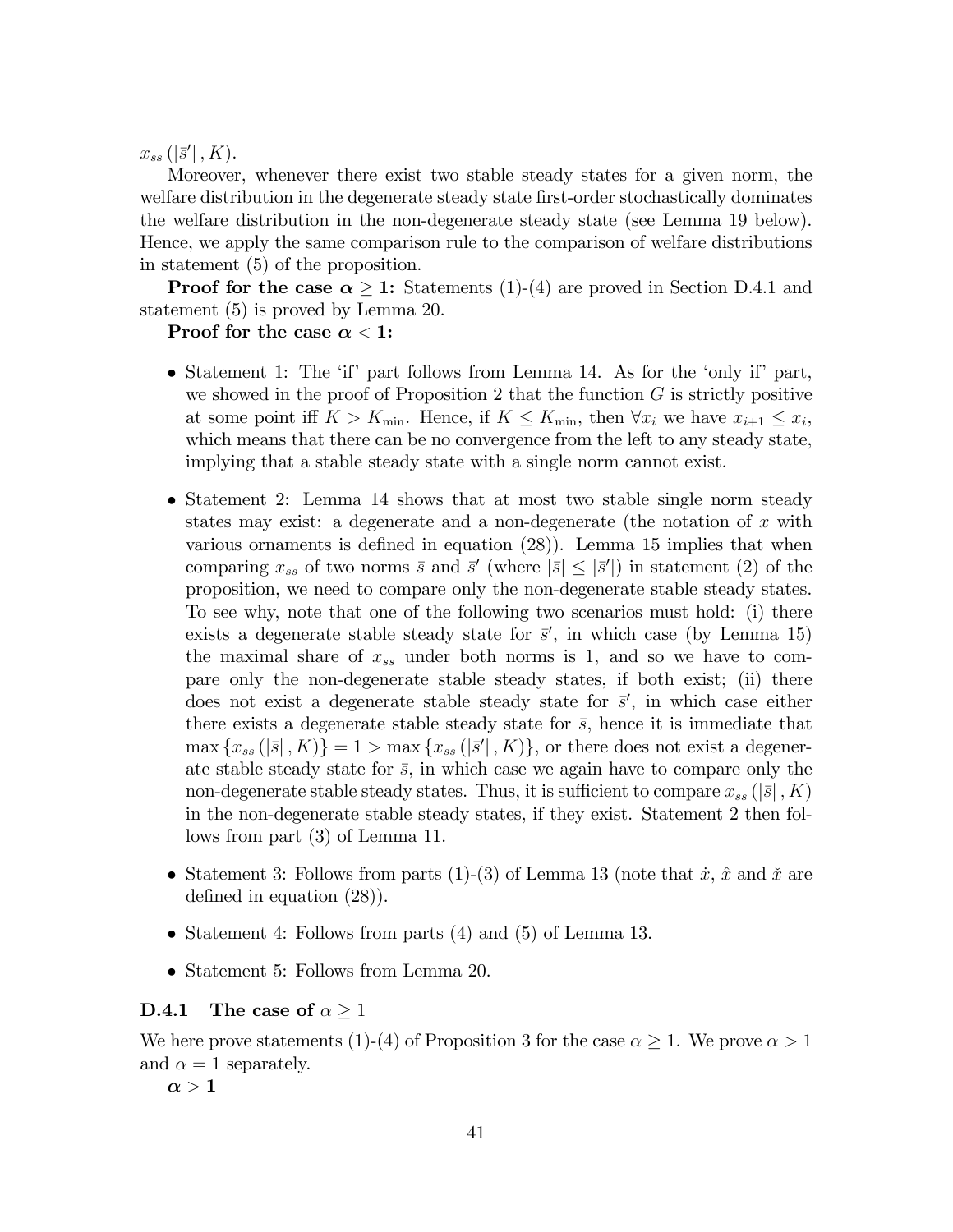When  $\alpha > 1$  we get by (23) that  $\lim_{\alpha \to 1}$  $x_i \rightarrow^+ 0$  $f'(x_i; K, |\bar{s}|) = K/\alpha \lim_{x_i \to +0}$  $(x_i K)^{1/\alpha - 1} = \infty,$ implying that there is convergence to the single norm equilibrium (whose existence for every  $K > K_{\min}(|\bar{s}|) = 0$  was shown in the proof of Proposition 2) from every  $x_i > 0$  (this proves statement 1). It thus follows that in this case  $x_{conv}(|\bar{s}|) = 0$  and so (i)  $x_{conv}(|\bar{s}|)$  is independent of  $|\bar{s}|$  and K; (ii)  $x_{ss}(|\bar{s}|) > x_{conv}(|\bar{s}|)$ ; and (iii) if  $0 \leq x_i \leq x_{conv}(|\bar{s}|)$ , then it must be the case that  $x_i = 0$  and so  $x_{i+1} = x_i = 0$ , i.e., there is convergence to a stable steady state where each type follows her heart  $(x_{ss}(|\bar{s}|) = 0)$ . This proves statements 3 and 4. Now note that since  $f'(x_i; K, |\bar{s}|)$  is decreasing at every  $x_i$  (see equation 23) there can exist at most one stable steady state for each combination of  $\bar{s}$  and K. Increasing  $|\bar{s}|$  has the effect of decreasing  $x_{ss}$  ( $|\bar{s}|$ ), as it everywhere weakly decreases  $x_{i+1}$  as a function of  $x_i$  (by increasing region (2) in equation (23), and since the function f in this region is smaller the larger is  $|\bar{s}|$ ). This proves statement 2.

 $\alpha = 1$ 

When  $\alpha = 1$  we have two separate cases to consider. The first one is when  $|\bar{s}| < 1$ . Here  $K_{\min}(|\bar{s}|)$  was shown to equal 1 (see the proof of Proposition 2). Here the function f is piecewise linear, where for  $K < 1$  it stays below the 45 degree line (see the proof of Proposition 2) and so there is no single norm equilibrium; and for  $K > 1$ it stays above the 45 degree line until it reaches 1 and stays there (see equation 23), implying a single norm equilibrium at  $x_i = 1$ . Thus  $x_{ss}$  ( $|\bar{s}|$ ) = 1 (hence independent of  $|\bar{s}|$  which proves statement (2), and there exists a stable steady state if and only if  $K > K_{\min}(|\bar{s}|) = 1$  with a share of followers  $x_{ss}(|\bar{s}|)$  (if  $K = 1$  the function f lies on the 45 line degree in the Örst region, and so there is a continuum of steady states but none is stable). It follows that if and only if  $K > 1$  then there is convergence to  $x_{ss}$  ( $|\bar{s}|$ ) from any  $x_i > 0$  which proves statements 1 and 3. Hence,  $x_{conv}$  ( $|\bar{s}|$ ) = 0 [DELETE THIS:. To complete the proof for this case, note that statement (3) of the proposition holds for  $x_{conv}$  ( $|\bar{s}|$ ) = 0 and so  $x_{conv}$  ( $|\bar{s}|$ )][ADD: which] is independent of  $|\bar{s}|$  and K, which proves statement (4). The second case is when  $|\bar{s}| = 1$  (and it was shown in the proof of Proposition 2 that  $K_{\min}(|\bar{s}|) = 2$ ). Here the function f (see equation 23) starts immediately in region (2), and is above the 45 degree line if and only if  $K > 2$ . The same arguments used in proving the previous case apply here, with  $x_{ss} (|\bar{s}|) = 1$  and  $x_{conv} (|\bar{s}|) = 0$ .

### D.4.2 The case of  $\alpha < 1$

The proof of statements (1)-(4) of Proposition 3 for the case  $\alpha < 1$  builds on a few preliminary results and auxiliary lemmas which are presented here.

Note first that Lemmas 1 and 2 show that alienation recreates alienation. Hence, the full dynamics can be described by the dynamics of  $x$ , the share of norm followers, as given in equation  $(24)$ . Following equation  $(26)$ , it is straightforward to see that  $x_{i+1} = f(x_i; K, |\bar{s}|)$  is convex within each of the first two regions and has a kink at the border between the regions. Together with  $G'(0; K, |\bar{s}|) < 0$  (see equation (25)), this means we can define the following values of  $x_{i+1}$  (see Figure 7) that exhaust the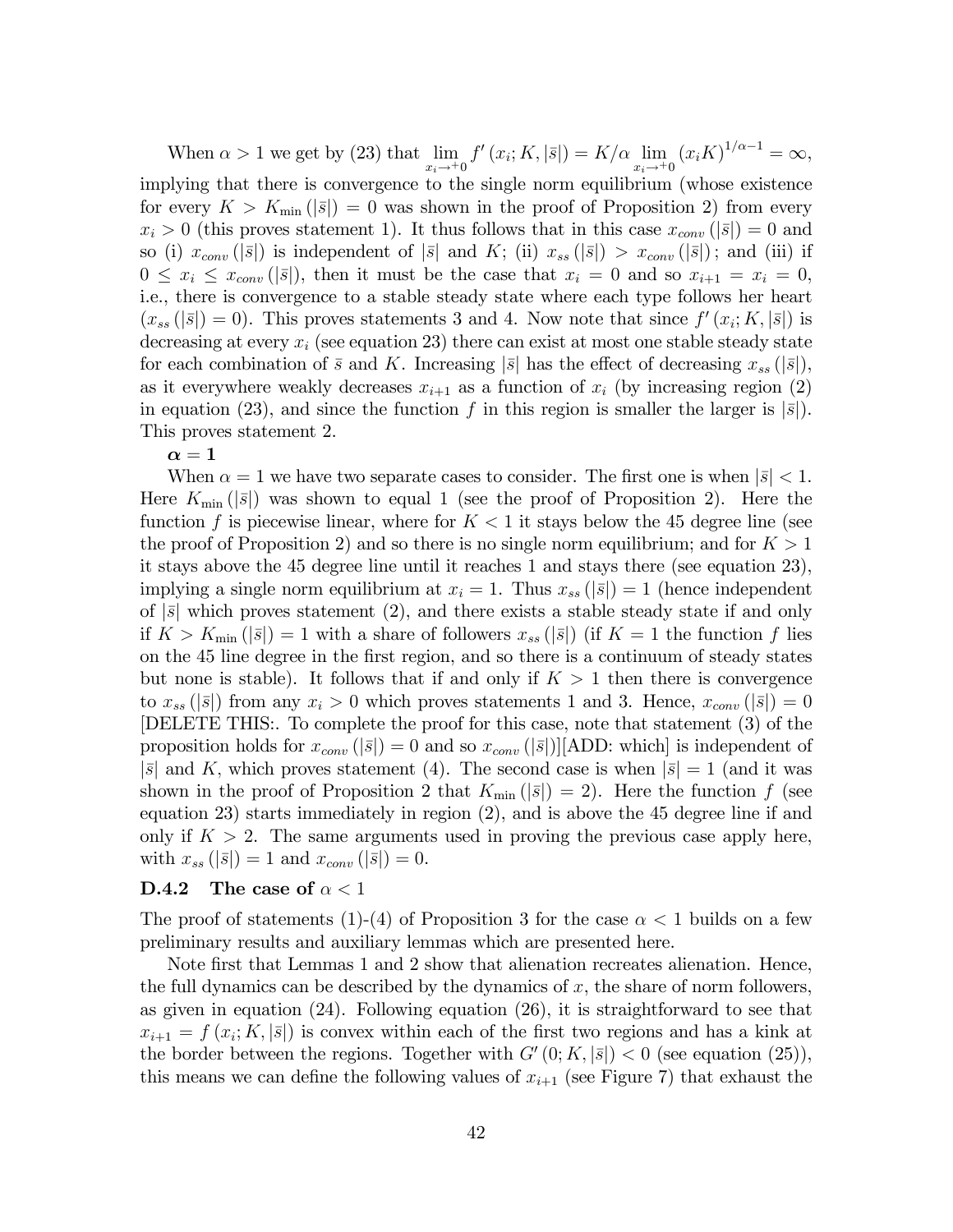possible Öx points, and which will be used throughout the upcoming lemmas.

$$
\hat{x} \equiv \{x_i : x_{i+1} = x_i \text{ and } x_i \text{ is in the first region}\}\
$$
\n
$$
\check{x} \equiv \{x_i : x_{i+1} = x_i \text{ and } x_i \text{ is in the second region and } G' > 0\}
$$
\n
$$
\tilde{x} \equiv \{x_i : x_{i+1} = x_i \text{ and } x_i \text{ is in the second region and } G' < 0\}
$$
\n
$$
\ddot{x} \equiv \left\{x_i : (x_i K)^{1/\alpha} = 1 - |\bar{s}| \right\} \text{ (i.e., at the border between regions (1) and (2))}
$$
\n
$$
\dot{x} \equiv \left\{x_i : (x_i K)^{1/\alpha} = 1 - |\bar{s}| \text{ and } G(x_i) = 0 \text{ and } G'_2(x_i) < 0\right\}
$$
\n
$$
x_{end} \equiv \{x_i : x_{i+1} = x_i = 1 \} \text{ (i.e., at the endpoint)}
$$
\n(28)

Note that when  $G(\ddot{x}) = 0$  then either  $G_2'(x_i) < 0$ , in which case  $\ddot{x} = \dot{x}$ , or  $G'_{2}(x_{i}) > 0.$ 

**Lemma 9** Consider a given  $x_i$ . Then  $G'(x_i : x_i < \ddot{x}) > G'(x_i : x_i > \ddot{x})$ . **Proof.** Let  $G_1$ ,  $G_2$  and  $G_3$  denote the values of G in regions (1), (2) and (3) respectively. When  $x_i \leq \ddot{x}$ ,  $G_1$  applies, and when  $x_i > \ddot{x}$ ,  $G_2$  applies. Then for a given  $x_i$ ,  $G_1' = \frac{1}{\alpha} K^{1/\alpha} (x_i)^{1/\alpha - 1} - 1 > \frac{1}{2\alpha} K^{1/\alpha} (x_i)^{1/\alpha - 1} - 1 = G_2'.$ 

**Lemma 10** G' is weakly falling in  $|\bar{s}|$  for any  $x_i < (1 + |\bar{s}|)^{\alpha}/K$ . **Proof.** When  $x_i < (1 + |\bar{s}|)^{\alpha}/K$  we are in region (1) or region (2) of equation (25). Here,  $\frac{dG_1'}{d|\bar{s}|} = \frac{dG_2'}{d|\bar{s}|} = 0$ . Moreover,  $\ddot{x} = (1 - |\bar{s}|)^{\alpha}/K$  decreases in  $|\bar{s}|$ . This implies that if  $|\bar{s}|$  increases, region (2) expands at the expense of region (1). Then, by Lemma 9, we get that  $G'$  is weakly falling in  $|\bar{s}|$ .

**Lemma 11** 1) If  $\hat{x}$  exists then it is independent of  $|\bar{s}|$ . 2) If  $\check{x}$  exists then it is weakly increasing in  $|\bar{s}|$ . 3) If  $\tilde{x}$  exists it is weakly decreasing in  $|\bar{s}|$ .

**Proof.** 1) By definition  $\hat{x}$  is in region 1. Hence  $G_1$  applies. Since  $G_1$  is independent of  $|\bar{s}|$  so must  $\hat{x}$  be. 2) By definition  $\check{x}$  is in region 2. Lemma 10 together with  $G(0) = 0$  imply that G is weakly falling in  $|\bar{s}|$  in region 1 and 2. Combined with the fact that  $G'(\check{x}) > 0$  (by definition) this implies  $\check{x}$  (if it exists) is weakly increasing in  $|\bar{s}|$ . 3) Same logic as part 2 but now with  $G'(\tilde{x}) < 0$ .

**Lemma 12** If  $\exists \hat{x}$  for some  $|\bar{s}|$  then  $\exists \hat{x}$  for any  $|\bar{s}'| < |\bar{s}|$ . **Proof.**  $G_1$  is independent of  $|\bar{s}|$ . Then the fact that  $|\bar{s}'| < |\bar{s}|$  implies that region (1) is broader under  $|\bar{s}'|$ , so if  $\exists \hat{x}$  for some  $|\bar{s}|$  then  $\exists \hat{x}$  for any  $|\bar{s}'| < |\bar{s}|$ .

**Lemma 13** Suppose  $K > K_{\min}$ . Let  $x_{conv} \equiv \{x_i : x_i = \min \{\hat{x}, \check{x}\}\}\$  (when  $\hat{x}$  or  $\check{x}$  or both exist): Then:

1. If  $x_i > x_{conv}$  (|5|) there is convergence to a stable single norm steady state where a share  $x_{ss}$  ( $|\bar{s}|$ ) >  $x_{conv}$  ( $|\bar{s}|$ ) of the population state  $\bar{s}$ .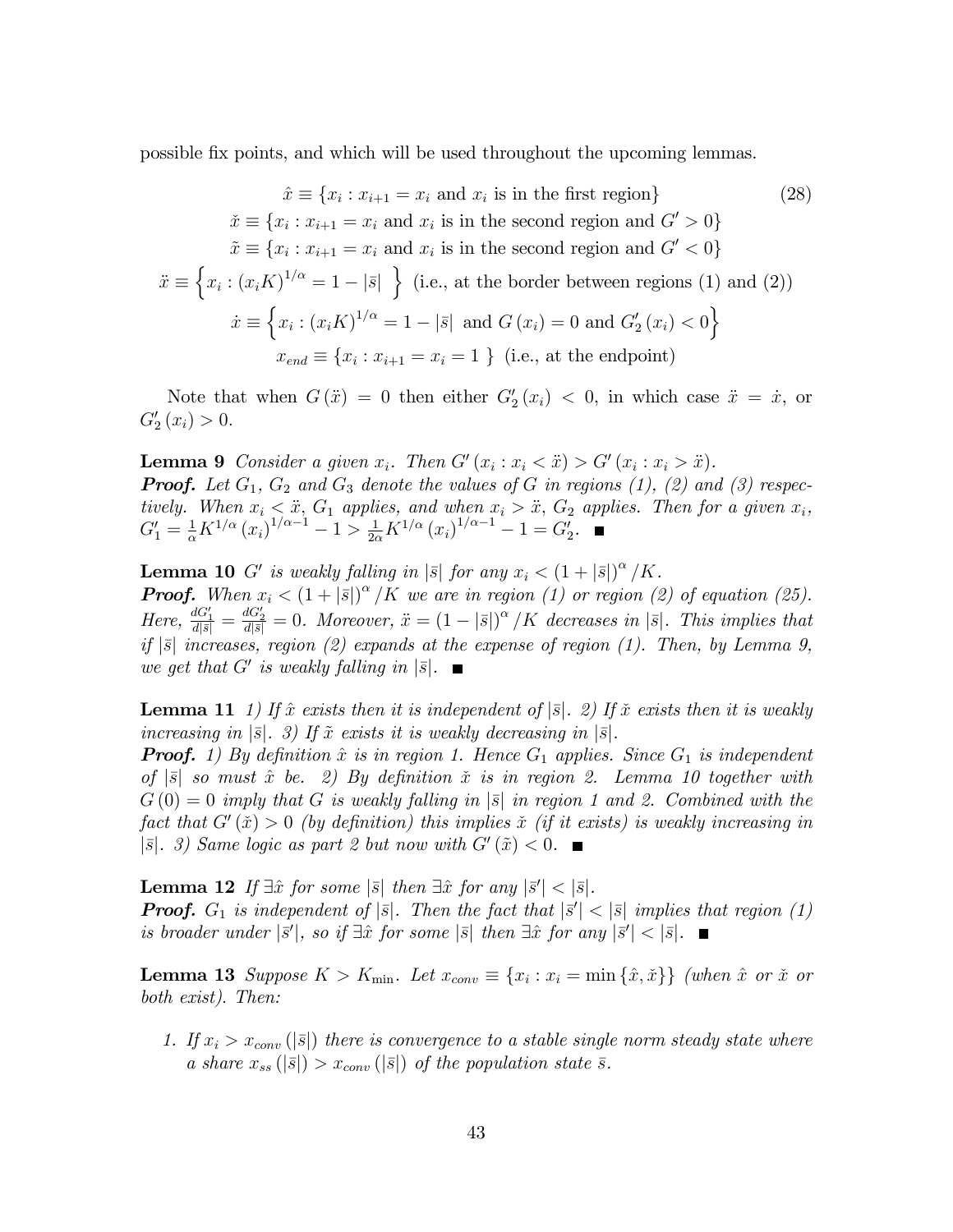

Figure 7: Some variations of the  $G$  function of equation  $(24)$ , depicting the potential fix points defined in equation  $(28)$ . Note that these variations of G are not exhaustive but are only meant to complement the proof.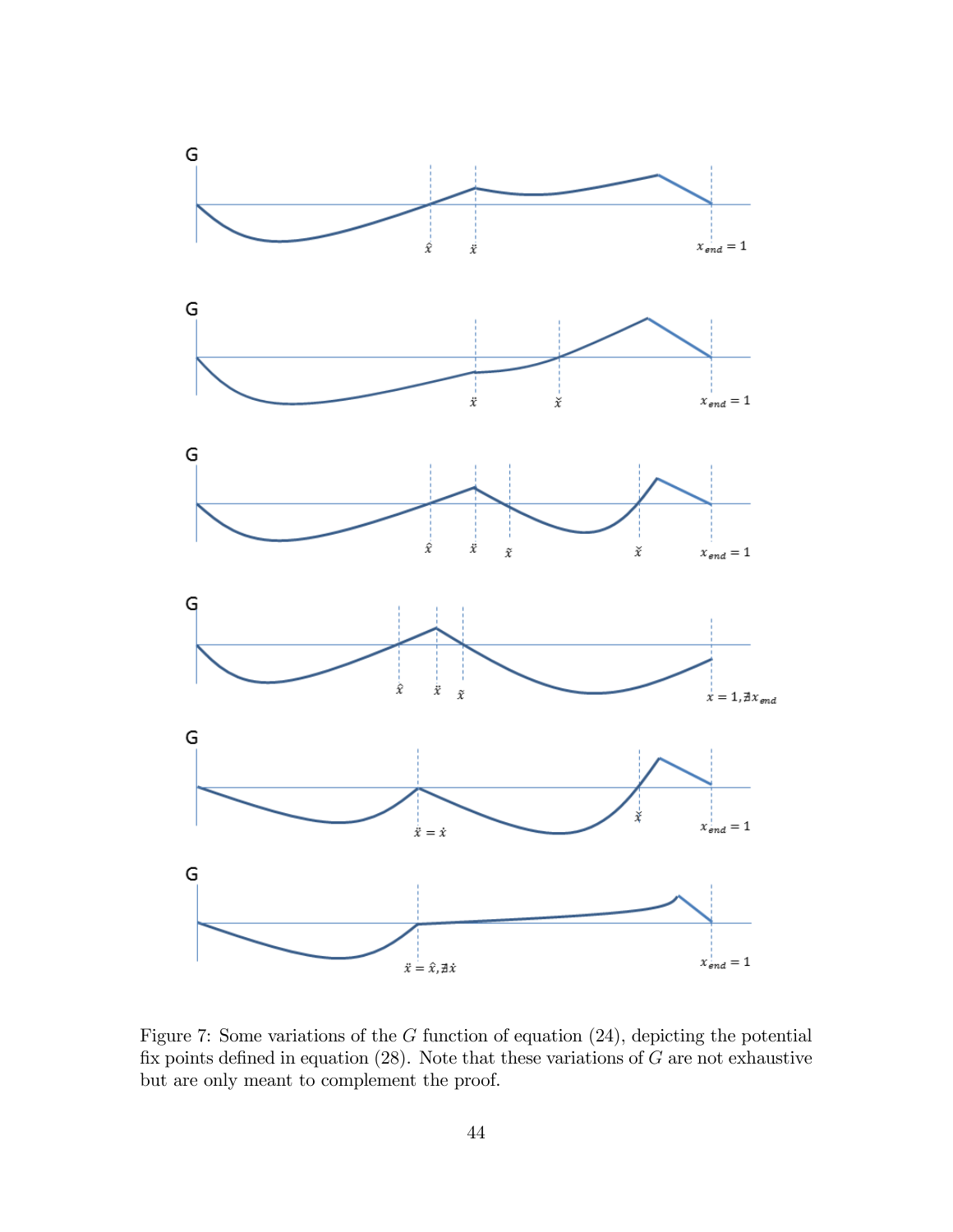- 2. Otherwise, provided that  $\exists x, if 0 \leq x_i < x_{conv} (|\bar{s}|)$ , there is convergence to a stable steady state where each type follows her heart  $(x_{ss}(|\bar{s}|) = 0)$ .
- 3. Furthermore, if  $\exists \dot{x}$ , then when  $0 < x_i < \dot{x}$  there is convergence to a stable steady state where each type follows her heart  $(x_{ss}(|\bar{s}|) = 0)$ , and when  $\dot{x} \le x_i < x_{conv}$ there is convergence to an unstable single norm steady state where a share  $\dot{x}$ state the norm.<sup>27</sup>
- 4.  $x_{conv}$  increases in  $|\bar{s}|$ .
- 5.  $x_{conv}$  decreases in K.

**Proof.** We start with statement 2)  $G'(\hat{x}) > 0$  since  $G_1(0) = 0, G'_1(0) < 0$  and  $G_1$ is convex.  $G'(\check{x}) > 0$  by definition. This implies  $\hat{x}$  and  $\check{x}$  are unstable steady states. Furthermore, they are the only unstable states.<sup>28</sup> Hence, if  $\hat{x}$  exists, it must be the smallest strictly positive steady state, and so  $G_1(0) = 0$  and  $G'_1(0) < 0$  imply that  $\forall x_i \leq \hat{x} = x_{conv}$  we have  $G(x_i) < 0$ , i.e.,  $x_{i+1} < x_i$ . Otherwise there is no steady state in the first region, in which case  $\check{x}$  must be the smallest strictly positive steady state. Then again  $G_1(0) = 0$  and  $G'_1(0) < 0$  imply that  $x_{i+1} < x_i$ ,  $\forall x_i < x_{conv}$ . Thus, the instability of  $x_{conv}$  implies that  $x_{ss}$  ( $|\bar{s}|$ ) = 0.

1) In the proof of Proposition 2 we showed that  $G > 0$  for some  $x_i$  iff  $K > K_{\min}$ . This implies  $\hat{x}$  or  $\check{x}$  or both exist. Since  $G' > 0$  at both, this implies  $x_{i+1} > x_i$  in a neighborhood of  $x_i > x_{conv}$ , which implies convergence to a stable steady state.

3) When  $\exists \dot{x}$ , we know by convexity of  $G_1$  (and since the definition of  $\hat{x}$  requires that  $G' > 0$  at  $\hat{x}$ ) that  $\hat{x}$  does not exist. Hence, the only possible fix points are  $\dot{x}, \check{x}$ and  $x_{end}$ . Note that by the definition of  $\dot{x}$  it must be stable in a neighborhood above  $\dot{x}$ . By convexity of  $G_1$ ,  $\dot{x}$  must be unstable from below. Since there are no other fix points below  $\dot{x}, x_i < \dot{x}$  implies convergence to  $x_{ss} = 0$ . This concludes the first subsentence. Furthermore, by instability of  $\check{x}$  and stability of  $\check{x}$  from above we know that if  $x_i \in [x, x_{conv}]$ , then there will be convergence to x which implies the second subsentence.

4)  $x_{conv} \equiv \hat{x}$  whenever  $\exists \hat{x}$ . From Lemma 11 we know that  $\hat{x}$  is independent of  $|\bar{s}|$ and from Lemma 12 we know it exists iff  $|\bar{s}|$  is sufficiently small. Hence, as  $|\bar{s}|$  is increased,  $x_{conv}$  is either constant, or it makes a discrete jump to equal  $\check{x}$  (which we know exists since  $K > K_{\min}$  while in this scenario  $\hat{x}$  seizes to exist). Furthermore, by Lemma 11 we know  $\check{x}$  is increasing in  $|\bar{s}|$ . Put together, this implies that  $x_{conv}$  is either constant or increasing in  $|\bar{s}|$ .

 $27$ In line with our general treatment of unstable steady states as converging to less conformity, statement (3) in the proposition treats this special case as one where  $x_i$ , upon reaching  $\dot{x}$ , only passes through it and continues to  $x_{ss} = 0$ .

<sup>&</sup>lt;sup>28</sup>To see this note that  $\tilde{x}$  must be stable by  $G'(\tilde{x}) < 0$ . Furthermore, recall that  $\sharp \tilde{x}$ . Hence, the only way for  $\ddot{x}$  to be a steady state is if  $G(\ddot{x}) = 0$  and  $G'(\ddot{x}) > 0$ , which implies  $\ddot{x} = \dot{x}$  (see above). Finally, if  $x_{end}$  exists in region 3 it must be stable since  $G_3' < 0$  and if  $x_{end}$  exists in region 1 or 2 then it must be that either  $x_{end} = \tilde{x}$  or  $x_{end} = \hat{x}$ .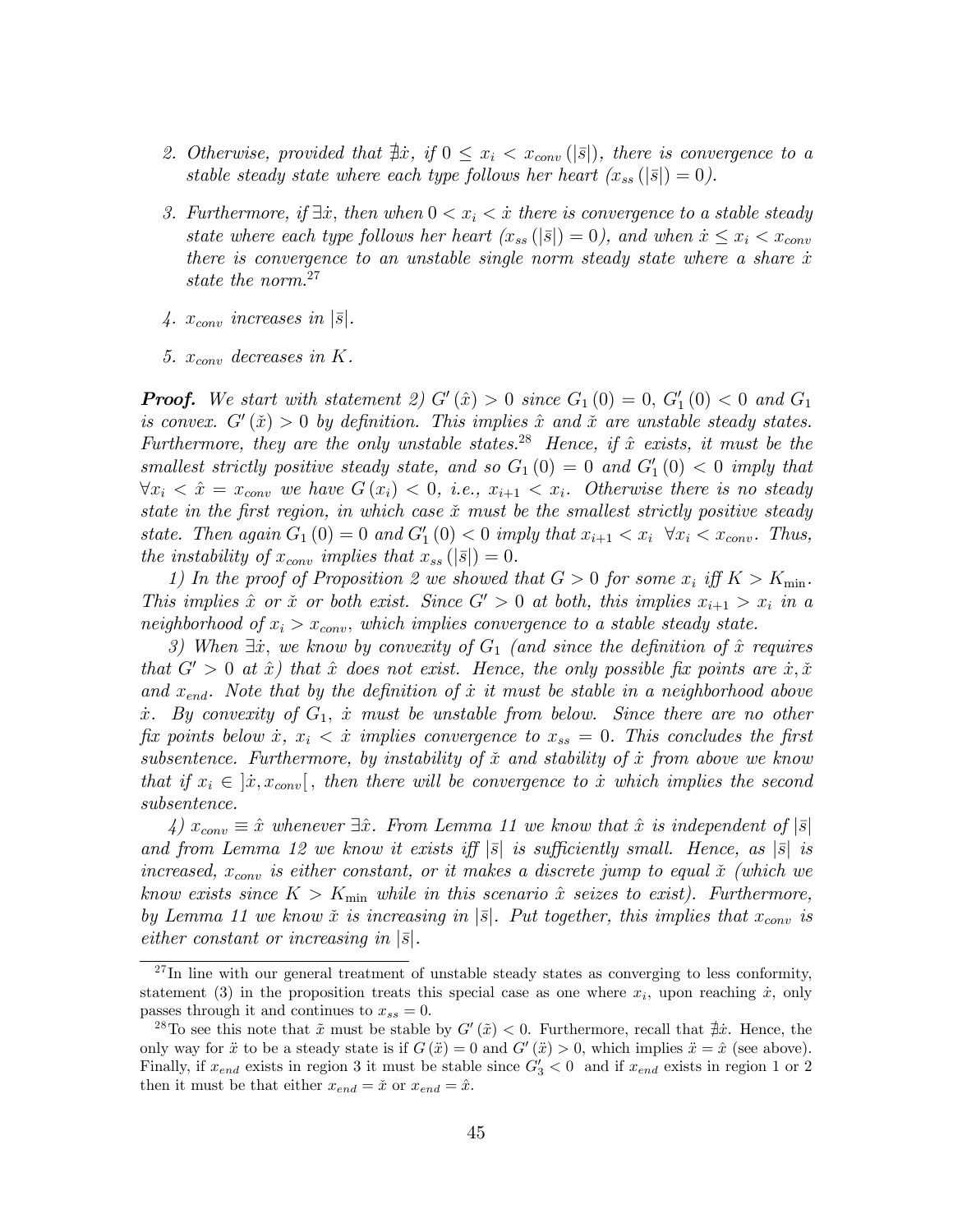5) By definition of  $\hat{x}$  we get  $\hat{x} = K^{1/(\alpha-1)}$ , which decreases in K. By definition of  $\check{x}$  and using equation (24) we get an implicit expression  $H = (\check{x}K)^{1/\alpha} +$  $1 - |\bar{s}| - 2\tilde{x} = 0$  defining  $\tilde{x}$ . Using the implicit function theorem we get  $d\tilde{x}/dK =$  $-(\check{x})^{1/\alpha} K^{1/\alpha-1}/\alpha / (K^{1/\alpha} (\check{x})^{1/\alpha-1}/\alpha - 2) < 0 \Leftrightarrow K^{1/\alpha} (\check{x})^{1/\alpha-1} > 2\alpha$ . From equation (25) this condition corresponds to the condition for  $G_2' > 0$ , which holds by the definition of  $\check{x}$ . Hence  $x_{conv}$  is locally decreasing in K. Note now that, by equation  $(24)$ ,  $G_1$  and  $G_2$  are increasing in K. Hence, as K increases, we cannot switch from  $x_{conv} = \hat{x}$  to  $x_{conv} = \check{x}$ . This implies that  $x_{conv}$  is decreasing in K also globally.

**Lemma 14** Suppose  $K > K_{\min}$ . Then there exists a stable steady state with a single norm at  $x_{ss} = \tilde{x}$  or at  $x_{ss} = 1$  or at both. [ADD:No other stable steady states with a single norm exist.]

**Proof.** When  $K > K_{\min}$ , a stable steady state must exist (see the proof of Proposition 2). All the steady states except for  $\tilde{x}$  and 1 must be unstable since they all imply  $G' > 0$ on at least one side of the steady state. Hence, when  $K > K_{\min}$  there exists a stable steady state at  $x_{ss} = \tilde{x}$  or at  $x_{ss} = 1$  or at both, and since  $x_{ss} \neq 0$ , the steady state contains a single norm.  $\blacksquare$ 

**Lemma 15** Let p be a step function as in (6) and D as given in (4) with  $\alpha > 0$ . Consider two norms  $\bar{s}$  and  $\bar{s}'$  where  $|\bar{s}| \leq |\bar{s}'|$ . If there exists a degenerate stable steady state for  $\bar{s}'$  then there exists a degenerate stable steady state for  $\bar{s}$  too.

**Proof.** The condition for existence of a degenerate stable steady state for  $\bar{s}'$  is  $K^{1/\alpha} \geq$  $1+|\bar{s}'|$  (see the definition of region 3 in equation 23). Since  $|\bar{s}| \leq |\bar{s}'|$  we immediately get that  $K^{1/\alpha} \geq 1 + |\bar{s}|$ , hence there exists a degenerate stable steady state for  $\bar{s}$  too.

#### D.4.3 Welfare results

Statement (5) of Proposition 3 is proved by Lemma 20 below. But first we present some auxiliary results.

**Lemma 16** Let p be a step function as in (6) and D as given in (4) with  $\alpha > 0$ . Then, in any single norm stable steady state, welfare decreases in  $|t - \bar{s}|$ .

**Proof.** Consider first a degenerate stable steady state. In a degenerate stable steady state the welfare of each individual is solely determined by her dissonance from going to the norm, hence it is immediate that welfare decreases in the distance from the norm. Now consider a non-degenerate stable steady state. There are two groups of types to consider: the types close to the norm, who fully conform, and the types far from the norm, who follow their hearts. Within the group who fully conforms, welfare differs only due to the differences in  $D$ . As  $D$  increases in the distance to the norm, welfare within this group is strictly decreasing in  $|t - \bar{s}|$ . Furthermore, the type furthest away from the norm among them is indifferent between conforming and following her heart. The types far from the norm follow their hearts and suffer only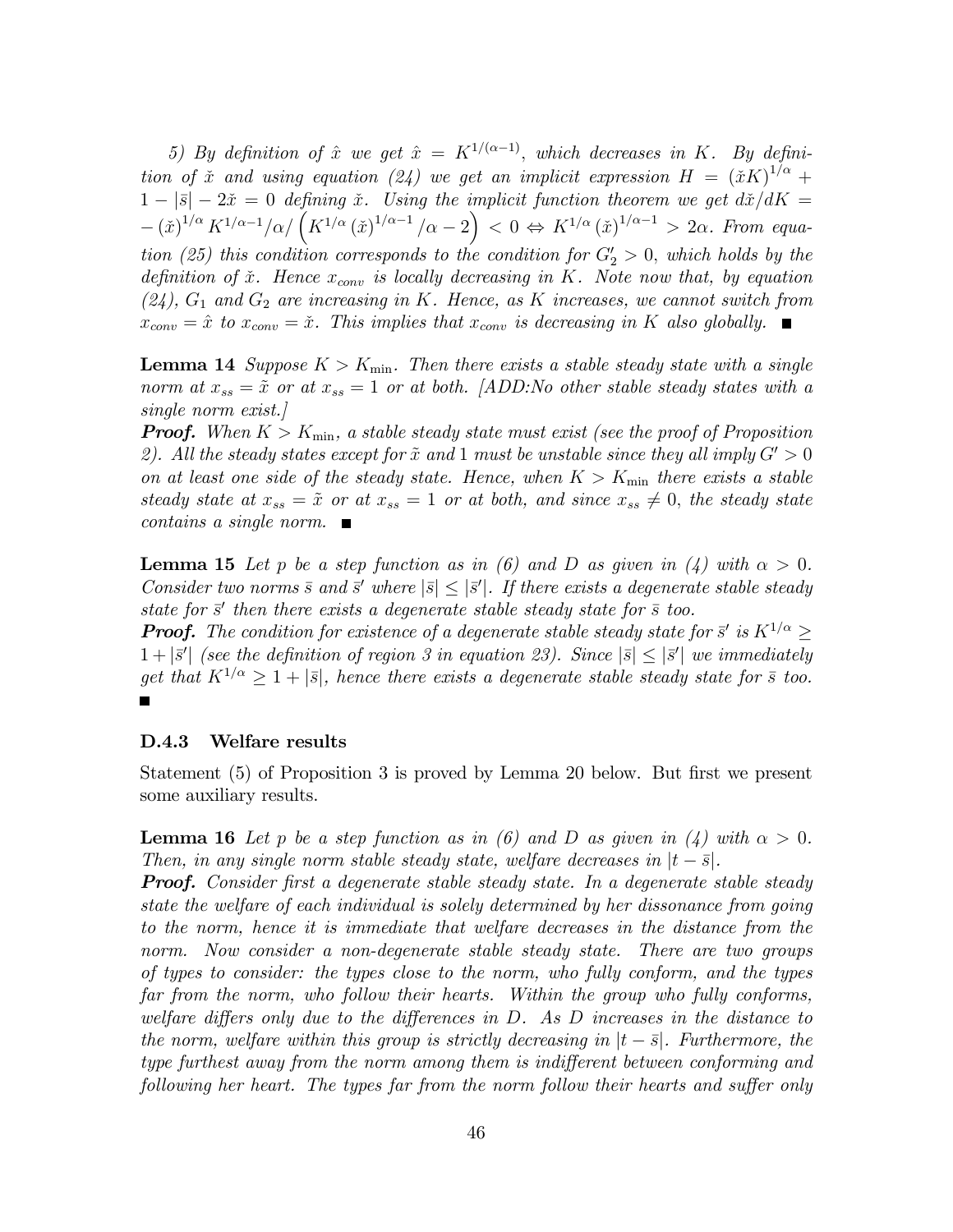the loss from social pressure, which, for p being a step function, is fixed at  $K$ . Among them we have the indifferent type, implying that these types are ranked at the bottom of the welfare distribution in society, and so welfare (weakly) decreases in the distance from the norm within this group, hence decreases in  $|t - \bar{s}|$  globally.

**Definition 3** We call  $r(t, \bar{s}) \in [0, 1]$  the welfare ranking of an individual of type t in a given equilibrium with a norm at  $\bar{s}$ , if the fraction of people in society whose welfare is higher than that of t equals  $r(t, \bar{s})$ .

**Lemma 17** Let p be a step function as in (6) and D as given in (4) with  $\alpha > 0$ . Consider two norms  $\bar{s}$  and  $\bar{s}'$  where  $|\bar{s}| \leq |\bar{s}'|$ , such that for each norm there exists a degenerate stable steady state  $(x_{ss}(|\bar{s}|, K) = x_{ss}(|\bar{s}'|, K) = 1)$ . Then the welfare distribution in the steady state corresponding to  $\bar{s}$  first-order stochastically dominates the welfare distribution in the steady state corresponding to  $\bar{s}'$ .

**Proof.** In a degenerate stable steady state the welfare of all individuals is solely determined by their dissonance from going to the norm, and equals  $-D(|t-\bar{s}|)$ . Given Lemma 16, a type with ranking  $r \leq 1 - |\bar{s}'|$  is at distance  $d = r$  from the norm in both steady states and has the same ranking under  $\bar{s}$  and under  $\bar{s}'$ , where in both cases her welfare equals  $-D(d)$ . A type with ranking  $1-|\bar{s}'| < r < 1-|\bar{s}|$  has welfare of  $-D(r)$  under  $\bar{s}$  and  $-D(2r-1+|\bar{s}'|) < -D(r)$  under  $\bar{s}'$ , because, under  $\bar{s}'$  this type is at distance  $2r - 1 + |\bar{s}'| > r$  from the norm (as the types at one side of the norm were already exhausted). Finally, a type with ranking  $r > 1 - |\bar{s}|$  has welfare of  $-D(2r-1+|\bar{s}|)$  under  $\bar{s}$  and  $-D(2r-1+|\bar{s}|) \le -D(2r-1+|\bar{s}|)$  under  $\bar{s}'$ .

**Lemma 18** Let p be a step function as in (6) and D as given in (4) with  $\alpha > 0$ . Consider two norms  $\bar{s}$  and  $\bar{s}'$  where  $|\bar{s}| \leq |\bar{s}'|$ , such that for each norm there exists a non-degenerate stable steady state  $(x_{ss}(|\bar{s}|, K) \neq 1$  and  $x_{ss}(|\bar{s}'|, K) \neq 1$ ). Then the welfare distribution in the steady state corresponding to  $\bar{s}$  first-order stochastically dominates the welfare distribution in the steady state corresponding to  $\vec{s}'$ .

**Proof.** From Lemma 16 we know that in both steady states welfare decreases in the distance from the respective norm. Hence the welfare of the conformers, who are types close to the norm, is higher than that of the non conformers, who are types far from the norm. From Lemma 11 part  $(3)$  and the proof of Lemma 14, we know that  $x_{ss}$   $(|\bar{s}|, K) \ge x_{ss}$   $(|\bar{s}'|, K)$ . Thus, the bottom  $1 - x_{ss}$   $(|\bar{s}|, K)$  in both welfare distributions are people who follow their heart and their welfare, which is solely determined by the social pressure imposed on them, is  $-K$ . Right above them, in terms of welfare, there are the  $x_{ss}(|\bar{s}|, K) - x_{ss}(|\bar{s}'|, K)$  types who follow their heart under  $\bar{s}'$  but conform under  $\bar{s}$ . Their welfare equals  $-K$  under  $\bar{s}'$  and is higher under  $\bar{s}$  (otherwise they could follow their heart under  $\bar{s}$  too and get  $-K$ ). Finally, the top  $1 - x_{ss}(|\bar{s}'|, K)$  in both welfare distributions are people who conform in both cases. If, in the steady state under  $\bar{s}'$ , the conformers are on both sides of the norm (as can happen for  $\alpha > 1$ ), then they are on both sides of the norm also under  $\bar{s}$ , which implies the same number of conformers under both norms. Hence, in both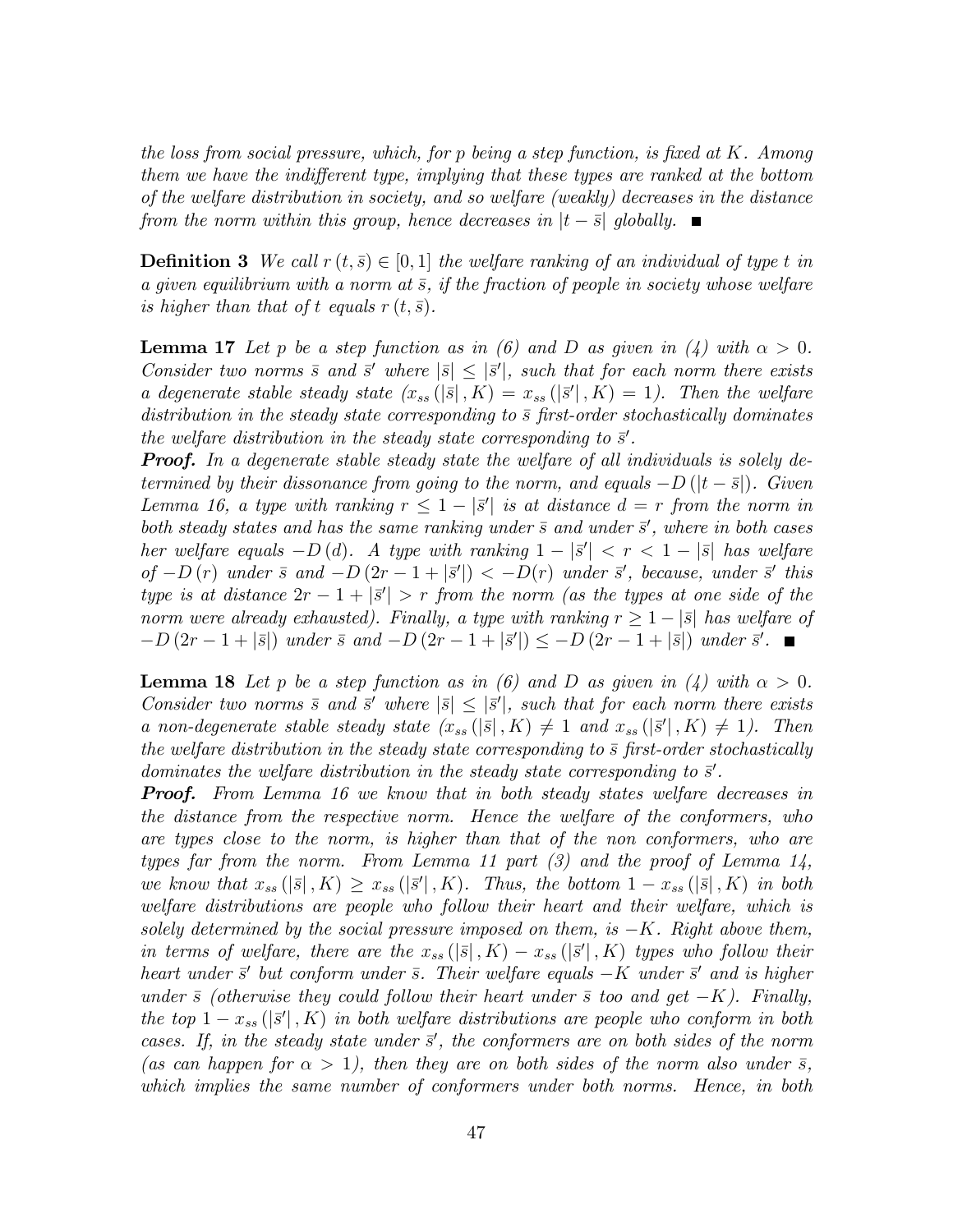welfare distributions a ranking  $r \leq 1 - x_{ss}$  ( $|\bar{s}'|, K$ ) corresponds to distance  $d = r$ from the norm, implying the same welfare under both distributions for the type ranked r. Otherwise, the conformers under  $\bar{s}'$  are only on one side of the norm, and a similar reasoning to that of the proof to Lemma 17 applies: types with ranking  $r \leq 1 - |\bar{s}'|$  have the same dissonance  $D(r)$  in both steady states but are better off under  $\bar{s}$  because there are less non-conformers who pressure them, and types with ranking  $1-|\bar{s}'| < r < 1-|\bar{s}|$ are strictly better of funder  $\bar{s}$  both in terms of dissonance and social pressure.

**Lemma 19** Let p be a step function as in (6) and D as given in (4) with  $\alpha >$ 0. Consider a norm  $\bar{s}$  such that there exist two stable steady states for this norm, one degenerate  $(x_{ss}(|\bar{s}|, K) = 1)$  and one non-degenerate  $(x_{ss}(|\bar{s}|, K) \neq 1)$ . Then the welfare distribution in the degenerate stable steady state first-order stochastically dominates the welfare distribution in the non-degenerate stable steady state.

**Proof.** From Lemma 16 we get that the same welfare ranking applies to the two welfare distributions, where at the top of the ranking are those conforming in the two steady states, ordered by their distance from the norm, and after them the types who do not conform in the non-degenerate stable steady state, again ordered by their distance to the norm. The types at the top of the ranking, who conform in the two steady states, are all better-off in the degenerate stable steady state, because, while their dissonance is the same in both cases, they suffer from an additional social pressure in the nondegenerate stable steady state, from the actions chosen by the non conformers. The types at the bottom of the ranking, who conform only in the degenerate stable steady state, are also all better-off in that case, because their choice to conform implies that they are better-off by conforming, so for them  $L = D(|t - \bar{s}|) < P(s; s') = K$ , while their loss in the non-degenerate stable steady state equals  $K$  (which is the social pressure on the non conformers).  $\blacksquare$ 

**Lemma 20** Consider the dynamic model in  $(11)$  with p being a step function as in (6) and D as given in (4) with  $\alpha > 0$ . Then the welfare distribution under  $\bar{s}$  first-order stochastically dominates the welfare distribution under  $\vec{s}'$  if and only if  $|\vec{s}| \leq |\vec{s}'|$ .

**Proof.** Let  $|\bar{s}| \leq |\bar{s}'|$ . If  $|\bar{s}| = |\bar{s}'|$  then symmetry implies that the welfare distributions are the same under both norms and the proposition holds in the weak sense. Otherwise there are two separate cases to consider. Case  $(i)$ : there exists a degenerate stable steady state for  $\bar{s}'$ . By Lemma 15 this implies that there exists a degenerate stable steady state for  $\bar{s}$  too, and by Lemma 17 we get that the welfare distribution in the degenerate stable steady state corresponding to  $\bar{s}$  first-order stochastically dominates the welfare distribution in the degenerate stable steady state corresponding to  $\bar{s}'$ . If in addition there exists also a non-degenerate stable steady state for one (and only one) of the norms, then 19 implies that no further comparisons are needed (recall that in this case we compare  $\max\{x_{ss}(|\bar{s}|, K)\}\$  with  $\max\{x_{ss}(|\bar{s}'|, K)\}\)$ . Finally, if there exist a non-degenerate stable steady state for each of the two norms, then Lemma 18 implies that also the welfare distribution in the non-degenerate stable steady state corresponding to  $\bar{s}$  first-order stochastically dominates the welfare distribution in the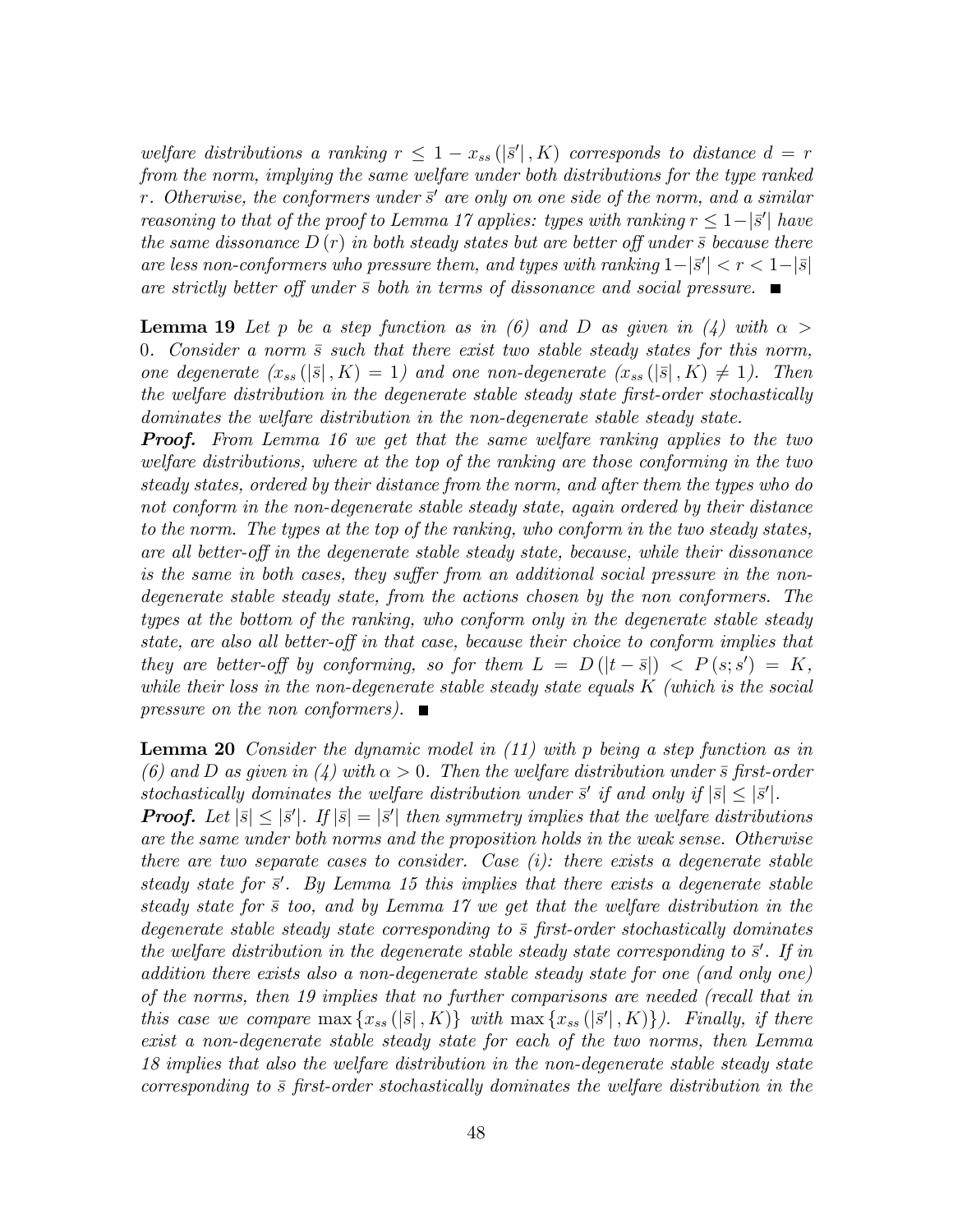non-degenerate stable steady state corresponding to  $\vec{s}'$ . Case (ii): there does not exist a degenerate stable steady state for  $\bar{s}'$ , i.e., there exists only a non-degenerate one, in which case there are three sub-cases: (a) For  $\bar{s}$  there exist two stable steady states, one degenerate and one non-degenerate, and then by Lemmas 18 and 19 we get that both welfare distributions under  $\bar{s}$  first-order stochastically dominate the one welfare distribution under  $\bar{s}'$ . (b) For  $\bar{s}$  there exists only a non-degenerate stable steady state, and then by Lemma 18 we get that the welfare distribution under  $\bar{s}$  first-order stochastically dominates the welfare distribution under  $\vec{s}'$ . (c) For  $\vec{s}$  there exists only a degenerate stable steady state. Then the ranking r that corresponds to distance d from the norm is at least as low under  $\bar{s}'$  as it is under  $\bar{s}$  (where, recall, the lower is r the better is the ranking), yet the welfare at this distance is lower under  $\vec{s}'$ . This is so because either the type at distance  $d$  conforms under  $\bar{s}'$ , in which case her dissonance is the same in both steady states, but she suffers from an additional social pressure in the non-degenerate stable steady state of  $\bar{s}'$ , from the actions chosen by the non conformers; or the type at distance d follows her heart under  $\bar{s}'$ , in which case her welfare is  $-K$ , whereas in the degenerate stable steady state of  $\bar{s}$  all types have welfare higher than  $-K$  (otherwise they would follow their hearts and get  $-K$ ).

# E Inverting societies

Let

$$
s_l \equiv \bar{s} + 1
$$
 and  

$$
\sigma \equiv s - \bar{s}.
$$

These notations will be useful for proofs that deal with the case in which  $\bar{s} < 0$  and  $y > \bar{s} + 1$ , where the distribution of actions is asymmetric around  $\bar{s}$ , and  $s<sub>l</sub>$  then denotes the size of the uniform part to the left of  $\bar{s}$ , which equals the distance of  $\bar{s}$ from the left corner of the types distribution,  $-1$ .

# E.1 Proof of Lemma 3

When D is a step function taking the value of 0 or 1 and  $P(s)$  has a unique min point at  $\bar{s}$ , we immediately have

$$
s^*(t) = \begin{cases} \bar{s} & \text{if } 1 + P(\bar{s}) \le P(t) \\ t & \text{if } 1 + P(\bar{s}) > P(t) \end{cases}
$$
 (29)

Since, by assumption,  $P$  is increasing on each side of the norm, we get that types sufficiently far from the norm will state the norm and types sufficiently close to the norm will state their type.

# E.2 Proof of Lemma 4

If  $[\bar{s} - y, \bar{s} + y] \cap [-1, 1] = [\bar{s} - y, \bar{s} + y]$ , the distribution of actions is composed of a mass of individuals at  $\bar{s}$  and a uniform part that is symmetric around  $\bar{s}$ . The pressure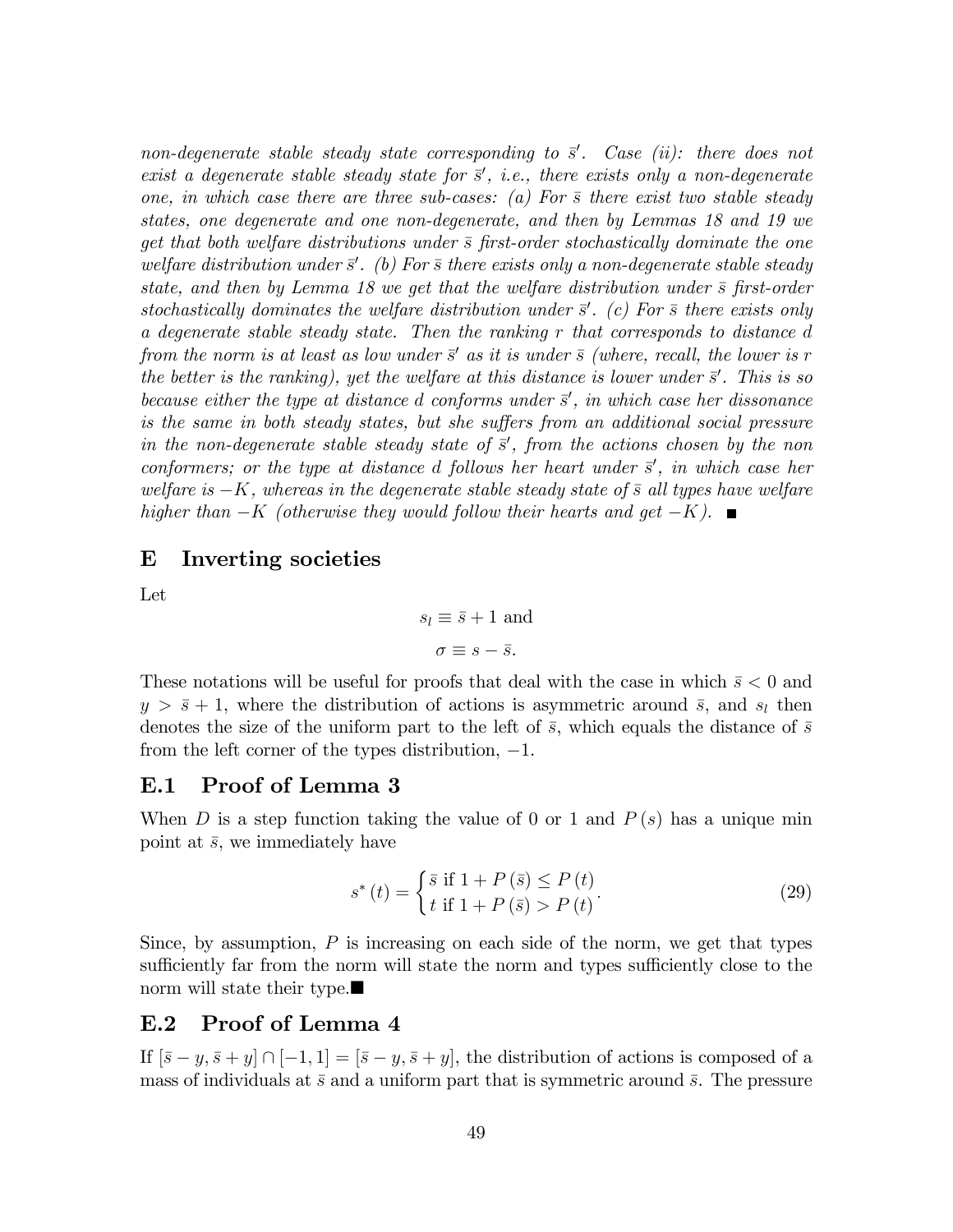that results from each of the two parts of this distribution of actions increases in the distance from  $\bar{s}$  (see Lemma 5 regarding the contribution from the uniform part), and so the lemma holds. Otherwise, assume without loss of generality that  $\bar{s} < 0$  and that all types at  $[-1, \bar{s} + y]$  follow their hearts, with  $y > \bar{s} + 1$ . The aggregate  $P(s)$ that results from this distribution of actions can be written as

$$
P(s) = \begin{cases} Kx \left| s - \bar{s} \right|^\beta + K^{\frac{1}{2}\frac{(s+1)^{\beta+1} + (\bar{s}+y-s)^{\beta+1}}{\beta+1}} \text{ if } s \le \bar{s} + y \\ Kx \left| s - \bar{s} \right|^\beta + K^{\frac{1}{2}\frac{(s+1)^{\beta+1} - (s-\bar{s}-y)^{\beta+1}}{\beta+1}} \text{ if } s > \bar{s} + y \end{cases} \tag{30}
$$

with

$$
x = \left(1 - \frac{y}{2} - \frac{\bar{s} + 1}{2}\right).
$$

From the following expression of  $P'(s)$ 

$$
P'(s) = \begin{cases} -K\left(1 - \frac{y}{2} - \frac{\bar{s}+1}{2}\right)\beta\left(\bar{s} - s\right)^{\beta-1} + K\frac{1}{2}\left(s+1\right)^{\beta} - K\frac{1}{2}\left(\bar{s}+y-s\right)^{\beta} & \text{if } s < \bar{s} \\ K\left(1 - \frac{y}{2} - \frac{\bar{s}+1}{2}\right)\beta\left(s-\bar{s}\right)^{\beta-1} + K\frac{1}{2}\left(s+1\right)^{\beta} - K\frac{1}{2}\left(\bar{s}+y-s\right)^{\beta} & \text{if } \bar{s} < s \le \bar{s}+y \\ K\left(1 - \frac{y}{2} - \frac{\bar{s}+1}{2}\right)\beta\left(s-\bar{s}\right)^{\beta-1} + K\frac{1}{2}\left(s+1\right)^{\beta} - K\frac{1}{2}\left(s-\bar{s}-y\right)^{\beta} & \text{if } s > \bar{s}+y \end{cases} \tag{31}
$$

it is clear that (a)  $P'(s) \to -\infty$  as  $s \to -\bar{s}$  and  $P'(s) \to \infty$  as  $s \to +\bar{s}$ ; and (b)  $P(s)$ is decreasing in s for  $s < \bar{s}$  (recall that  $y > \bar{s} + 1$ ) and is increasing in s for  $s > \bar{s} + y$ . Moreover, when  $\frac{-1+\bar{s}+y}{2} < s \leq \bar{s}+y$  (i.e., s in the right half of the uniform part), we get that  $(s+1) > (s+ y - s)$ , hence P'(s) is positive too (this comes from the fact that the part of  $P(s)$  that originates in the uniform part is increasing in the distance from  $\frac{-1+\bar{s}+y}{2}$ , the center of this part). Therefore, the global min can only be found at  $s \in \left[\overline{s}, \frac{-1+\overline{s}+y}{2}\right]$ . In this range we have

$$
P'(s) = K\left(1 - \frac{y}{2} - \frac{\bar{s} + 1}{2}\right)\beta\left(s - \bar{s}\right)^{\beta - 1} + K\frac{1}{2}\left(s + 1\right)^{\beta} - K\frac{1}{2}\left(\bar{s} + y - s\right)^{\beta}.
$$

Note first that (i) if  $y = \bar{s}+1$ , the distribution of actions is symmetric around  $\bar{s}$ , and so  $P'(s) \geq 0$  at the range  $s \in \left[\overline{s}, \frac{-1+\overline{s}+y}{2}\right]$ ; and (ii) if  $y = 1-\overline{s}$  (this is the distance from  $\bar{s}$  to the furthest edge), then  $P'(s) < 0$  at the range  $s \in \left[\frac{\bar{s}}{s}, \frac{-1+\bar{s}+y}{2}\right]$ , since Lemma 5 implies that  $P(s)$  is increasing in the distance from  $0 > \frac{-1+\bar{s}+y}{2}$ . Differentiating with respect to y we get

$$
\frac{dP'(s)}{dy} = \frac{1}{2}K\left[-\beta\left(s-\bar{s}\right)^{\beta-1} - \beta\left(\bar{s}+y-s\right)^{\beta-1}\right] < 0\tag{32}
$$

This inequality, together with i) and ii), then implies that  $\exists y \in |\bar{s} + 1, 1 - \bar{s}|$ , denoted by  $y_{\text{max}}(\bar{s})$ , such that  $P'(s) \geq 0$  at the whole range  $s \in \left[\bar{s}, \frac{-1+\bar{s}+y}{2}\right]$  if and only if  $y \leq$  $y_{\text{max}}(\bar{s})$ .<sup>29</sup> We will now show that  $y_{\text{max}}(\bar{s}) \ge 1$ , by showing that for  $y = 1$  and every

<sup>&</sup>lt;sup>29</sup>This already takes into account the fact that the range  $\left[\bar{s}, \frac{-1+\bar{s}+y}{2}\right]$  is itself increasing in y.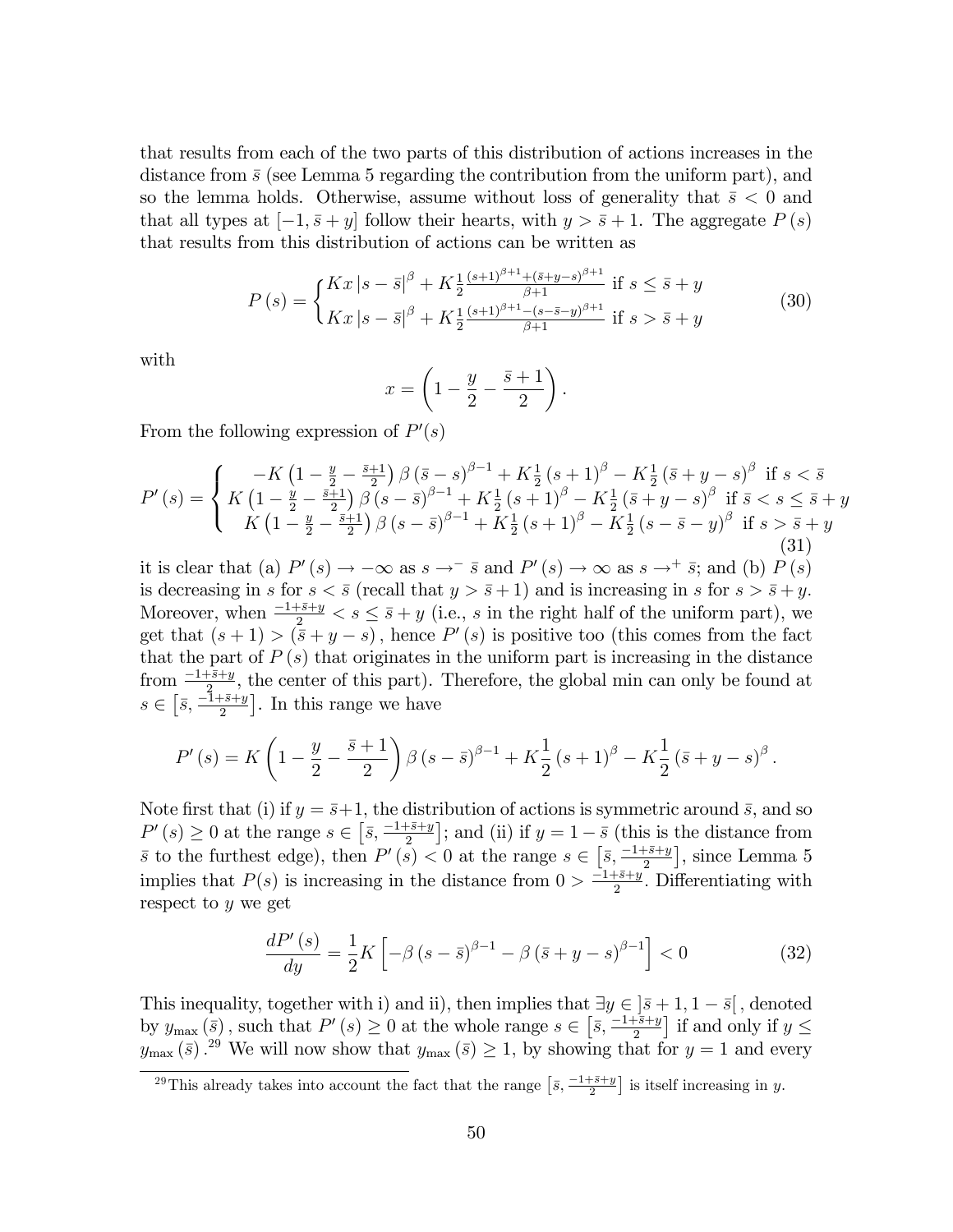given  $\bar{s}$ ,  $P'(s) \geq 0$  at the whole range  $s \in [\bar{s}, \frac{-1+\bar{s}+y}{2}]$ .

Rewriting the expression for  $P'(s)$  we get

$$
P'(s) = \frac{1}{2}K \left[ (2 - y - s_l) \beta \sigma^{\beta - 1} + (s_l + \sigma)^{\beta} - (y - \sigma)^{\beta} \right].
$$
 (33)

Differentiating with respect to  $s_l$  we get

$$
\frac{dP'(s)}{ds_l} = \frac{1}{2}K\left[-\beta\sigma^{\beta-1} + \beta\left(s_l + \sigma\right)^{\beta-1}\right] \le 0\tag{34}
$$

This inequality suggests that  $P'(s)$  is minimal when  $s_l$  is maximal (i.e., equals  $1 - \varepsilon$ , where  $\bar{s} = -\varepsilon \to 0$ ). Note that in this case  $\sigma \to 0$ , as the range of s shrinks to be  $s \in [-\varepsilon, \frac{-\varepsilon}{2}]$ . Plugging  $s = -\lambda \varepsilon$  into (33), and letting  $\lambda \in [0.5, 1]$ , we then have

$$
P'(s) = \frac{\varepsilon}{2}\beta \left(-\lambda\varepsilon + \varepsilon\right)^{\beta - 1} + \frac{1}{2}\left(-\lambda\varepsilon + 1\right)^{\beta} - \frac{1}{2}\left(-\varepsilon + 1 + \lambda\varepsilon\right)^{\beta}
$$
  
=  $\frac{\varepsilon^{\beta}}{2}\beta\left[(1 - \lambda)\right]^{\beta - 1} + \frac{1}{2}\left(1 - \lambda\varepsilon\right)^{\beta} - \frac{1}{2}\left[1 - (1 - \lambda)\varepsilon\right]^{\beta},$ 

we get $30$ 

$$
P'(s) = \frac{\varepsilon^{\beta}}{2} \beta \left[ (1 - \lambda) \right]^{\beta - 1} + \frac{1}{2} \left[ \beta \left( 1 - 2\lambda \right) \varepsilon + O(\varepsilon^2) \right]
$$

and so, if  $\beta$  < 1

$$
\lim_{\varepsilon \to 0} P'(s) = \lim_{\varepsilon \to 0} \frac{\varepsilon^{\beta}}{2} \beta \left[ (1 - \lambda) \right]^{\beta - 1} = 0^+
$$

and if  $\beta = 1$ 

$$
\lim_{\varepsilon \to 0} P'(s) = \frac{\varepsilon}{2} [1 + 1 - 2\lambda] = 0^+.
$$

This means that even for the maximal  $s_l$ ,  $P'(s)$  is positive everywhere when  $y = 1$ , implying that  $y_{\text{max}}(\bar{s}) \geq 1$ .

## E.3 Proof of Proposition 4

The proof of the proposition builds on a few auxiliary lemmas that are outlined first. The actual proof of the proposition follows after the lemmas.

**Lemma 21** If  $\beta = 1$  then  $y_{\text{max}}(\bar{s}) = 1 \ \forall \bar{s}$ .

**Proof.** Lemma 4 implies that  $y_{\text{max}}(\bar{s}) \geq 1$ . Plugging in  $\beta = 1$  and letting  $s \rightarrow^{+} \bar{s}$  in equation 31 yields  $P'(s) = K(1-y)$ . This expression is negative for  $y > 1$ , which, by the definition of  $y_{\text{max}}(\bar{s})$  implies that  $y_{\text{max}}(\bar{s}) \leq 1$ . Thus  $y_{\text{max}}(\bar{s}) = 1 \ \forall \bar{s}$ .

**Lemma 22** Suppose that  $\beta < 1$  and  $s_l \in [0, 1]$ . Then  $(1 - s_l)\beta - 2 + (s_l + 1)^{\beta} < 0$ .

<sup>&</sup>lt;sup>30</sup>In the following expression,  $O(\varepsilon^2)$  is the standard mathematical notation for an element in the order of  $\varepsilon^2$ .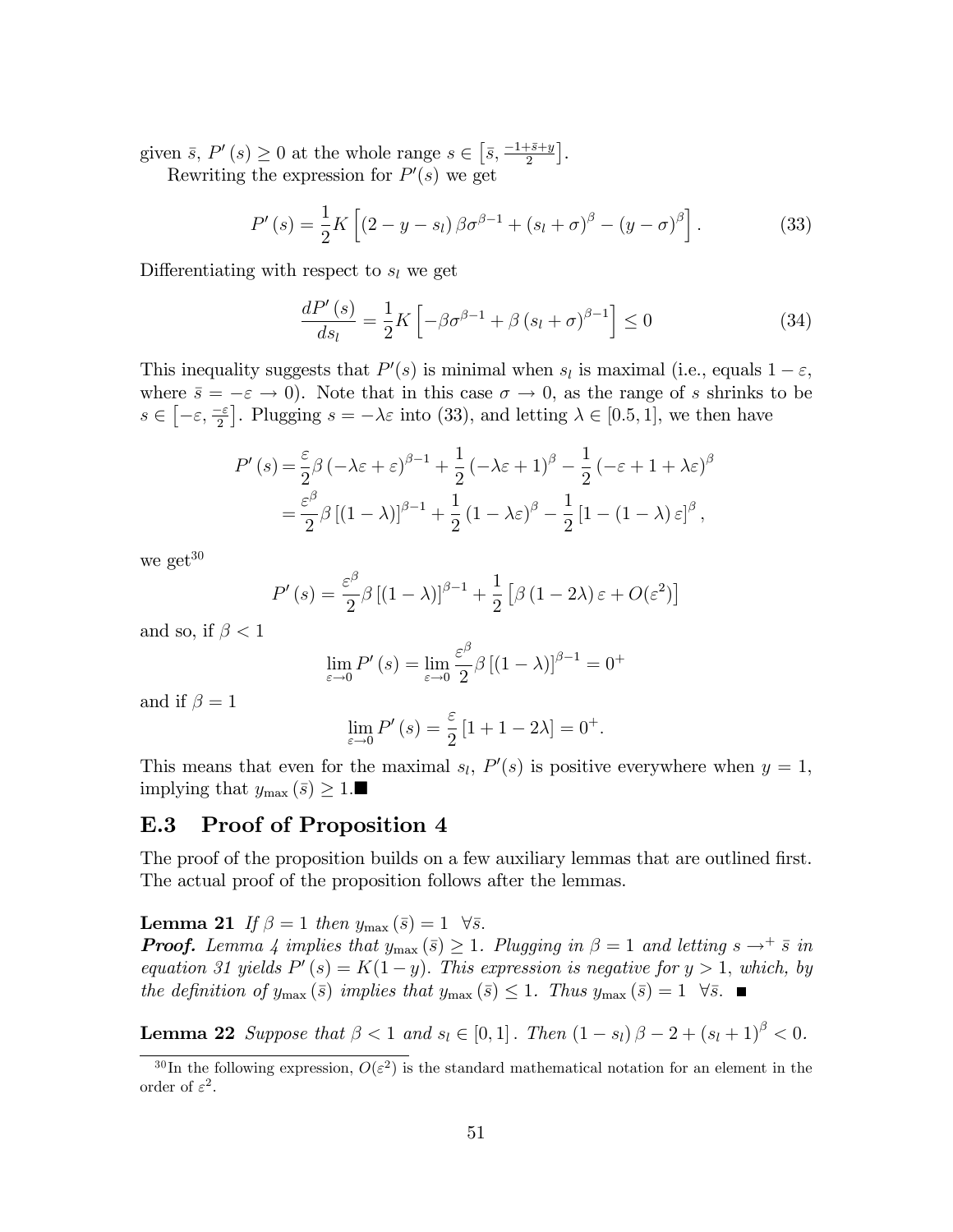**Proof.**  $(1 - s_l)\beta \ge 0$  and  $2 - (s_l + 1)^{\beta} \ge 0$ . However, we have  $(s_l + 1)^{\beta} < s_l + 1 =$  $2 - (1 - s_l) < 2 - (1 - s_l) \beta$ , and so  $(1 - s_l) \beta - \left[2 - (s_l + 1)^\beta\right] < 0$ .

**Lemma 23** Suppose  $\beta \leq 1$ . Let  $\bar{s} \leq 0$  and  $y \leq y_{\text{max}}(\bar{s})$ , and suppose that all types  $t \in [\bar{s} - y, \bar{s} + y] \cap [-1, 1]$  follow their hearts and the rest state  $\bar{s}$ . If type  $t = \bar{s} + y$ is indifferent between the two corner solutions  $s^*(t) = \overline{s}$  and  $s^*(t) = t$ , then for any type the best response is

$$
s^*(t) = \begin{cases} \bar{s} & \text{if } |t - \bar{s}| > y, \\ t & otherwise \end{cases}
$$

**Proof.** For types with  $t > \overline{s}$  the result follows from Lemmas 3 and 4. As for types  $t < \overline{s}$ , if  $[\overline{s} - y, \overline{s} + y] \cap [-1, 1] = [\overline{s} - y, \overline{s} + y]$  then the distribution of actions is symmetric around  $\bar{s}$  and the result follows from P then being symmetric and monotonically increasing in  $|s - \bar{s}|$ . Otherwise, by construction all types at  $[-1, \bar{s} + y]$ follow their hearts, where  $y > \bar{s} + 1$ . We need to show that indeed all types with  $t < \overline{s}$  have strict preference for the solution  $s^*(t) = t$ . Since we know from Lemma 4 that P is strictly increasing in the distance from  $\bar{s}$  while D is fixed, it is sufficient to show that  $s^*(t) = t$  for the type  $t = -1$ . Looking at  $t = -1$ , the fact that P gets its global min point at  $\bar{s}$  and equation (29) imply that it is sufficient to show that  $1 + P(\bar{s}) - P(-1) > 0$ . Furthermore, note that the indifference of type  $t = \bar{s} + y$  implies that  $1 + P(\bar{s}) - P(\bar{s} + y) = 0$ . Therefore, it is sufficient to show that  $P(\bar{s} + y) \ge P(-1)$ :

$$
P(\bar{s} + y) = Kxy^{\beta} + K\frac{1}{2}\frac{(\bar{s} + y + 1)^{\beta + 1}}{\beta + 1},
$$
  

$$
P(-1) = Kx \, | -1 - \bar{s} |^{\beta} + K\frac{1}{2}\frac{(\bar{s} + y + 1)^{\beta + 1}}{\beta + 1},
$$

and so  $P(\bar{s} + y) > P(-1)$  if and only if  $y > \bar{s} + 1$ , which holds by assumption.

**Lemma 24** Let  $\bar{s} \in [-1, 1]$  and let D be given by (12), and suppose that  $\beta \leq 1$ . For every  $y \leq y_{\text{max}}(\bar{s})$ , let  $S(y)$  denote a distribution of actions in society such that all types  $t \in [\bar{s} - y, \bar{s} + y] \cap [-1, 1]$  follow their hearts while the rest choose  $\bar{s}$ . Denote by  $K(y)$  the value of K that, given the pressure function  $P(s)$  that results from  $S(y)$ , implies indeed  $s^*(t) = \bar{s}$  for all types with  $|t - \bar{s}| > y$  and  $s^*(t) = t$  for all types with  $|t-\bar{s}| \leq y$ . Then, when  $\beta < 1$ ,  $K(y)$  has either a U-shape or a W-shape, and when  $\beta = 1, K(y)$  is monotonically decreasing.

**Proof.** Without loss of generality, let  $\bar{s} \leq 0$ . The given distribution of actions and the fact that  $y \le y_{\text{max}}(\bar{s})$  imply by Lemma 4 that P is increasing in  $|\sigma|$  (recall  $\sigma \equiv s - \bar{s}$ ). Moreover, from Lemma 3 we know that

$$
s^*(t) = \begin{cases} \bar{s} & \text{if } 1 + P(\bar{s}) \le P(t) \\ t & \text{if } 1 + P(\bar{s}) > P(t) \end{cases}
$$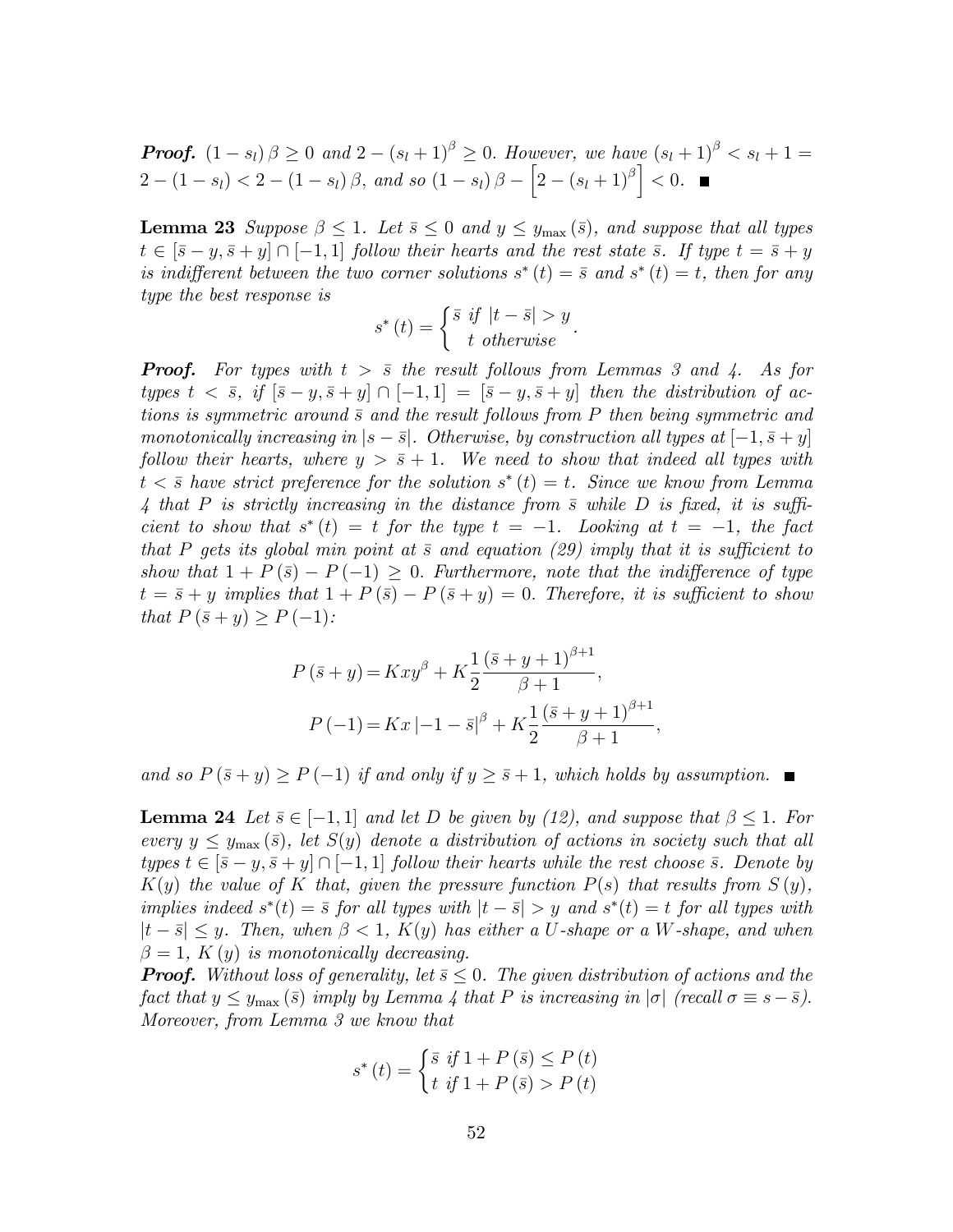which implies types sufficiently far from the norm will state the norm and types sufficiently close to the norm will state their type. We are looking for the value of  $K$  for which the type who is indifferent between the two options is at distance y from  $\bar{s}$ . I.e.,  $1 + P(\bar{s}) = P(\bar{s} + y)$ . Lemma 23 implies that this distance y applies to both sides. However, as y grows from 0, we move from a region where the uniform part is symmetric around  $\bar{s}$  (when  $y \leq s_l$ ) to a region where it is asymmetric (when  $y \in [s_l, 2 - s_l]$ ). Therefore the analysis will be first performed separately for each region, and then the two analyses will be combined.

Region (1):  $y \leq s_l$ 

In this region the uniform part of  $S$  is symmetric around the norm and so the share of individuals following the norm is  $x = 1 - y$  and  $P(\sigma)$  is given by:

$$
P(\sigma) = \begin{cases} Kx |\sigma|^{\beta} + K\frac{1}{2} \frac{(|\sigma|+y)^{\beta+1} + (y-|\sigma|)^{\beta+1}}{\beta+1} & \text{if } |\sigma| \le y \\ Kx |\sigma|^{\beta} + K\frac{1}{2} \frac{(|\sigma|+y)^{\beta+1} - (|\sigma|-y)^{\beta+1}}{\beta+1} & \text{if } |\sigma| > y \end{cases}
$$
(35)

The type who is indifferent between the two options is at distance y from  $\bar{s}$ , i.e.,  $1 + P(0) = P(y), if$ 

$$
1/K + \frac{1}{2} \frac{2y^{\beta+1}}{\beta+1} = (1-y) y^{\beta} + \frac{1}{2} \frac{(2y)^{\beta+1}}{\beta+1}
$$
  
\n
$$
\Rightarrow 1/K = (1-y) y^{\beta} + (2^{\beta} - 1) \frac{y^{\beta+1}}{\beta+1}.
$$
 (36)

Region (2):  $y \in [s_l, 2 - s_l]$ 

In this region the uniform part of  $S$  is asymmetric around the norm, and the share of individuals following the norm is  $x = \left(1 - \frac{y}{2} - \frac{s_y}{2}\right)$  $\binom{s_l}{2}$ . Rewriting (30) we get that  $P(\sigma)$  is given by:

$$
P(\sigma) = \begin{cases} Kx |\sigma|^{\beta} + K\frac{1}{2} \frac{(s_l + \sigma)^{\beta + 1} + (y - \sigma)^{\beta + 1}}{\beta + 1} & \text{if } \sigma \le y \\ Kx |\sigma|^{\beta} + K\frac{1}{2} \frac{(s_l + \sigma)^{\beta + 1} - (\sigma - y)^{\beta + 1}}{\beta + 1} & \text{if } \sigma \ge y \end{cases}.
$$

The type who is indifferent between the two options is at distance y from  $\bar{s}$ , i.e.,  $1 + P(0) = P(y), if$ 

$$
1/K + \frac{1}{2} \frac{(s_l)^{\beta+1} + (y)^{\beta+1}}{\beta+1} = \left(1 - \frac{y}{2} - \frac{s_l}{2}\right) y^{\beta} + \frac{1}{2} \frac{(s_l + y)^{\beta+1}}{\beta+1} \Rightarrow
$$
  

$$
1/K = \left(1 - \frac{y}{2} - \frac{s_l}{2}\right) y^{\beta} + \frac{1}{2} \frac{(s_l + y)^{\beta+1} - (s_l)^{\beta+1} - y^{\beta+1}}{\beta+1}.
$$
(37)

Joining the two regions:

Following equations 36 and 37, we can get the following expression for  $\frac{1}{K}$  as a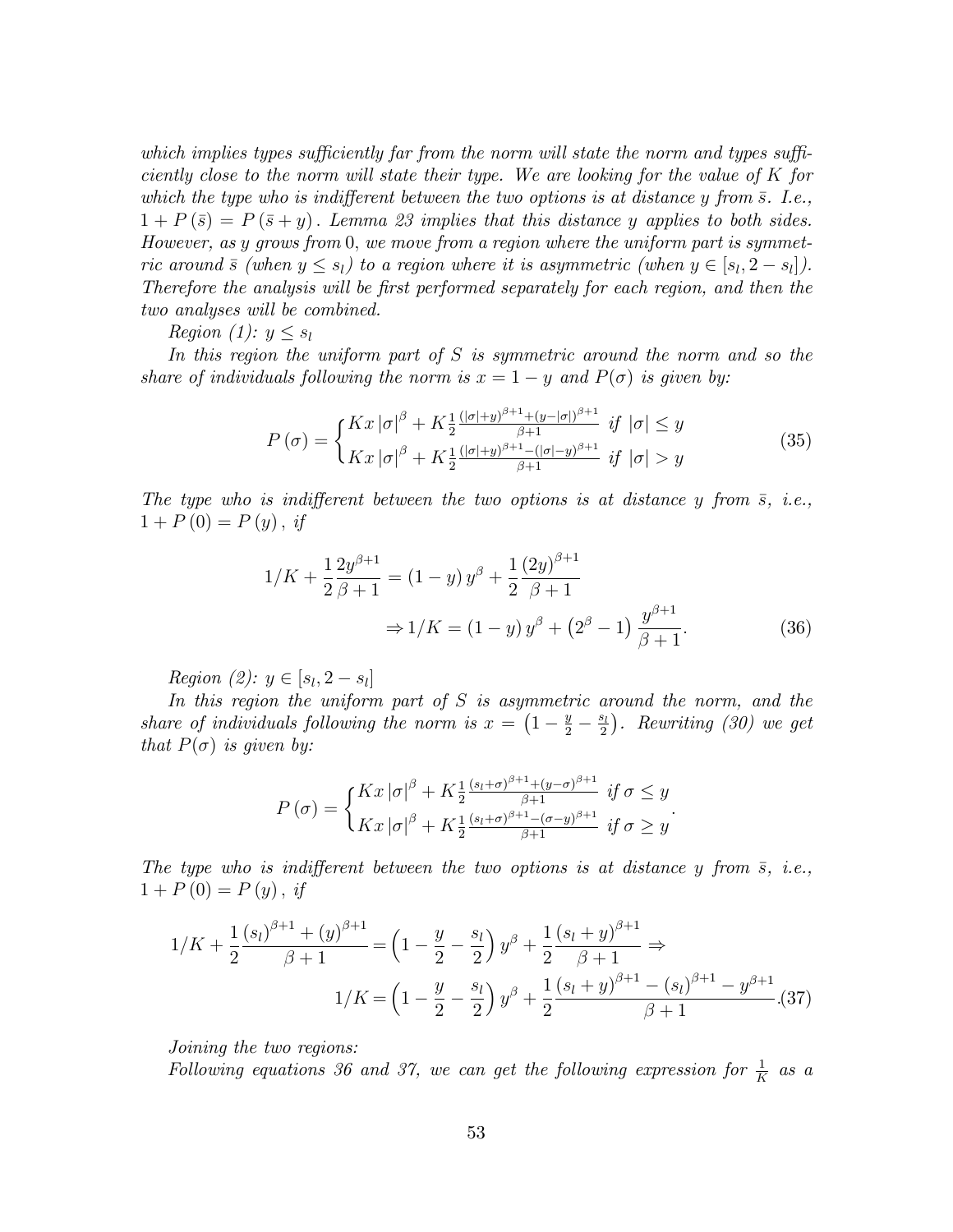function of y.

$$
\frac{1}{K}(y) = \begin{cases}\n(1-y)y^{\beta} + (2^{\beta} - 1) \frac{y^{\beta+1}}{\beta+1} & \text{if } y \le s_l \\
(1 - \frac{y}{2} - \frac{s_l}{2})y^{\beta} + \frac{1}{2} \frac{(s_l + y)^{\beta+1} - (s_l)^{\beta+1} - y^{\beta+1}}{\beta+1} & \text{if } y \in [s_l, 2 - s_l]\n\end{cases}
$$
\n(38)

Differentiating in both regions yields

$$
\frac{d(1/K)}{dy} = \begin{cases}\n(1-y)y^{\beta-1}\beta - y^{\beta}(2-2^{\beta}) & \text{if } y \le s_l \\
(1 - \frac{y}{2} - \frac{s_l}{2})\beta y^{\beta-1} - y^{\beta} + \frac{1}{2}(s_l + y)^{\beta} & \text{if } y \in [s_l, 2 - s_l]\n\end{cases} (39)
$$

When  $\beta = 1$  we get that  $\frac{d(1/K)}{dy} = 1 - y$  in both regions, hence  $1/K$  is a strictly increasing function of y in the range [0,1] (and K (y) is strictly decreasing in  $y \in$  $[0,1]$ ). Since in this case  $y_{\text{max}} = 1$  (see Lemma 21), we get that the lemma holds for  $\beta = 1$ . We continue now with the case of  $\beta < 1$ . Differentiating once more

$$
\frac{d^2(1/K)}{dy^2} = \begin{cases}\n-y^{\beta}\beta + (1-y)y^{\beta-2}(\beta-1)\beta - \beta y^{\beta-1}(2-2^{\beta}) < 0 \text{ if } y \le s_l \\
(1-\frac{y}{2}-\frac{s_l}{2})\beta(\beta-1)y^{\beta-2} - \frac{3}{2}\beta y^{\beta-1} + \frac{1}{2}\beta(s_l+y)^{\beta-1} < 0 \text{ if } y \in [s_l, 2-s_l]\n\end{cases} (40)
$$

so that  $1/K$  is concave in y in both regions. Moreover, it is easy to verify that  $\frac{1}{K}(y)$  is continuous at  $y = s_l$ , the border between the two regions. If  $\bar{s} = 0$  ( $s_l = 1$ ), then only the first region applies. It is easy to verify that in the first region we get the following

$$
\begin{cases} \frac{d(1/K)}{dy} > 0 \text{ as } y \to 0\\ \frac{d(1/K)}{dy} < 0 \text{ as } y \to 1 \end{cases}
$$

and so in this case  $\frac{1}{K}(y)$  is hill-shaped. Otherwise  $\bar{s} < 0$  (s<sub>l</sub> < 1). For the applicability of  $\frac{1}{K}(y)$  in this lemma we require that  $y \leq y_{\text{max}}(\bar{s})$ . When  $\bar{s} < 0$  we still have  $\frac{d(1/K)}{dy} > 0$  as  $y \to 0$ , but  $s_l < 1 \leq \bar{y} \equiv \min\{y_{\text{max}}(\bar{s}), 2 - s_l\}$  (recall that from Lemma 4 we know that  $y_{\text{max}}(\bar{s}) \ge 1$ , and so region 2 applies to large enough values of y. Moreover,  $\frac{d^2(1/K)}{dy^2} < 0$  implies that  $\frac{d(1/K)}{dy}$  is strictly decreasing in y. Hence,  $\bar{y} \ge 1$ implies that  $\frac{d(1/K)}{dy}|_{y=\bar{y}} \leq \frac{d(1/K)}{dy}|_{y=1} = \frac{1}{2}$ 2  $\left[\left(1-s_l\right)\beta-2+\left(s_l+1\right)^{\beta}\right]$ , which by Lemma 22 is strictly negative. Hence we know that  $\frac{1}{K}(y)$  has a positive slope at  $y \to 0$  and a negative slope at  $y = min \{y_{max}(\bar{s}), 2 - s_l\}$ , and in between it is concave in each of the regions. It thus follows that  $\frac{1}{K}(y)$  has at least one and at most two max points and that these max points are internal, i.e.  $\frac{1}{K}(y)$  is either hill-shaped or M-shaped, and so  $K(y)$  is either U-shaped or W-shaped.  $\blacksquare$ 

**Lemma 25** Let D be given by (12) and let  $\beta$  < 1. Suppose there exists a value of K such that a single norm equilibrium at  $\bar{s} \in [-1, 1]$ , where all types  $t \in [\bar{s} - y, \bar{s} + y] \cap$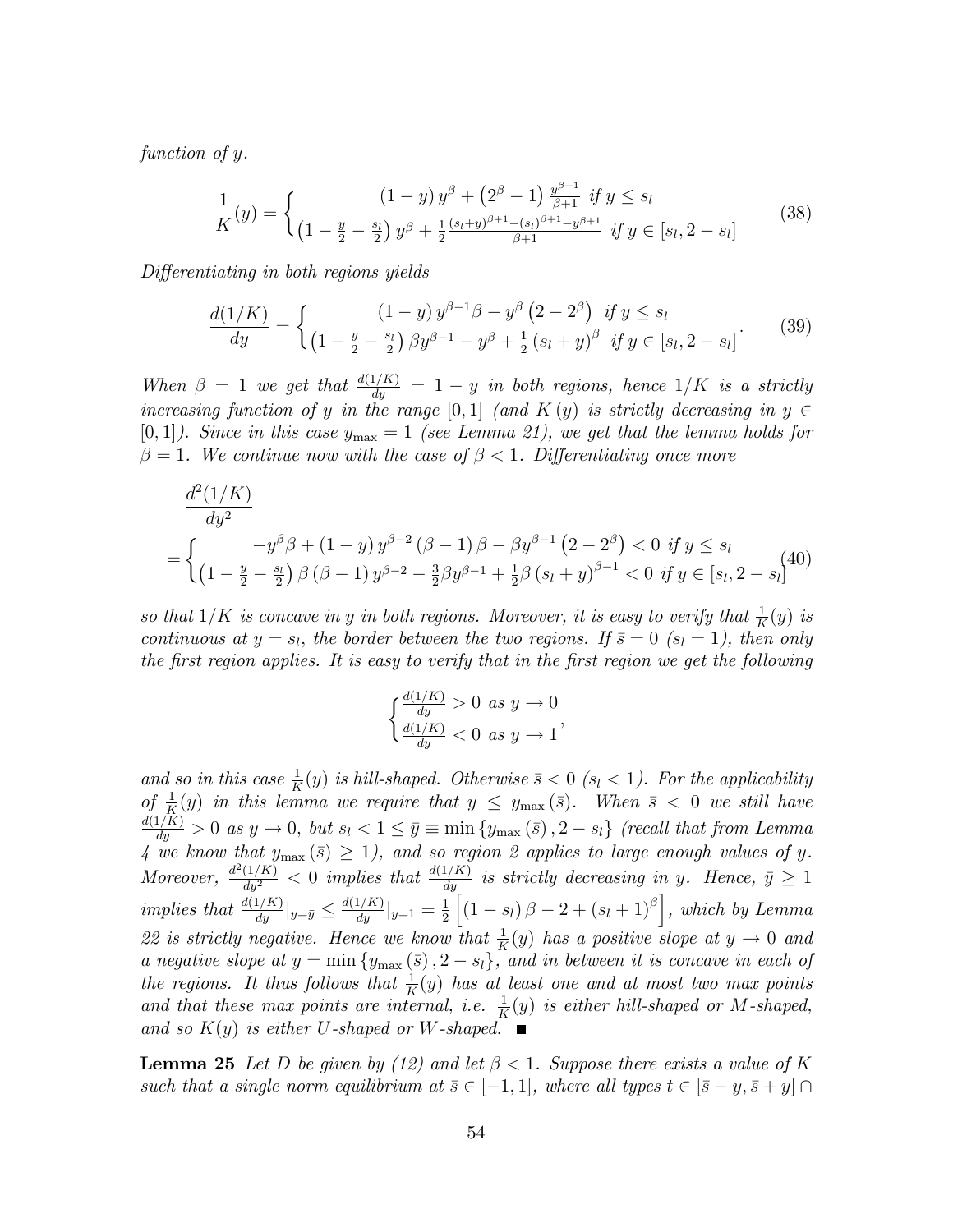$[-1, 1]$  follow their hearts while the rest choose  $\bar{s}$ , exists for some  $y > y_{\text{max}}(\bar{s})$ . Then  $K \geq K_{\min}(|\bar{s}|).$ 

**Proof.** Without loss of generality, let  $\bar{s} \leq 0$ . Since the existence of the equilibrium that is described in the lemma requires that  $t = \bar{s} + y$  will be indifferent between following her heart and choosing  $\bar{s}$ , and since  $y > y_{\text{max}}(\bar{s}) \geq 1 \geq s_l$ , the value of K that may allow such an equilibrium (if it indeed exists) is given by equation  $(37)$ , with first and second derivatives as in the second lines of equations  $(39)$  and  $(40)$ respectively. Then, the fact that  $\frac{d^2(1/K)}{dy^2} < 0$  implies that the value of  $\frac{d(1/K)}{dy}$  at any  $y > y_{\text{max}}(\bar{s})$  is strictly smaller than  $\frac{d(1/K)}{dy}|_{y=1} = \frac{1}{2}$ 2  $\left[\left(1-s_l\right)\beta-2+\left(s_l+1\right)^{\beta}\right]$ , which by Lemma 22 is negative. Hence,  $\frac{1}{K}(y)$  is decreasing when  $y > y_{\text{max}}(\bar{s})$ , implying that for any  $y > y_{\text{max}}(\bar{s})$ , an equilibrium as described in the lemma requires  $K(y)$  $K(y_{\text{max}}(\bar{s})) \geq K_{\text{min}}(|\bar{s}|).$ 

**Lemma 26** Let D be given by (12) and suppose that  $\beta \leq 1$ . Then the only possible distribution of actions in a single norm equilibrium at  $\bar{s} \in [-1, 1]$  is one where all types  $t \in [\bar{s} - y, \bar{s} + y] \cap [-1, 1]$  for some  $y > 0$  follow their hearts while the rest choose  $\overline{s}$ .

**Proof.** First note that if D is a step function as in (12), then for any  $t \in [-1, 1]$ , either  $s^*(t) = t$  or  $s^*(t) \in \argmin(P)$ . Then, the existence of a single norm equilibrium at  $\overline{s}$  implies that (i)  $\overline{s} \in \arg \min (P)$  and (ii)  $s^*(t) = t$  for every t for whom  $s^*(t) \neq \overline{s}$ . Together with the uniform distribution of types, this implies that the distribution of actions can contain only uniform parts apart from the peak at  $\bar{s}$ .

Moreover, the continuity of  $P(s)$  implies that for types sufficiently close to  $\bar{s}$ ,  $1 + P(\bar{s}) > P(t)$  (since then  $P(t) \to P(\bar{s})$ ), and so the distribution of actions must necessarily contain a uniform part that is attached to  $\bar{s}$ . We will now show that there can be no other uniform parts in the distribution of actions. Without loss of generality, let  $\bar{s} \leq 0$ , and suppose that there exist (one or more) uniform parts that are detached from  $\bar{s}$ . Consider the rightmost uniform part. Since P is continuous, at the left edge of this specific uniform part there must be a type  $t$  who is indifferent between  $s^*(t) = t$  and  $s^*(t) = \overline{s}$ , i.e., for whom  $1 + P(\overline{s}) = P(t)$ . Note also that the sources of the pressure  $P(s)$  can be divided into two sections – those that compose the rightmost uniform part, and those that lie to the left of this uniform part. The sources of the first section impose the same pressure on the type at the left edge of the rightmost uniform part and on the type at the right edge of this uniform part (due to symmetry). The sources of the second section impose more pressure on the latter, because this type is farther away from the norm. Together with the fact that D is the same for both types, this implies that  $1 + P(\bar{s}) < P(t)$  for this latter type, in contradiction to the assumption that this type chooses  $s^*(t) = t$ . Since a rightmost and detached uniform part cannot exist this implies that no detached uniform part can exist to the right of  $\bar{s}$ . A similar argument applies to the left of  $\bar{s}$  and hence we have shown that the only uniform part that can exist is attached to  $\bar{s}$ .

Finally, we need to show that this uniform part can be written as  $[\bar{s} - y, \bar{s} + y] \cap$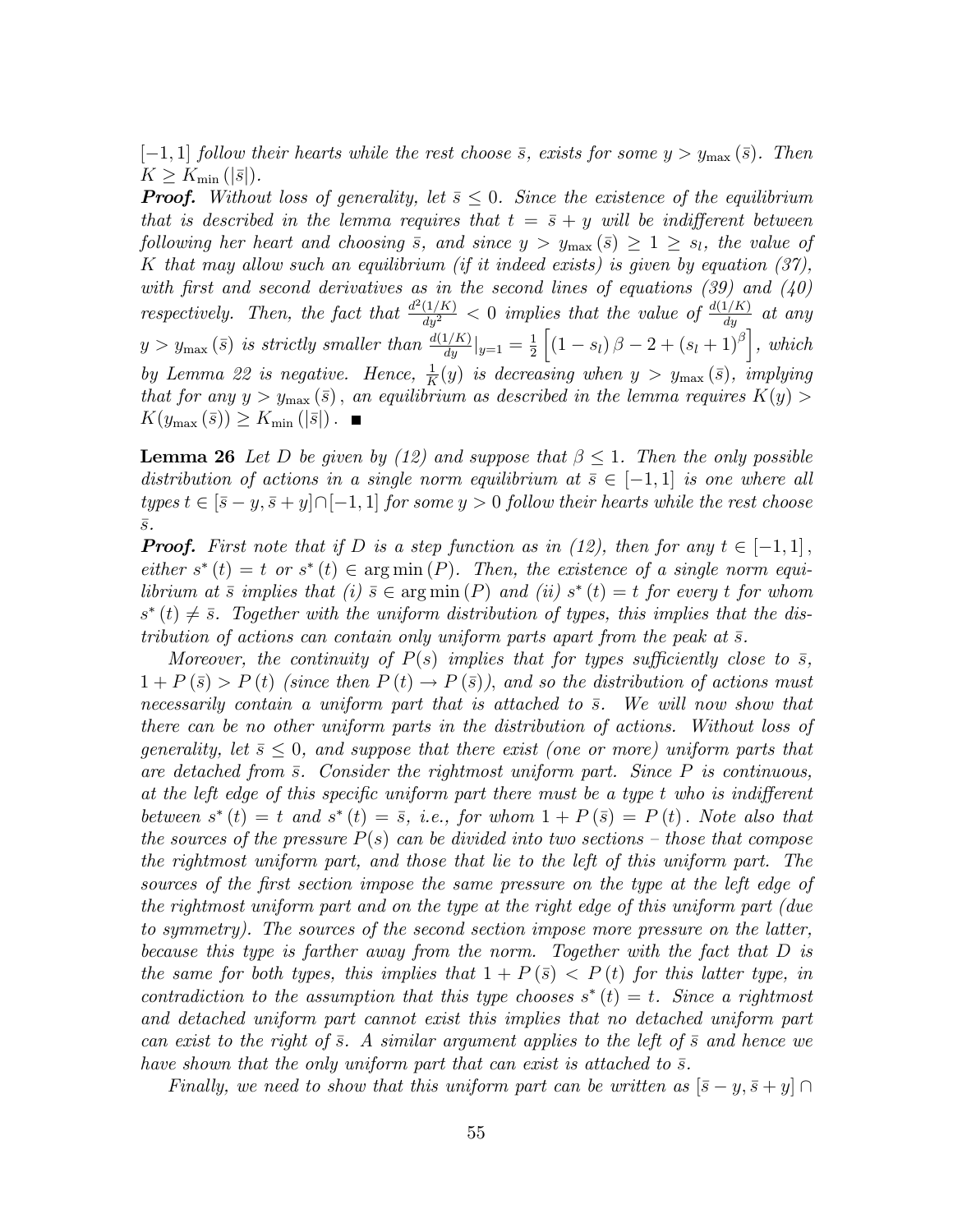$[-1, 1]$  for some y, which boils down to showing that it cannot be asymmetric if it does not touch any of the edges of the type distribution. I.e., this part cannot be  $[\bar{s} - y_1, \bar{s} + y_2] \subset [-1, 1]$  where  $y_1, y_2 > 0$  and  $y_1 \neq y_2$ . Suppose to the contrary that this case holds. Then the aggregate pressure  $P(s)$  is given by:

$$
P(\sigma) = \begin{cases} Kx |\sigma|^{\beta} + K\frac{1}{2} \frac{(\sigma + y_1)^{\beta + 1} + (y_2 - \sigma)^{\beta + 1}}{\beta + 1} & \text{if } -y_1 \le \sigma \le y_2\\ Kx |\sigma|^{\beta} + K\frac{1}{2} \frac{(y_2 - \sigma)^{\beta + 1} - (-y_1 - \sigma)^{\beta + 1}}{\beta + 1} & \text{if } \sigma < -y_1\\ Kx |\sigma|^{\beta} + K\frac{1}{2} \frac{(\sigma + y_1)^{\beta + 1} - (\sigma - y_2)^{\beta + 1}}{\beta + 1} & \text{if } \sigma > y_2 \end{cases} \tag{41}
$$

where  $x = \frac{y_1 + y_2}{2}$  $\frac{y+y_2}{2}$ . Moreover, both the type  $t_1 = \bar{s} - y_1$  and the type  $t_2 = \bar{s} - y_2$  are indifferent between  $s^*(t) = t$  and  $s^*(t) = \overline{s}$ . Hence it must hold simultaneously that  $1 + P(0) = P(-y_1)$  and  $1 + P(0) = P(y_2)$ , i.e.,  $P(-y_1) = P(y_2)$ . Substituting  $\sigma = -y_1$  and  $\sigma = y_2$  in equation (41) we get

$$
Kxy_1^{\beta} + K\frac{1}{2}\frac{(y_2 + y_1)^{\beta + 1}}{\beta + 1} = Kxy_2^{\beta} + K\frac{1}{2}\frac{(y_2 + y_1)^{\beta + 1}}{\beta + 1}
$$

$$
\Rightarrow y_1^{\beta} = y_2^{\beta}
$$

which contradicts  $y_1 \neq y_2$ .

**Lemma 27** Suppose  $\beta \leq 1$ .  $K_{\min}(|\bar{s}|)$  is weakly decreasing in  $|\bar{s}|$ . **Proof.** We start with the case  $\beta$  < 1. First note that  $K_{\min}$  is never found on the border between the regions (1) and (2),<sup>31</sup> since  $\frac{d(1/K)}{dy}|_{y\to +s_l}$  is strictly greater (unless  $s_l = 0$ ) than  $\frac{d(1/K)}{dy}|_{y \to -s_l}$ . We can therefore rewrite equation (38) as a function of  $\bar{s}$ for the two regions and differentiate  $1/K$  w.r.t.  $\bar{s}$ . This yields

$$
\frac{d\left(1/K\right)}{d\bar{s}} = \begin{cases}\n0 & \text{if } y \le \bar{s} + 1 \\
-\frac{y^{\beta}}{2} + \frac{1}{2}\left(\bar{s} + y + 1\right)^{\beta} - \frac{1}{2}\left(\bar{s} + 1\right)^{\beta} & \text{if } y \in \left[\bar{s} + 1, \min\left\{y_{\max}\left(\bar{s}\right), 1 - \bar{s}\right\}\right] \\
\frac{d^{2}\left(1/K\right)}{d\bar{s}^{2}} = \begin{cases}\n0 & \text{if } y \le \bar{s} + 1 \\
\frac{1}{2}\beta\left(\bar{s} + y + 1\right)^{\beta - 1} - \frac{1}{2}\beta\left(\bar{s} + 1\right)^{\beta - 1} & \text{if } y \in \left[\bar{s} + 1, \min\left\{y_{\max}\left(\bar{s}\right), 1 - \bar{s}\right\}\right]\n\end{cases}\n\end{cases}
$$
\n
$$
(43)
$$

Note that  $\frac{d(1/K)}{d\bar{s}}|_{y\to+\bar{s}+1} = (2^{\beta-1}-1)(\bar{s}+1)^{\beta} < 0$  and  $\frac{d^2(1/K)}{d\bar{s}^2}$  $\frac{(1/R)}{d\bar{s}^2} \leq 0$ . These results imply that  $\frac{1}{K}(y)$  is constant in  $\bar{s}$  in the first region and is strictly decreasing in  $\bar{s}$  in region (2) (note that this does not violate the continuity of  $\frac{1}{K}(y)$  as can be verified by plugging  $y = s<sub>l</sub>$  in equation (38)). Hence, since we have been analyzing the case of  $\bar{s} \leq 0$ , more generally  $K(y)$  is weakly decreasing in  $|\bar{s}|$ . In particular  $K_{\min}$  is weakly decreasing in  $|\bar{s}|$  – it stays constant if  $K_{\min}$  is achieved in region (1) both before and after the change in  $|\bar{s}|$ , and is strictly decreasing if  $K_{\min}$  is achieved in region (2) after the change in  $|\bar{s}|$ .

 $31$ These regions are defined in the proof of Lemma 24.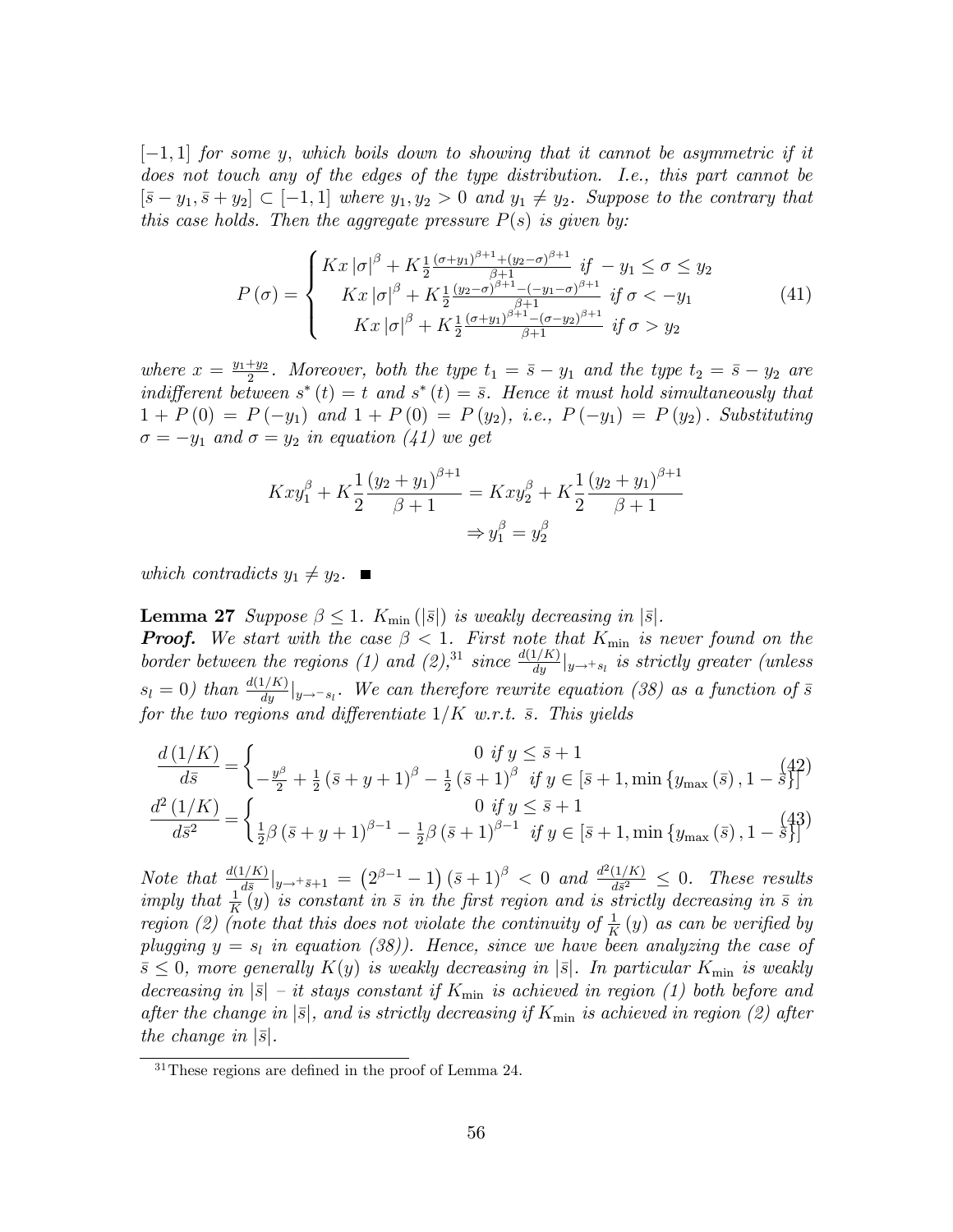Now for the case  $\beta = 1$ . Plugging  $\beta = 1$  into equation (38) we get that both regions are independent of  $\bar{s}$ . Hence,  $K_{\min}$  is independent of  $\bar{s}$ .

#### Proof of Proposition 4

Lemma 24 implies that for any  $\bar{s} \in [-1, 1]$ , one can construct a distribution of stances, denoted by  $S(y)$ , such that all types  $t \in [\bar{s} - y, \bar{s} + y] \cap [-1, 1]$  for some  $y \leq y_{\text{max}}(\bar{s})$  follow their hearts while the rest choose  $\bar{s}$ , if a suitable value of K is chosen. This means  $S(y)$  forms a single norm equilibrium. Moreover, this lemma says that  $K(y)$ , the value for which this single norm equilibrium exists for a given y, is either U-shaped or W-shaped as a function of y when  $\beta < 1$ ; and  $K(y)$  is strictly decreasing in y with a min point at  $y = y_{\text{max}}$  when  $\beta = 1$ . When  $y \to 0$  we have

$$
\lim_{y \to 0} 1/K = \lim_{y \to 0} \left\{ (1 - y) y^{\beta} + (2^{\beta} - 1) \frac{y^{\beta + 1}}{\beta + 1} \right\} = 0,
$$

so that  $K(y) \to \infty$ . Let  $K_{\min}(|\bar{s}|)$  denote the minimal value of  $K(y)$ . It thus immediately follows that for  $K \geq K_{\min}(|\bar{s}|)$  there exists a fix point y while for  $K < K_{\min}(|\bar{s}|)$ there does not. This proves the if part of statement (1). As for the only if part of the statement, note that Lemma 26 implies that in any single norm equilibrium, all types  $t \in [\bar{s} - y, \bar{s} + y] \cap [-1, 1]$  for some  $y < 1 + |\bar{s}|$  follow their hearts while the rest choose  $\bar{s}$ . It thus suffices to show that if such an equilibrium exists for some  $y > y_{\text{max}}(\bar{s})$ , then still  $K \geq K_{\min}(|\bar{s}|)$ . For  $\beta < 1$  this is proved in Lemma 25. For  $\beta = 1$  we know from Lemma 21 that  $y_{\text{max}} = 1$ . Then, when  $y > y_{\text{max}} = 1$ , no K can sustain a single norm equilibrium at  $\bar{s}$ . This can be seen by setting  $\beta = 1$  and letting  $s \rightarrow + \bar{s}$  in equation 31, and noting that, for  $y > 1$ ,  $\bar{s}$  is not the global min point of P and so cannot be the norm given that  $D$  is a step function. As for statement (2) of the proposition, the fact that  $K_{\text{min}}$  is weakly decreasing in  $|\bar{s}|$  follows directly from Lemma 27.

# E.4 Proof of Proposition 5

The proof of the proposition builds on a few auxiliary lemmas, and on expressions within these lemmas, that are outlined first. The actual proof of the proposition follows after the lemmas.

**Lemma 28** Suppose  $\beta \leq 1$ . Suppose in some generation i there exists a cutoff distance from the norm  $y_i$ , such that all types in that generation that fulfill  $|t - \bar{s}| > y_i$ follow the norm and all types fulfilling  $|t - \bar{s}| \leq y_i$  follow their hearts and that  $y_i \le y_{\text{max}}(\bar{s})$ . Then there exists a cutoff  $y_{i+1}$  in the next generation, such that all types that fulfill  $|t - \bar{s}| > y_{i+1}$  follow the norm and all types that fulfill  $|t - \bar{s}| \le y_{i+1}$ follow their hearts. Furthermore  $y_{i+1}$  is an increasing function of  $y_i$ .

**Proof.** When  $y_i \leq y_{\text{max}}(\bar{s})$  then by Lemma 4 P is increasing with distance from  $\bar{s}$ . Since D is a fixed cost it implies that types sufficiently far from  $\bar{s}$  follow  $\bar{s}$  and types sufficiently close follow their  $t$  (note that this cutoff may be such that all types choose  $s = t$ ). By Lemma 23 we know that if the cutoff type  $t = \bar{s} + y_{i+1}$  is such that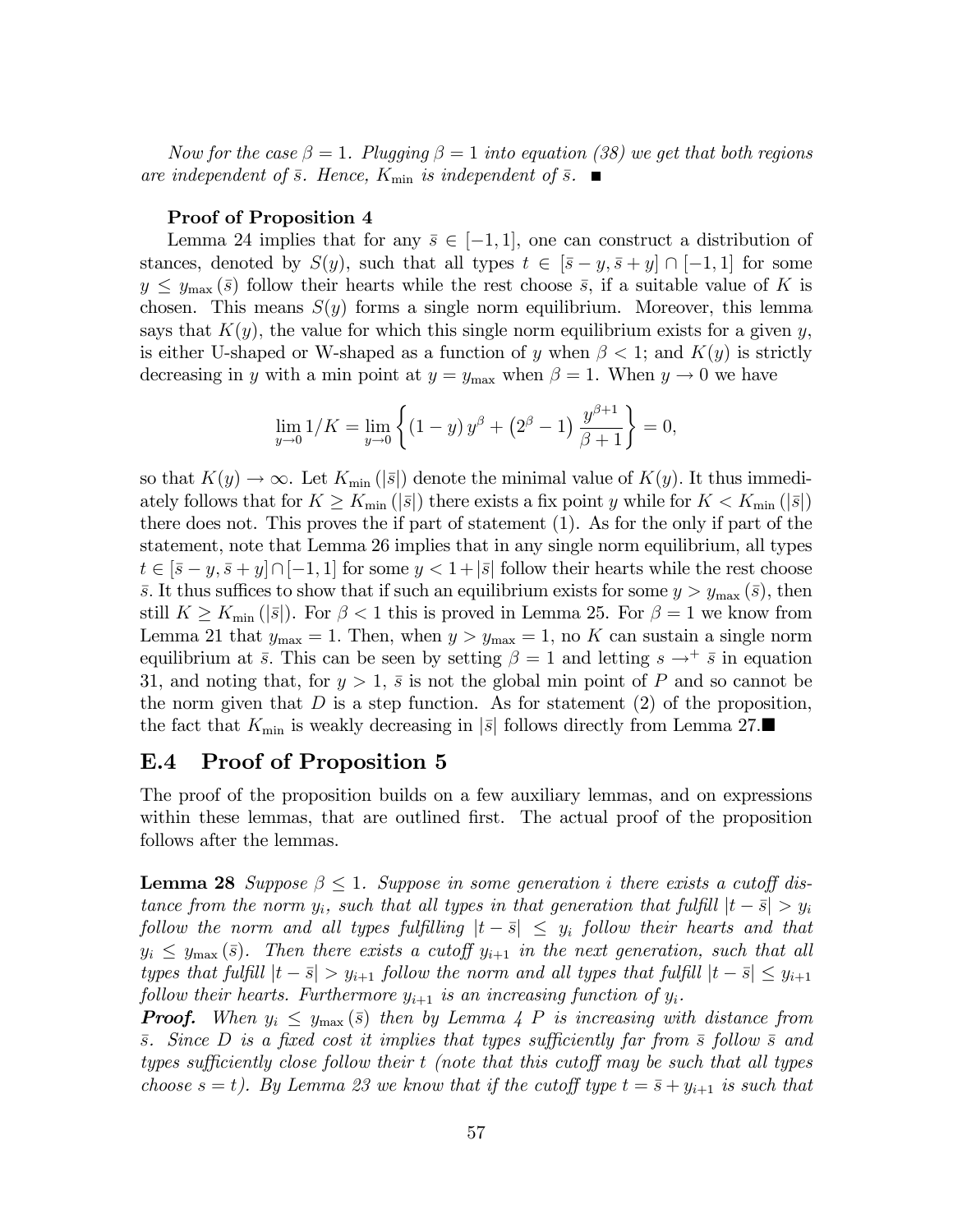$\bar{s} - y_{i+1} < -1$  then type  $t = -1$  strictly prefers stating her type. This implies that we only need to focus on the indifferent type  $t > \bar{s}$ . The indifferent type (which we define as  $t_c \equiv \bar{s} + y_{i+1}$  is such that

$$
L(t_c, t_c) = P_{i+1}(t_c) = P_{i+1}(\bar{s}) + D(t_c, \bar{s}) = L(\bar{s}, t_c).
$$

DeÖne

$$
F \equiv D(\bar{s}, t_c) / K + P_{i+1}(\bar{s}) / K - P_{i+1} (t_c) / K = 0.
$$

Then  $F = 0$  implicitly gives us  $y_{i+1}$  as a function of  $y_i$ ). For a given  $y_i$ , F can take one of the following forms:

$$
F = \qquad (44)
$$
\n
$$
F = \qquad (44)
$$
\n
$$
F_{1} \equiv \frac{1}{K} + \frac{1}{2} \frac{(\bar{s}+1)^{\beta+1} + (y_{i})^{\beta+1}}{\beta+1} - \frac{1}{2} \left[ (1 - y_{i} - \bar{s}) (y_{i+1})^{\beta} + \frac{(\bar{s}+y_{i+1}+1)^{\beta+1} + (y_{i}-y_{i+1})^{\beta+1}}{\beta+1} \right] \text{ if } y_{i} \geq y_{i+1}, \bar{s} - y_{i} < -1
$$
\n
$$
F_{2} \equiv \frac{1}{K} + \frac{y_{i}^{\beta+1}}{\beta+1} - \left[ (1 - y_{i}) (y_{i+1})^{\beta} + \frac{1}{2} \frac{(y_{i+1}+y_{i})^{\beta+1} + (y_{i}-y_{i+1})^{\beta+1}}{\beta+1} \right] \text{ if } y_{i} \geq y_{i+1}, \bar{s} - y_{i} \geq -1
$$
\n
$$
F_{3} \equiv \frac{1}{K} + \frac{1}{2} \frac{(\bar{s}+1)^{\beta+1} + (y_{i})^{\beta+1}}{\beta+1} - \frac{1}{2} \left[ (1 - y_{i} - \bar{s}) (y_{i+1})^{\beta} + \frac{(\bar{s}+y_{i+1}+1)^{\beta+1} - (y_{i+1}-y_{i})^{\beta+1}}{\beta+1} \right] \text{ if } y_{i} \leq y_{i+1}, \bar{s} - y_{i} < -1
$$
\n
$$
F_{4} \equiv \frac{1}{K} + \frac{y_{i}^{\beta+1}}{\beta+1} - \left[ (1 - y_{i}) y_{i+1}^{\beta} + \frac{1}{2} \frac{(y_{i+1}+y_{i})^{\beta+1} - (y_{i+1}-y_{i})^{\beta+1}}{\beta+1} \right] \text{ if } y_{i} \leq y_{i+1}, \bar{s} - y_{i} \geq -1
$$

Note that when  $\bar{s} - y_t \rightarrow -1$  then  $F_1 = F_2$  and  $F_3 = F_4$ ; that when  $y_{i+1} \rightarrow y_i$ then  $F_1 = F_3$  and  $F_2 = F_4$ ; and finally that when  $\bar{s} - y_i \rightarrow -1$  and  $y_{i+1} \rightarrow y_i$  then  $F_1 = F_3 = F_2 = F_4$ . Hence, since each of  $F_1, F_2, F_3$  and  $F_4$  is continuous then F is a continuous function and hence  $y_{i+1}$  is a continuous function of  $y_i$ . This implies that, if  $y_{i+1}$  is an increasing function  $y_i$  for each of  $F_1, F_2, F_3$  and  $F_4$ , then  $y_{i+1}$  is an increasing function of  $y_i$  also globally. By the implicit function theorem we have

$$
\frac{dy_{i+1}}{dy_i} = -\frac{F_{y_i}}{F_{y_{i+1}}}.
$$

Note that the bracket in each F equals  $P(s)|_{s=y_{i+1}}$ , which implies that

$$
F_{y_{i+1}} = -\frac{dP}{dy_{i+1}} = -\frac{dP}{ds}|_{s=y_{i+1}},\tag{45}
$$

which we know is negative by Lemma 4. Hence, if  $F_{y_i}$  is positive then  $\frac{dy_{i+1}}{dy_i}$  is positive.

$$
F_{y_i} = \begin{cases} \frac{1}{2} (y_i)^{\beta} + \frac{1}{2} (y_{i+1})^{\beta} - \frac{1}{2} (y_i - y_{i+1})^{\beta} & \text{if } y_i \ge y_{i+1}, \bar{s} - y_i < -1\\ y_i^{\beta} + y_{i+1}^{\beta} - \frac{1}{2} (y_{i+1} + y_i)^{\beta} - \frac{1}{2} (y_i - y_{i+1})^{\beta} & \text{if } y_i \ge y_{i+1}, \bar{s} - y_i \ge -1\\ \frac{1}{2} y_i^{\beta} + \frac{1}{2} y_{i+1}^{\beta} - \frac{1}{2} (y_{i+1} - y_i)^{\beta} & \text{if } y_i < y_{i+1}, \bar{s} - y_i < -1\\ y_i^{\beta} + y_{i+1}^{\beta} - \frac{1}{2} (y_{i+1} + y_i)^{\beta} - \frac{1}{2} (y_{i+1} - y_i)^{\beta} & \text{if } y_i > y_{i+1}, \bar{s} - y_i > -1 \end{cases}
$$

From this expression one can see that  $F_{y_i}$  is strictly positive on all rows: the first and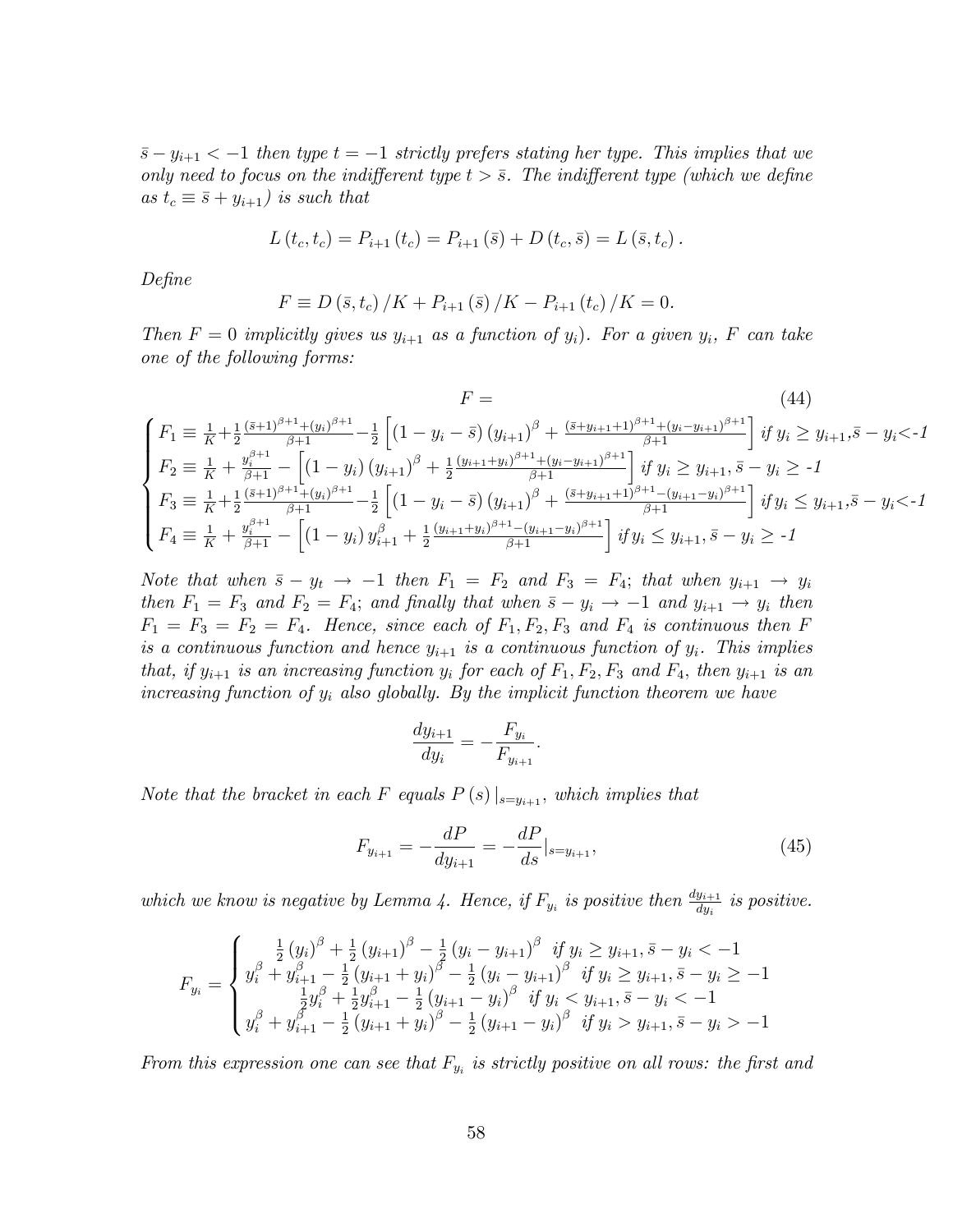third row trivially follow from  $\frac{1}{2}(y_i)^{\beta} > \frac{1}{2}$  $\frac{1}{2}(y_i - y_{i+1})^{\beta}$  and the second and fourth row follow since  $\frac{1}{2}y_i^{\beta} + \frac{1}{2}$  $\frac{1}{2}y_{i+1}^{\beta} \geq \frac{1}{2}$  $\frac{1}{2}(y_{i+1}+y_i)^{\beta}$  and  $\frac{1}{2}y_i^{\beta} > \frac{1}{2}$  $\frac{1}{2}(y_i - y_{i+1})^{\beta}$ .

**Lemma 29** Suppose  $\beta$  < 1. Then:

- 1.  $y_{\text{max}}(\bar{s})$  (from Lemma 4) is weakly increasing in  $|\bar{s}|$ .
- 2. Let  $K(y)$  be implicitly given by equation (37) and let  $\tilde{y}$  denote an implicit solution to this equation for a given value of K. Then if  $K'(\tilde{y}) > 0$ ,  $\tilde{y}$  is weakly increasing in  $|\bar{s}|$ , and if  $K'(\tilde{y}) < 0$ ,  $\tilde{y}$  is weakly decreasing in  $|\bar{s}|$

**Proof.**  $y_{\text{max}}(\bar{s})$  is the maximum value of y such that  $P(s)$  is monotonically increasing in  $|s - \bar{s}|$ . In Lemma 4 we show that it is unique for a given  $\bar{s}$ , such that  $P(s)$ is monotonically increasing if and only if  $y \le y_{\text{max}}(\bar{s})$ . For  $\beta = 1$  we know from Lemma 21 that  $y_{\text{max}} = 1 \quad \forall \bar{s}$ . For  $\beta < 1$  we will show that  $y_{\text{max}}(s_l)$  is decreasing in  $s_l$  (recall that  $s_l \equiv \bar{s} + 1$ ), which is equivalent to the first statement in the lemma. Suppose that  $s_l$  is given, and that  $y = y_{\text{max}}(s_l)$ . It follows then that  $\exists s \in [-1, 1]$ such that  $P'(s) = 0$ . If we then increase  $s<sub>l</sub>$  by some  $\epsilon$  while keeping  $y = y<sub>max</sub>(s<sub>l</sub>)$ , we get by equation (34) that  $\exists s \in [-1,1]$  such that  $P'(s) < 0$ , implying that  $P(s)$ is not monotonically increasing in  $|s-\bar{s}|$  for any  $y \le y_{\text{max}} (s_i)$ . This means that  $y_{\text{max}}(s_l + \epsilon) < y_{\text{max}}(s_l)$ , i.e.,  $y_{\text{max}}(\bar{s})$  is increasing in  $|\bar{s}|$  as in statement (1).

2) Equation (37) depicts the function  $K(y)$  in region (2) (as defined in Lemma 24). From the proof of Lemma 24 we know that if  $\beta < 1$  then  $K(y)$  is weakly decreasing in  $|\bar{s}|$  and if  $\beta = 1$  then  $K(y)$  is constant in  $|\bar{s}|$ , and this holds in particular for region (2). It thus follows that, for a given value of K, any implicit solution  $\tilde{y}$  for which  $K'(\tilde{y}) > 0$  is weakly increasing in  $|\bar{s}|$ , and any implicit solution  $\tilde{y}$  for which  $K'(\tilde{y}) > 0$ is weakly decreasing in  $|\bar{s}|$ .

#### Proof of Proposition 5

1) Recalling that  $F = 0$  in equation (44) implicitly gives us  $y_{i+1}(y_i)$ , we can see in that equation that when  $y_i = 0$ , the only way for F to equal zero is to have  $F = F_4 = 1/K - y_{i+1}^{\beta}$ , implying that  $y_{i+1}(0) > 0.32$  Lemma 28 further shows that  $y_{i+1}$  is an increasing function of  $y_i$ . If  $K < K_{\min}(|\bar{s}|)$ , we know from Lemma 24 that no steady state exists. Otherwise, if  $K \geq K_{\min}(|\bar{s}|)$ , then by Lemma 24 we know that a steady state exists (at least one). Next, note that  $F$  in equation (44) is strictly decreasing in K (this applies to  $F_1, F_2, F_3$  and  $F_4$ ). This implies that  $F_K < 0$ , which together with  $F_{y_{i+1}} < 0$  (see equation 45) implies that  $\frac{dy_{i+1}}{dK} = -\frac{F_K}{F_{y_{i+1}}}$  $\frac{F_{K}}{F_{y_{i+1}}} < 0,$ i.e., that the function  $y_{i+1}(y_i)$  goes down when K increases. This means that when  $K < K_{\min}(|\bar{s}|)$ , the function  $y_{i+1}(y_i)$  always stays above the 45 degree line (i.e. the line that implies  $y_{i+1} = y_i$ ; when  $K = K_{\min}(|\bar{s}|)$  the function  $y_{i+1}(y_i)$  is tangent to the 45 degree line, and when  $K > K_{\min}(|\bar{s}|)$  the function  $y_{i+1}(y_i)$  crosses the 45 degree

<sup>&</sup>lt;sup>32</sup>To see this note that when  $y_i = 0$ ,  $F_4$  and  $F_2$  are the only relevant cases and that if  $F = F_2$  then by construction it must be that  $y_{i+1} = 0$  implying  $F = F_2 \equiv 1/K \neq 0$ , which contradicts  $F = 0$ .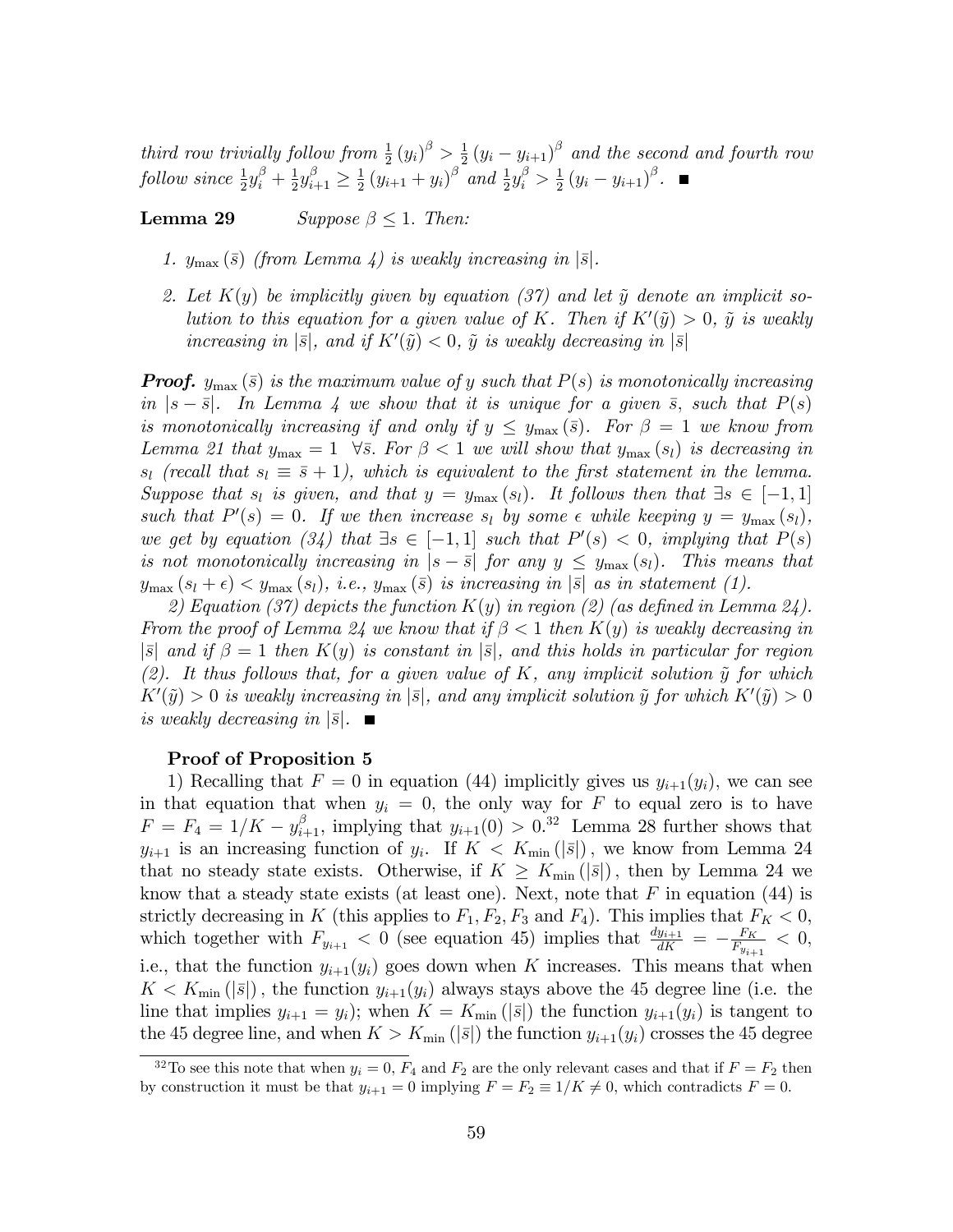line at least once. It thus follows that when  $K = K_{\min}(|\bar{s}|)$ , any steady state would not be stable, as there can be no convergence to it from the right. Furthermore, if  $K > K_{\text{min}}(|\bar{s}|)$ , it implies together with  $y_{i+1}(0) > 0$  that there must be at least one stable steady state, as there is at least one point where the function  $y_{i+1}(y_i)$  crosses the 45 degree line, starting above it and continuing below it. Denoting the leftmost stable steady state by  $y_{ss}$  and min  $\{y(K_{\min}(\bar{s}))\}$  by  $y_{\min}(\bar{s})$  (note that  $y(K_{\min}(\bar{s}))$ ) is unique if  $K(y)$  is U-shaped and may have at most two solutions when it is Wshaped). Then we know that  $y_{ss} \leq y_{\text{min}}(\bar{s})$  because our analysis up till now implies that  $y_{i+1}(y_{\min}(\bar{s})) \le y_{\min}(\bar{s})^{33}$  From  $y_{i+1}(0) > 0$  we know that  $y_{ss} \ne 0$ , and since  $y_{ss} \leq y_{\min} (\bar{s})$ , it follows that  $x_{ss} \in [0, 1]$ .

2) Let now  $K > K_{\min}(|\bar{s}|)$  and take a steady state, be it stable or unstable. To verify stability we need to compute  $dy_{i+1}/dy_i$  at the steady state – it is stable from both sides if and only if the derivatives are smaller than 1. To simplify calculations, note first that in steady states, where  $y_{i+1} = y_i$ , we get that  $\frac{dF_1}{dy_i} = \frac{dF_3}{dy_i}$  $\frac{dF_3}{dy_i}$  and  $\frac{dF_2}{dy_i} = \frac{dF_4}{dy_i}$  $\frac{dF_4}{dy_i},$ which means that we can work solely with  $F_3$  and  $F_4$ , depending on the region of y, as defined in Lemma 24.<sup>34</sup> If the steady state falls in the first region, where  $y < s_l$ , then  $F_4$  applies. There we have

$$
\frac{dy_{i+1}}{dy_i} = -\frac{F_{y_i}}{F_{y_{i+1}}}
$$
\n
$$
= -\frac{y_t^{\beta} + y_{t+1}^{\beta} - \frac{1}{2}(y_{t+1} + y_t)^{\beta} - \frac{1}{2}(y_{t+1} - y_t)^{\beta}}{-\left[(1 - y_t)\beta y_{t+1}^{\beta - 1} + \frac{1}{2}(y_{t+1} + y_t)^{\beta} - \frac{1}{2}(y_{t+1} - y_t)^{\beta}\right]}
$$
\n
$$
= \frac{2y_i^{\beta} - 2^{\beta - 1}y_i^{\beta}}{\left[(1 - y_i)\beta y_i^{\beta - 1} + 2^{\beta - 1}y_i^{\beta}\right]}
$$
\n(46)

which is strictly smaller than 1 iff

$$
2y_i^{\beta} - 2^{\beta - 1}y_i^{\beta} < (1 - y_i) \beta y_i^{\beta - 1} + 2^{\beta - 1}y_i^{\beta}
$$

$$
y_i < \frac{\beta}{(2 - 2^{\beta} + \beta)}.
$$

One can verify that  $\frac{\beta}{(2-2\beta+\beta)}$  is the FOC solution in region (1) (to see this, one can equate the first part of equation  $(39)$  to 0 and solve for y). From Lemma 24 we know that this is the only local extremum in region (1) and that this is a minimum point. Hence, in this region, a steady state  $y_i$  is stable if and only if  $\frac{dK}{dy}|_{y_i} < 0$ . If instead

<sup>&</sup>lt;sup>33</sup>Note that  $y_{\min}(\bar{s})$  is a steady state when  $K = K_{\min}(|\bar{s}|)$ , in which case  $y_{i+1}(y_{\min}(\bar{s})) = y_{\min}(\bar{s})$ . As K is further increased,  $y_{i+1}(y_{\min}(\bar{s}))$  goes down.

<sup>&</sup>lt;sup>34</sup>Unless the steady state falls exactly at the border between the two regions, where  $y = s<sub>l</sub>$ , in which case there is convergence to this steady state only from one side.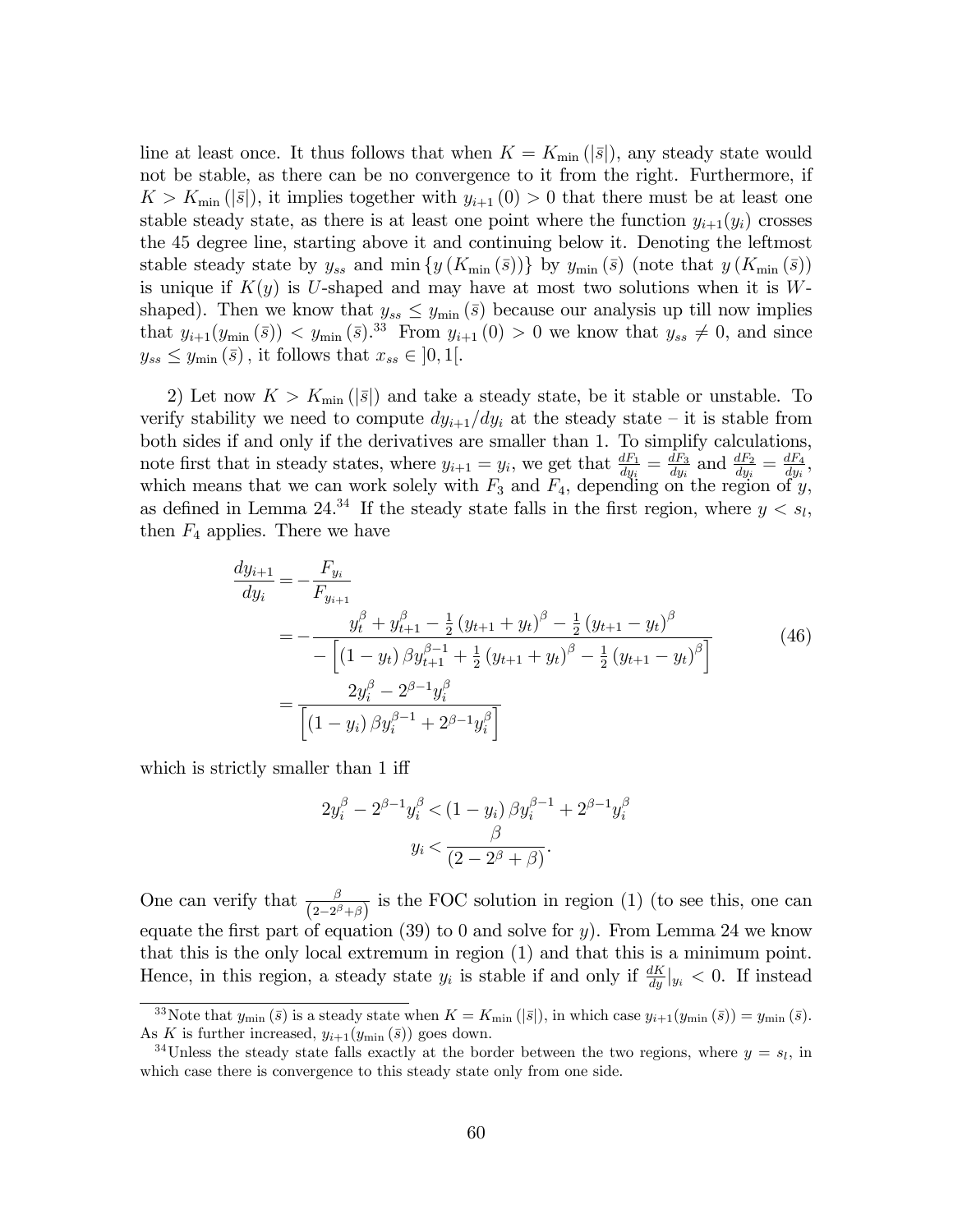the steady state falls in the second region, where  $y > s<sub>l</sub>$ , then  $F<sub>3</sub>$  applies. There

$$
\frac{dy_{i+1}}{dy_i} = -\frac{F_{y_i}}{F_{y_{i+1}}}
$$
\n
$$
= -\frac{\frac{1}{2}y_i^{\beta} + \frac{1}{2}y_{i+1}^{\beta} - \frac{1}{2}(y_{t+1} - y_t)^{\beta}}{-\left[\left(1 - \frac{y_t}{2} - \frac{5+1}{2}\right)\beta y_{t+1}^{\beta - 1} + \frac{1}{2}\left(\bar{s} + y_{t+1} + 1\right)^{\beta} - \frac{1}{2}\left(y_{t+1} - y_t\right)^{\beta}\right]}
$$
\n
$$
= \frac{y_i^{\beta}}{\left[\left(1 - \frac{y_i}{2} - \frac{5+1}{2}\right)\beta y_i^{\beta - 1} + \frac{1}{2}\left(\bar{s} + y_i + 1\right)^{\beta}\right]}
$$
\n
$$
(47)
$$

which is smaller than 1 iff

$$
(1 - y_i - \bar{s}) \beta y_i^{\beta - 1} + (\bar{s} + y_i + 1)_{\beta} - 2y_i^{\beta} > 0.
$$

This inequality (short of a factor of  $1/2$ ) corresponds to  $d(1/K)/dy$  being positive in the second region, as can be seen in the second region of equation (39). That is, in this region too, a steady state  $y_i$  is stable if and only if  $\frac{dK}{dy}|_{y_i} < 0$ . Finally, we know that in steady states, equation (38) holds. If the steady state is in region (1) of this equation, then it is independent of  $\bar{s}$ . Otherwise the steady state is in region (2). Then part (2) of Lemma 29 says that if in a steady state  $y_i$  we have  $K'(y_i) > 0$ , then  $y_i$  is increasing in  $|\bar{s}|$ , and if we have  $K'(y_i) < 0$ ,  $y_i$  is decreasing in  $|\bar{s}|$ . Therefore, in all stable steady states we get that  $y_i$  is weakly decreasing in  $|\bar{s}|$ , implying that the share of norm conformers  $x_{ss}$  (| $\bar{s}$ |) is weakly increasing in | $\bar{s}$ |.

3) Since  $K > K_{\min}(|\bar{s}|)$  is given, we know from the proof of statement (1) that there exists a stable steady state with a single norm  $\bar{s}$  such that there is convergence to it from any  $y_i \leq y_{ss}$ . To show convergence to a stable steady state from the right, let  $y_{conv} \equiv \min \{y_{uss}, y_{max} (|\bar{s}|)\}\text{, where } y_{uss} \text{ is the rightmost steady state in } [0, y_{max} (|\bar{s}|)]\}$ that is unstable from both sides, if such a one exists. Suppose  $y_{uss}$  does not exist, so that  $y_{conv} = y_{max}(|\bar{s}|)$ . Then either there is a unique, and stable, steady state  $y_{ss}$ , and therefore  $y_{i+1} < y_i \quad \forall y_i \in [y_{ss}, y_{\text{max}}([s])]$ , implying convergence to  $y_{ss}$ ; or, there may be steady states in  $[y_{ss}, y_{\text{max}}(|\bar{s}|)]$  that are unstable only from one side, in which case  $y_{i+1} < y_i$  in their neighborhood, implying once again convergence to  $y_{ss}$ . Otherwise  $y_{conv} = y_{uss}$ , and the complete instability of  $y_{uss}$  implies that when  $y_i \stackrel{\sim}{\rightarrow} y_{uss}, y_{i+1} < y_i$ , and so there is convergence to a stable steady state from any  $y_i < y_{uss}.^{35}$ 

4) Revisiting Lemma 29, part (1) of that lemma implies that  $y_{conv}(|\bar{s}|)$  is increasing in  $|\bar{s}|$  whenever  $y_{conv} = y_{max}(|\bar{s}|)$ . If instead  $y_{conv} = y_{uss}$ , then it was shown in the

<sup>&</sup>lt;sup>35</sup>There may be two stable steady states to the left of  $y_{uss}$ , with convergence from small values of  $y_i$  to the first steady state and from large values of  $y_i$  to the second steady state, but this statement, and hence statement (3) of the proposition, holds in this case too.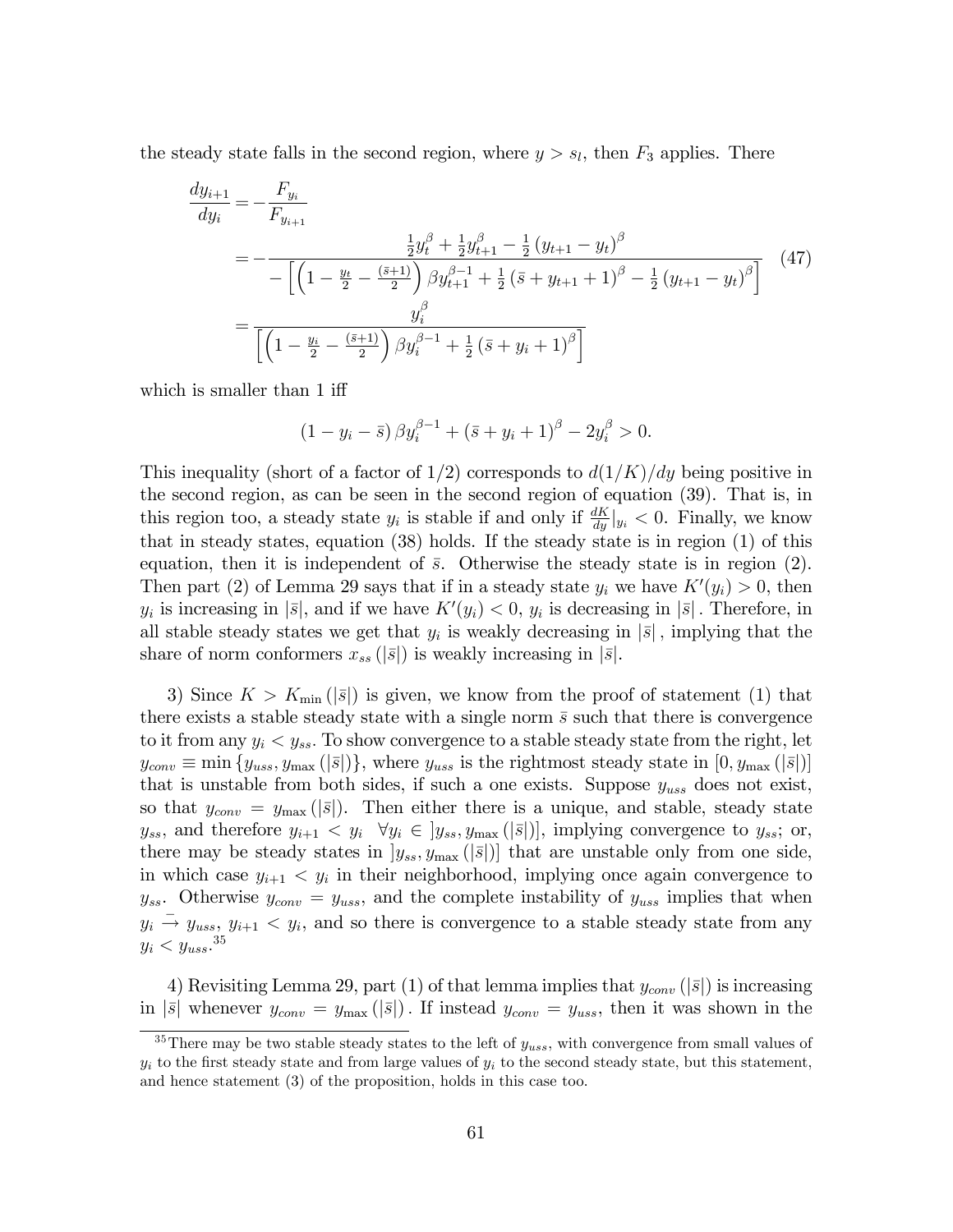proof to statement (2) of this proposition that  $y_{conv}(|\bar{s}|)$  is weakly increasing in  $|\bar{s}|$ . This concludes the proof.

### References

- [1] Acemoglu, D., & Jackson, M. O.  $(2014)$ . "Social Norms and the Enforcement of Laws" Working paper No. w20369. National Bureau of Economic Research.
- [2] Adams, H. E., Wright, L. W. Jr. and Lohr, B. A.,  $(1996)$ , "Is Homophobia Associated With Homosexual Arousal?," J. of Abnormal Psychology, Vol. 105, No. 3, pp. 440-445.
- $[3]$  Baer, Y.,  $(1965)$ , "A history of the Jews in Christian Spain"; translated from the Hebrew by Louis Schoffman. Philadelphia: Jewish Publication Society of America, third edition.
- [4] BBC (2010): http://news.bbc.co.uk/2/hi/europe/8641070.stm. Accessed on 28/05/2015.
- [5] Ben-Shalom, R., (2001), "Kiddush Hashem and Jewish Martyrology in Aragon and Castile in the Year 1391: Between Spain and Ashkenaz," Tarbitz, Vol. 70, No. 2, pp. 227-282. [in Hebrew]
- $[6]$  Ben-Sasson, M.,  $(1990)$ , "To the Jewish Identity of the Anusim: an Advisement in the Hishtamdut at the Period of the Almohad Caliphate,"  $Pearim$ , Vol. 42, pp. 16-37. [in Hebrew]
- [7] M. Blumenthal, C. Christian, and J. Slemrod. (2001) "Do Normative Appeals affect Tax Compliance? Evidence from a Controlled Experiment in Minnesota". National Tax J., 54(1):125-138.
- [8] Borsari, B., & Carey, K. B.  $(2001)$ . "Peer influences on college drinking: A review of the research". J. of substance abuse,  $13(4)$ ,  $391-424$ .
- [9] Carvalho, J. P.  $(2012)$ . "Veiling". The Quarterly Journal of Economics, Vol 128, Iss 1,pp. 337-370.
- [10] Carvalho, J. P. (2014). "Coordination and Culture", mimeo Dept of Economics, University of California Irvine.
- [11] Centola, D., Willer, R., & Macy, M. (2005). "The Emperor's Dilemma: A Computational Model of Self-Enforcing Norms". American J. of Sociology,  $110(4)$ , 1009-1040.
- [12] Cialdini, R. B., Kallgren, C. A., & Reno, R. R. (1991). "A focus theory of normative conduct: A theoretical refinement and reevaluation of the role of norms in human behavior". Adv. in experimental social psych, 24(20), 1-243.
- $[13]$  Cialdini, R. B.  $(2003)$ . "Crafting normative messages to protect the environment". Current directions in psychological science, 12(4), 105-109.
- [14] Clark, A. E., & Oswald, A. J. (1998). "Comparison-concave utility and following behaviour in social and economic settings." J. of Public Economics, 70, 133-155.
- [15] Cohen, D.  $(2001)$ . "Cultural variation: considerations and implications". Psychological bulletin, 127(4), 451.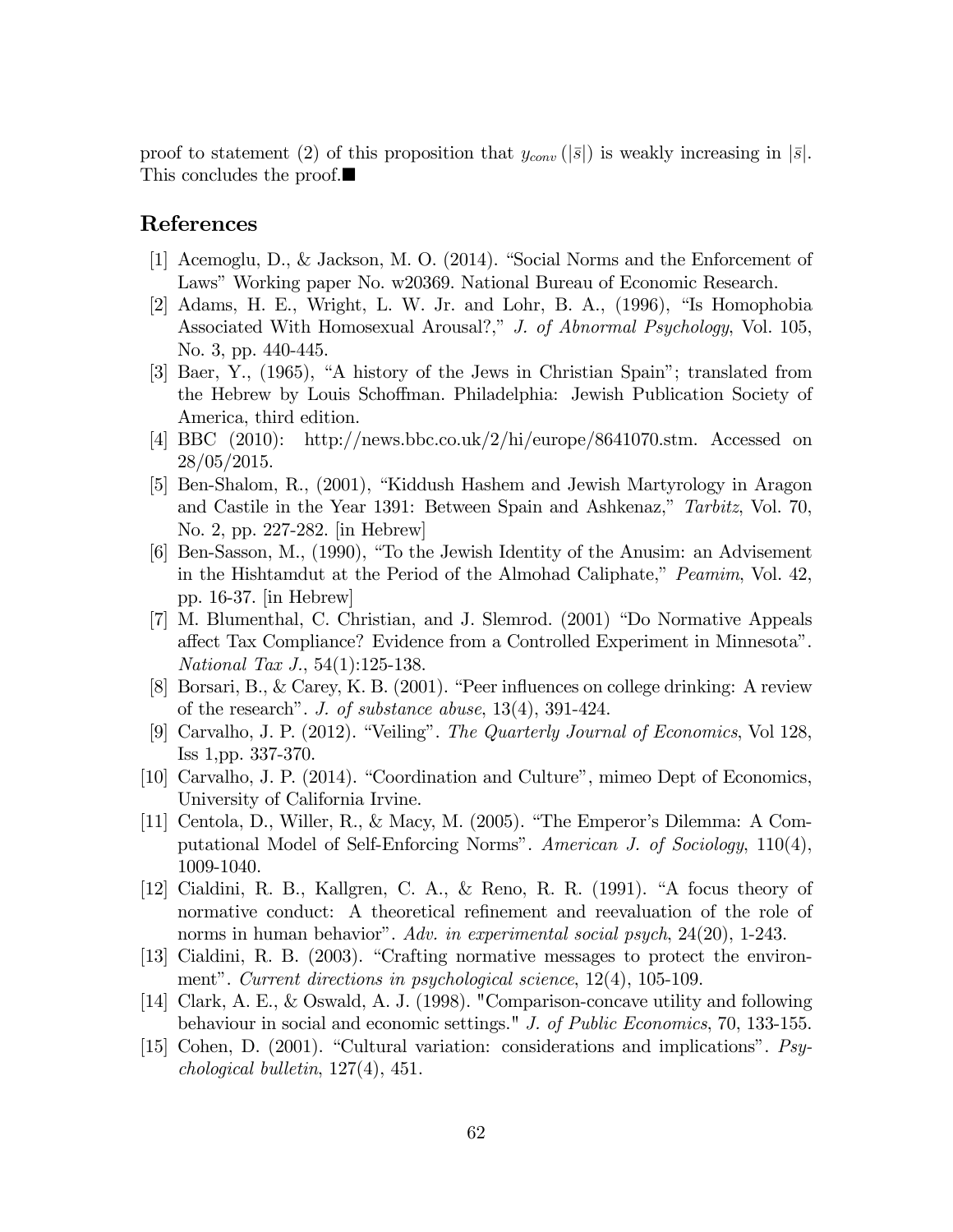- [16] Cohen, D., Nisbett, R. E., Bowdle, B., & Schwarz, N.  $(1996)$ . "Insult,aggression, and the southern culture of honor". Journal of Personality and Social Psychology, 70, 945-960.
- [17] Colson, E. (1975) Tradition and contract: The problem of order. Chicago: Aldine.
- [18] DíAugelli, A. R., (2006), Developmental and contextual factors and mental health among lesbian, gay, and bisexual youths. In A. E. Omoto & H. M. Kurtzman (Eds.), Sexual orientation and mental health: Examining identity and development in lesbian, gay, and bisexual people (pp.  $37-53$ ). Washington, DC: APA Books. doi:10.1037/11261-002.
- [19] Downs, A.  $(1957)$ . "An economic theory of political action in a democracy". The journal of political economy, Vol. 65, No. 2 , pp. 135-150.
- [20] Fields, J. M., & Schuman, H.  $(1976)$ . "Public beliefs about the beliefs of the public". Public Opinion Quarterly, 40(4), 427-448.
- [21] Gino, F., Norton, M. I., & Ariely, D. (2010). "The Counterfeit Self The Deceptive Costs of Faking It." Psychological Science, 21(5), 712-720.
- [22] Gladwell, M. (2000). The tipping point. Boston: Little, Brown.
- [23] Glaeser, E. L., & Scheinkman, J. (2000). "Non-market interactions" (No. w8053). National Bureau of Economic Research.
- [24] Gneezy, U., Rockenbach, R., and Serra-Garcia, M. (2013), "Measuring lying aversion", J. of Economic Behavior & Organization, Vol 93, pp. 293–300.
- [25] Granovetter, M.,  $(1978)$ , "Threshold Models of Collective Behavior", The American J. of Sociology, Vol. 83, No. 6, pp. 1420-1443.
- [26] Grossman, A.,  $(1998)$ , "Kiddush Hashem in the 11th and 12th Centuries: Between Ashkenaz and the Muslim Countries," *Peamim*, Vol. 75, pp. 30-34.
- [27] Kandel E., Lazear, E. P., (1992), "Peer Pressure and Partnerships," The J. of Political Economy, Vol. 100, No. 4, pp. 801-817.
- [28] Kendall, C., Nannicini, T., & Trebbi, F. (2013). "How do voters respond to information? Evidence from a randomized campaign" American Economic Review: Vol. 105, No. 1, pp. 322-53.
- $[29]$  Kitts, J. A.  $(2003)$ . "Egocentric bias or information management? Selective disclosure and the social roots of norm misperceptionî. Social Psychology Quarterly, 222-237.
- [30] Kuran, T., (1995), "The Inevitability of Future Revolutionary Surprises," The American J. of Sociology, Vol. 100, No. 6, pp. 1528-1551.
- [31] Kuran, T., & Sandholm, W. H. (2008). "Cultural integration and its discontents". The Rev. of Economic Studies, 75(1), 201-228.
- [32] Lewis, D. K. (1969): "Convention: a Philosophical Study". Harvard University Press.
- [33] Manski, C.F., Mayshar, J. (2003) "Private Incentives and Social Interactions: Fertility Puzzles in Israel," J. of the European Economic Association, Vol. 1, No.1, pp. 181-211.
- [34] Michaeli, M. & Spiro, D.,  $(2015)$ , "Norm conformity across societies," J. of Public